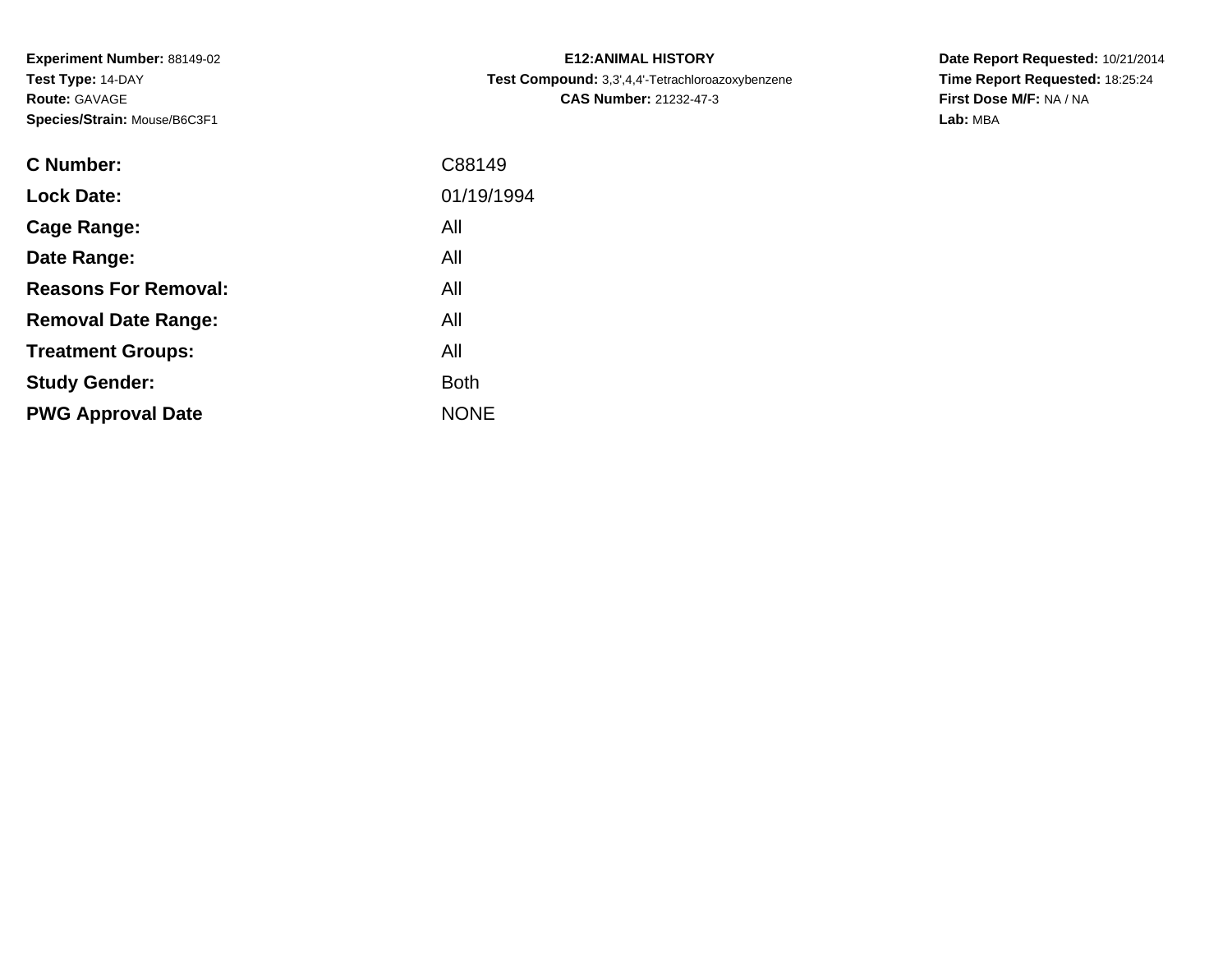**Test Type:** 14-DAY

## **Route:** GAVAGE

**Species/Strain:** Mouse/B6C3F1

# **E12:ANIMAL HISTORY**

**Test Compound:** 3,3',4,4'-Tetrachloroazoxybenzene

**CAS Number:** 21232-47-3

| <b>CAGE: 1</b><br><b>ANIMAL ID: 1</b> |                                        |                   | <b>SEX: Male</b> |                    |       |                                | <b>TRT#: 1</b>  |                     |  |  |
|---------------------------------------|----------------------------------------|-------------------|------------------|--------------------|-------|--------------------------------|-----------------|---------------------|--|--|
| <b>DAY</b>                            | <b>DATE</b>                            | OP ID             | <b>DOSE TIME</b> | <b>WEIGHT TIME</b> | WT(q) | <b>WEIGHT</b><br><b>STATUS</b> | <b>OBS TIME</b> | <b>OBSERVATIONS</b> |  |  |
|                                       | 10/20/92                               | 12                |                  | 08:40:52           | 22.3  |                                | 08:40:52        | Unremarkable        |  |  |
| 8                                     | 10/27/92                               | $12 \overline{ }$ |                  | 08:22:20           | 24.1  |                                | 08:22:20        | Unremarkable        |  |  |
| 17                                    | 11/05/92                               | 12                |                  | 07:35:14           | 23.1  |                                | 07:35:14        | Unremarkable        |  |  |
|                                       | REMOVED ** REASON - TERMINAL SACRIFICE |                   |                  |                    |       |                                |                 |                     |  |  |
| 17                                    | 11/05/92                               | 12                |                  | 14:27:10           | 23.1  |                                | 14:27:10        | Unremarkable        |  |  |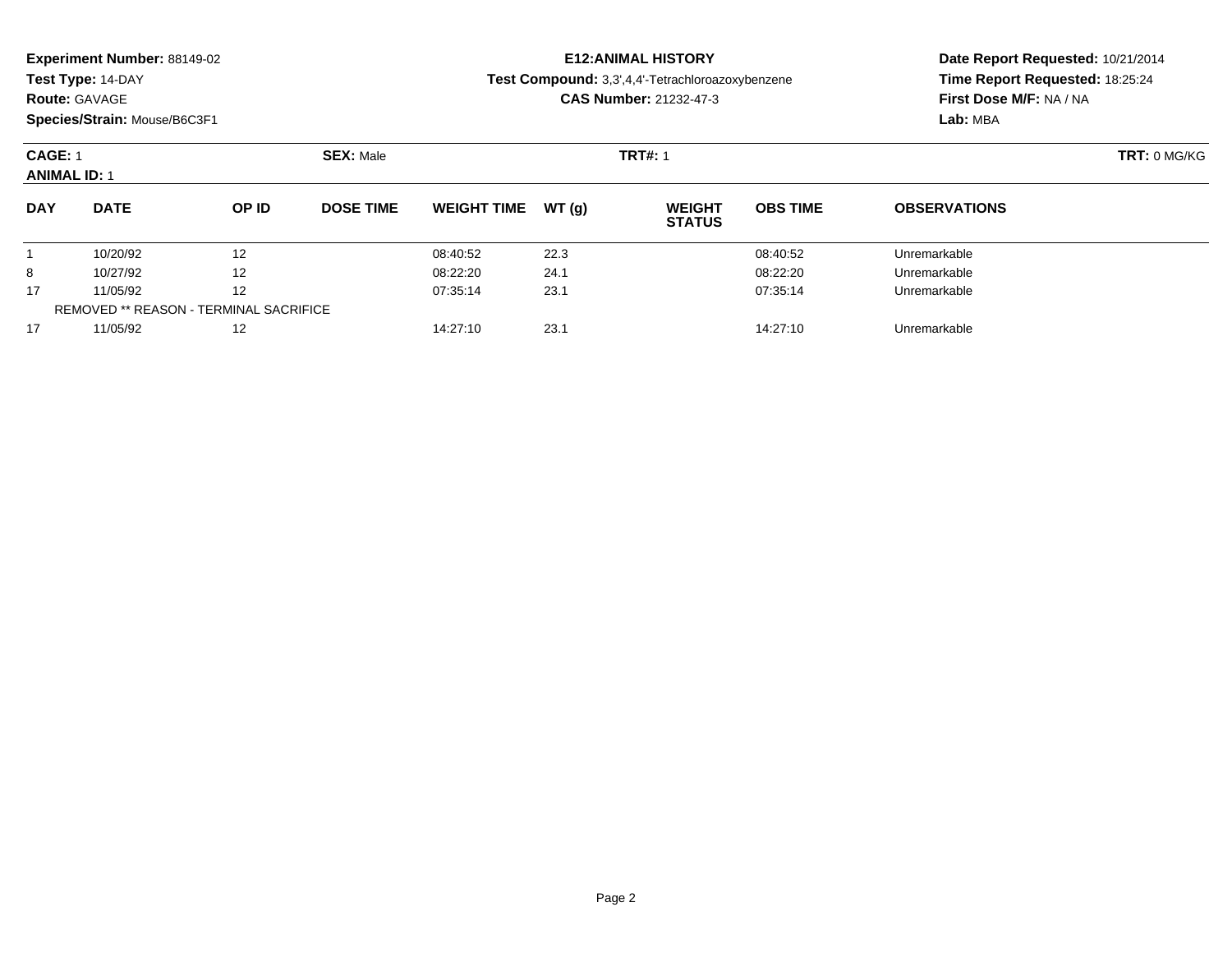**Test Type:** 14-DAY

### **Route:** GAVAGE

**Species/Strain:** Mouse/B6C3F1

# **E12:ANIMAL HISTORY**

**Test Compound:** 3,3',4,4'-Tetrachloroazoxybenzene

**CAS Number:** 21232-47-3

| CAGE: 2<br><b>ANIMAL ID: 2</b> |                                               |              | <b>SEX: Male</b> |                    |       |                                | <b>TRT#: 1</b>  |                     |  |  |
|--------------------------------|-----------------------------------------------|--------------|------------------|--------------------|-------|--------------------------------|-----------------|---------------------|--|--|
| <b>DAY</b>                     | <b>DATE</b>                                   | <b>OP ID</b> | <b>DOSE TIME</b> | <b>WEIGHT TIME</b> | WT(q) | <b>WEIGHT</b><br><b>STATUS</b> | <b>OBS TIME</b> | <b>OBSERVATIONS</b> |  |  |
|                                | 10/20/92                                      | 12           |                  | 08:43:52           | 22.8  |                                | 08:43:52        | Unremarkable        |  |  |
| 8                              | 10/27/92                                      | 12           |                  | 08:22:46           | 23.7  |                                | 08:22:46        | Unremarkable        |  |  |
| 17                             | 11/05/92                                      | 12           |                  | 07:35:42           | 24.8  |                                | 07:35:42        | Unremarkable        |  |  |
|                                | <b>REMOVED ** REASON - TERMINAL SACRIFICE</b> |              |                  |                    |       |                                |                 |                     |  |  |
| 17                             | 11/05/92                                      | 12           |                  | 14:27:12           | 24.8  |                                | 14:27:12        | Unremarkable        |  |  |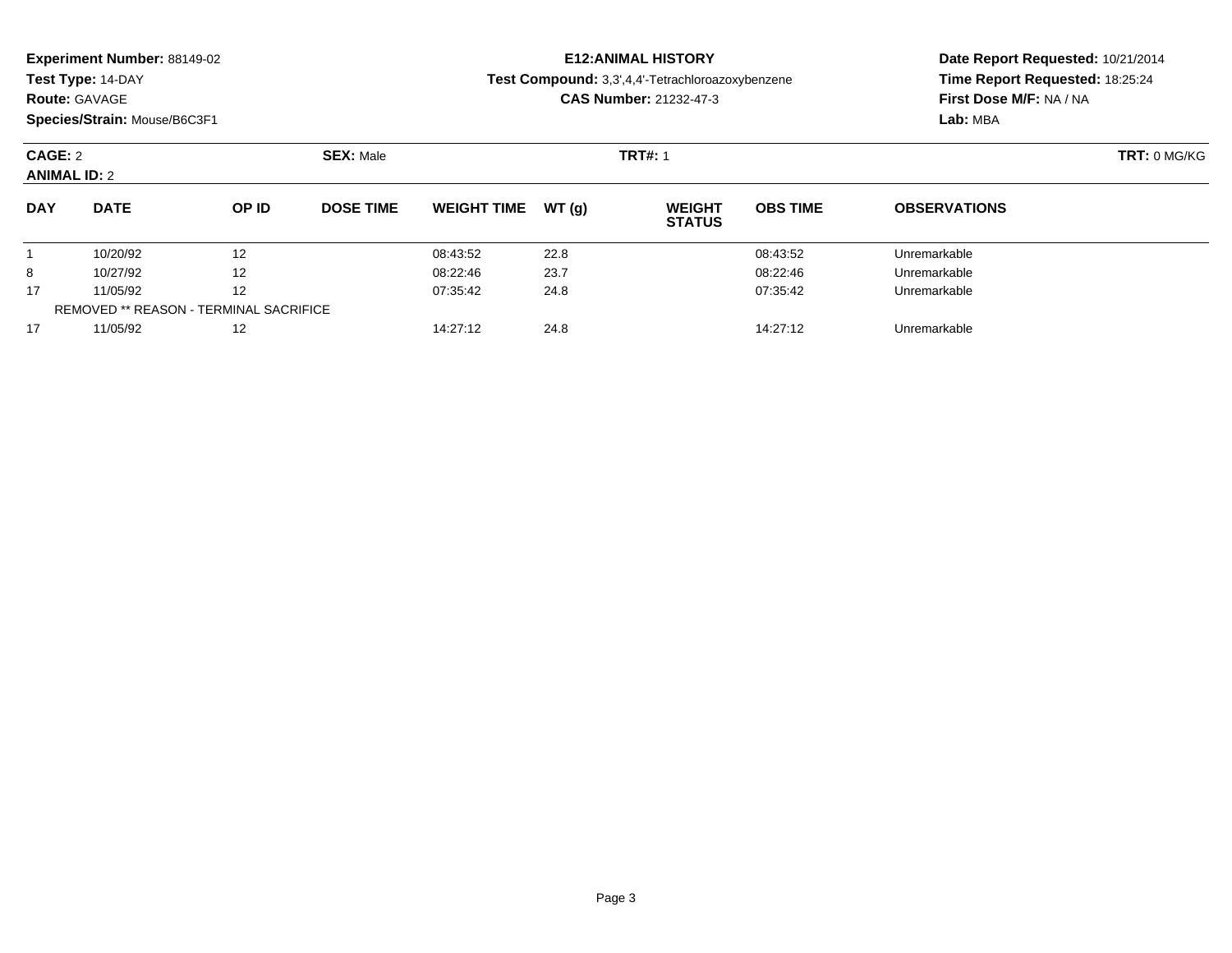**Test Type:** 14-DAY

### **Route:** GAVAGE

**Species/Strain:** Mouse/B6C3F1

# **E12:ANIMAL HISTORY**

**Test Compound:** 3,3',4,4'-Tetrachloroazoxybenzene

**CAS Number:** 21232-47-3

| CAGE: 3<br><b>ANIMAL ID: 3</b> |                                        |                   | <b>SEX: Male</b> |                    |       | <b>TRT#: 1</b>                 | TRT: 0 MG/KG    |                     |  |
|--------------------------------|----------------------------------------|-------------------|------------------|--------------------|-------|--------------------------------|-----------------|---------------------|--|
| <b>DAY</b>                     | <b>DATE</b>                            | OP ID             | <b>DOSE TIME</b> | <b>WEIGHT TIME</b> | WT(q) | <b>WEIGHT</b><br><b>STATUS</b> | <b>OBS TIME</b> | <b>OBSERVATIONS</b> |  |
|                                | 10/20/92                               | 12                |                  | 08:44:46           | 23.5  |                                | 08:44:46        | Unremarkable        |  |
| 8                              | 10/27/92                               | $12 \overline{ }$ |                  | 08:23:12           | 24.6  |                                | 08:23:12        | Unremarkable        |  |
| 17                             | 11/05/92                               | 12                |                  | 07:36:00           | 25.1  |                                | 07:36:00        | Unremarkable        |  |
|                                | REMOVED ** REASON - TERMINAL SACRIFICE |                   |                  |                    |       |                                |                 |                     |  |
| 17                             | 11/05/92                               | 12                |                  | 14:27:14           | 25.1  |                                | 14:27:14        | Unremarkable        |  |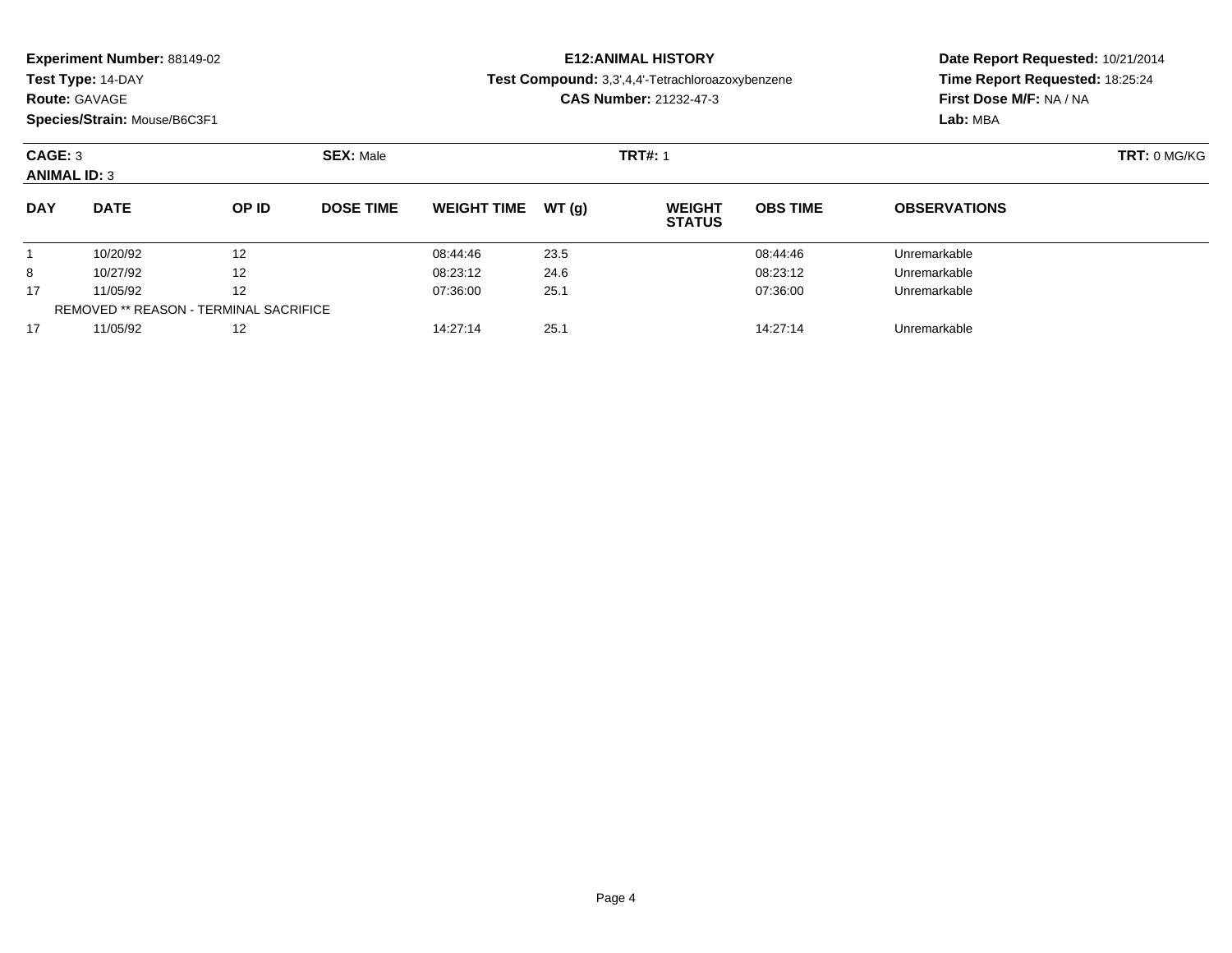**Test Type:** 14-DAY

### **Route:** GAVAGE

**Species/Strain:** Mouse/B6C3F1

# **E12:ANIMAL HISTORY**

**Test Compound:** 3,3',4,4'-Tetrachloroazoxybenzene

**CAS Number:** 21232-47-3

| CAGE: 4<br><b>ANIMAL ID: 4</b> |                                        |                   | <b>SEX: Male</b> |                    |       |                                | <b>TRT#: 1</b>  |                     |  |  |
|--------------------------------|----------------------------------------|-------------------|------------------|--------------------|-------|--------------------------------|-----------------|---------------------|--|--|
| <b>DAY</b>                     | <b>DATE</b>                            | OP ID             | <b>DOSE TIME</b> | <b>WEIGHT TIME</b> | WT(q) | <b>WEIGHT</b><br><b>STATUS</b> | <b>OBS TIME</b> | <b>OBSERVATIONS</b> |  |  |
|                                | 10/20/92                               | 12                |                  | 08:45:18           | 27.8  |                                | 08:45:18        | Unremarkable        |  |  |
| 8                              | 10/27/92                               | $12 \overline{ }$ |                  | 08:23:48           | 28.4  |                                | 08:23:48        | Unremarkable        |  |  |
| 17                             | 11/05/92                               | 12                |                  | 07:36:20           | 28.9  |                                | 07:36:20        | Unremarkable        |  |  |
|                                | REMOVED ** REASON - TERMINAL SACRIFICE |                   |                  |                    |       |                                |                 |                     |  |  |
| 17                             | 11/05/92                               | 12                |                  | 14:27:16           | 28.9  |                                | 14:27:16        | Unremarkable        |  |  |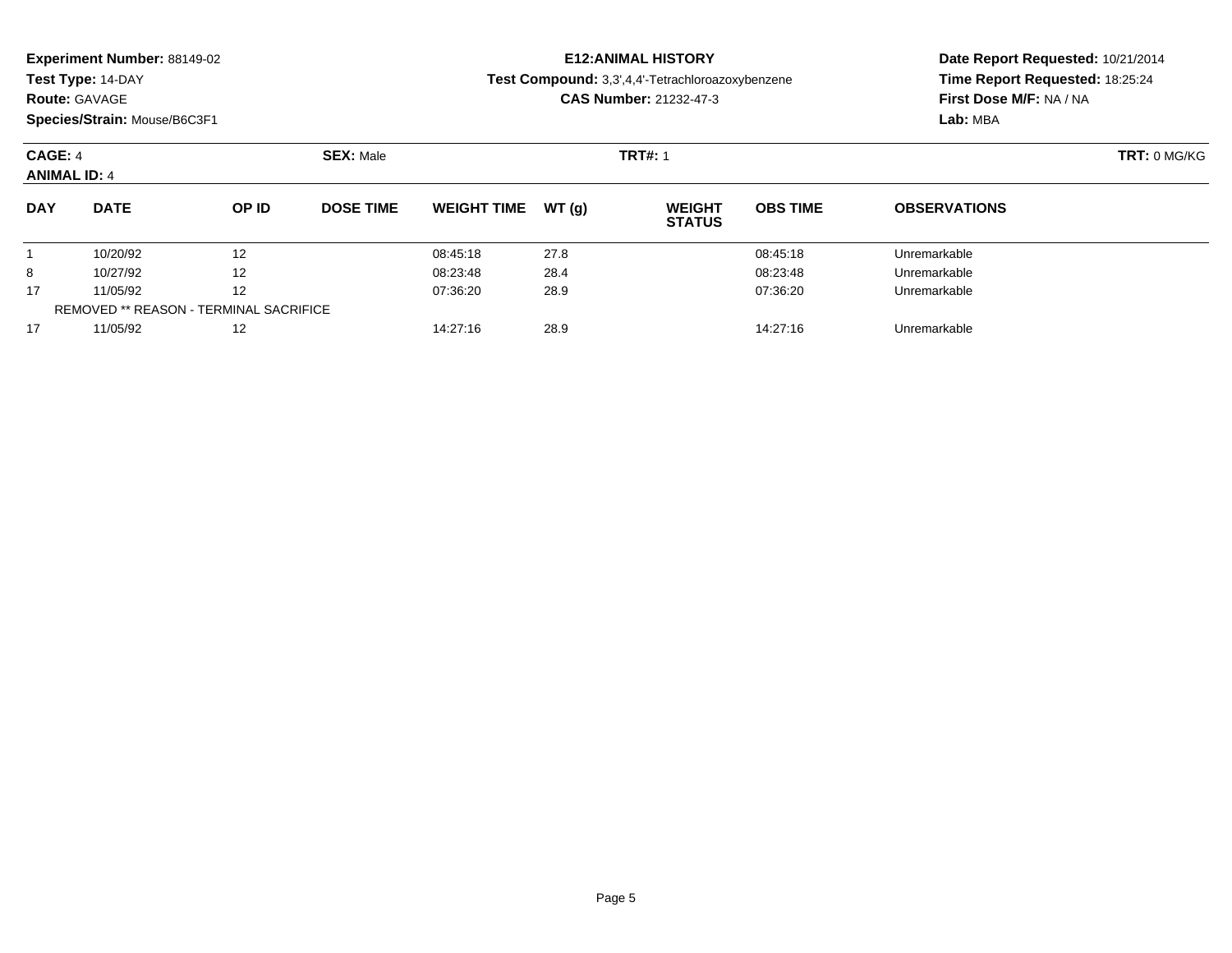**Test Type:** 14-DAY

## **Route:** GAVAGE

**Species/Strain:** Mouse/B6C3F1

# **E12:ANIMAL HISTORY**

**Test Compound:** 3,3',4,4'-Tetrachloroazoxybenzene

**CAS Number:** 21232-47-3

| CAGE: 5<br><b>ANIMAL ID: 5</b> |                                        |                   | <b>SEX: Male</b> |                    |       | <b>TRT#: 1</b>                 | TRT: 0 MG/KG    |                     |  |
|--------------------------------|----------------------------------------|-------------------|------------------|--------------------|-------|--------------------------------|-----------------|---------------------|--|
| <b>DAY</b>                     | <b>DATE</b>                            | OP ID             | <b>DOSE TIME</b> | <b>WEIGHT TIME</b> | WT(q) | <b>WEIGHT</b><br><b>STATUS</b> | <b>OBS TIME</b> | <b>OBSERVATIONS</b> |  |
|                                | 10/20/92                               | 12                |                  | 08:45:42           | 21.4  |                                | 08:45:42        | Unremarkable        |  |
| 8                              | 10/27/92                               | $12 \overline{ }$ |                  | 08:24:22           | 22.8  |                                | 08:24:22        | Unremarkable        |  |
| 17                             | 11/05/92                               | 12                |                  | 07:36:42           | 24.9  |                                | 07:36:42        | Unremarkable        |  |
|                                | REMOVED ** REASON - TERMINAL SACRIFICE |                   |                  |                    |       |                                |                 |                     |  |
| 17                             | 11/05/92                               | 12                |                  | 14:27:18           | 24.9  |                                | 14:27:18        | Unremarkable        |  |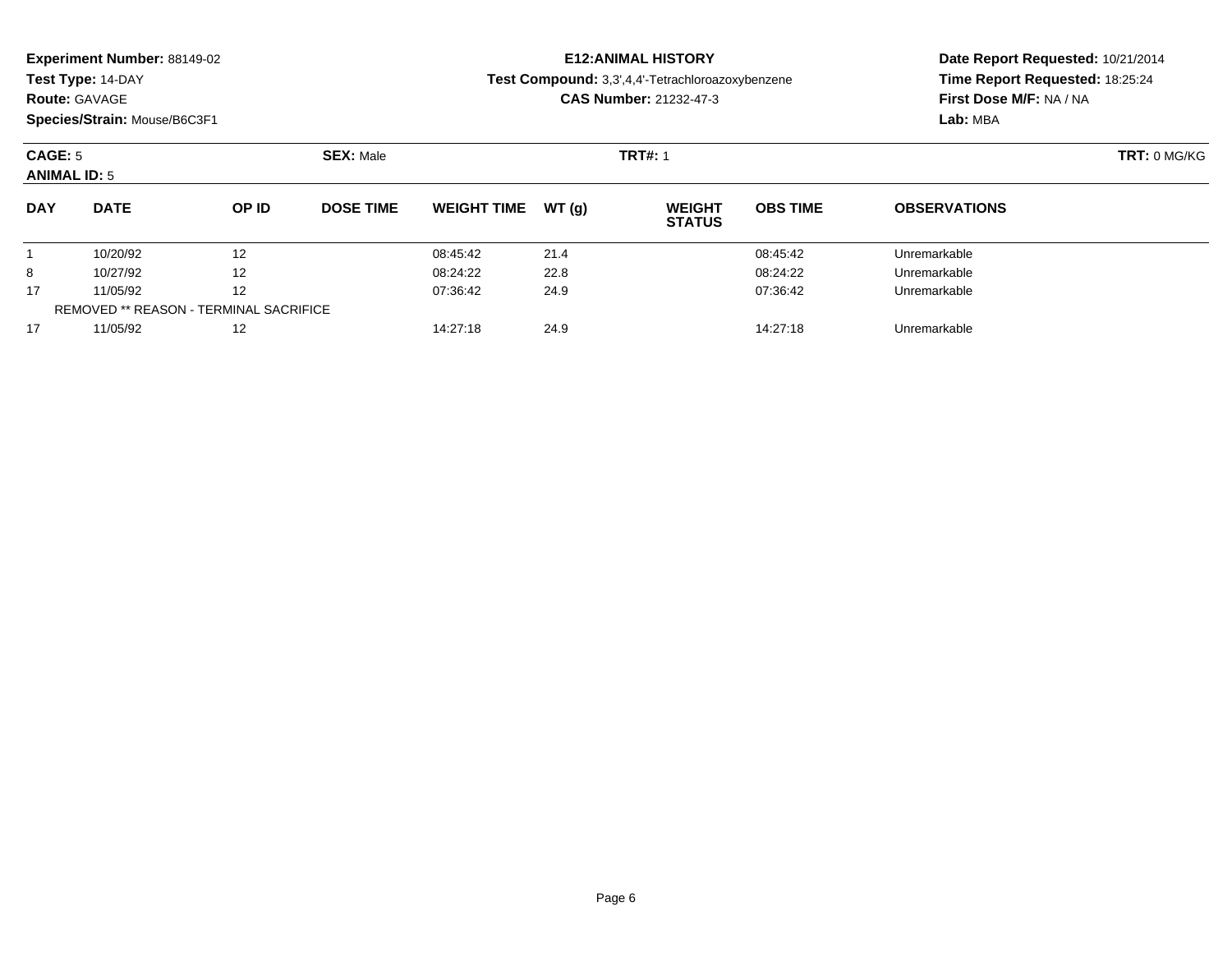| <b>Experiment Number: 88149-02</b> |  |  |
|------------------------------------|--|--|
|------------------------------------|--|--|

# **Route:** GAVAGE

**Species/Strain:** Mouse/B6C3F1

# **E12:ANIMAL HISTORY**

**Test Compound:** 3,3',4,4'-Tetrachloroazoxybenzene

**CAS Number:** 21232-47-3

| CAGE: 6<br><b>ANIMAL ID: 6</b> |                                        |                   | <b>SEX: Male</b> |                    |       |                                | <b>TRT#: 2</b>  |                     |  |  |
|--------------------------------|----------------------------------------|-------------------|------------------|--------------------|-------|--------------------------------|-----------------|---------------------|--|--|
| <b>DAY</b>                     | <b>DATE</b>                            | OP ID             | <b>DOSE TIME</b> | <b>WEIGHT TIME</b> | WT(q) | <b>WEIGHT</b><br><b>STATUS</b> | <b>OBS TIME</b> | <b>OBSERVATIONS</b> |  |  |
|                                | 10/20/92                               | 12                |                  | 08:46:24           | 22.7  |                                | 08:46:24        | Unremarkable        |  |  |
| 8                              | 10/27/92                               | $12 \overline{ }$ |                  | 08:24:52           | 24.4  |                                | 08:24:52        | Unremarkable        |  |  |
| 17                             | 11/05/92                               | 12                |                  | 07:37:06           | 25.2  |                                | 07:37:06        | Unremarkable        |  |  |
|                                | REMOVED ** REASON - TERMINAL SACRIFICE |                   |                  |                    |       |                                |                 |                     |  |  |
| 17                             | 11/05/92                               | 12                |                  | 14:27:20           | 25.2  |                                | 14:27:20        | Unremarkable        |  |  |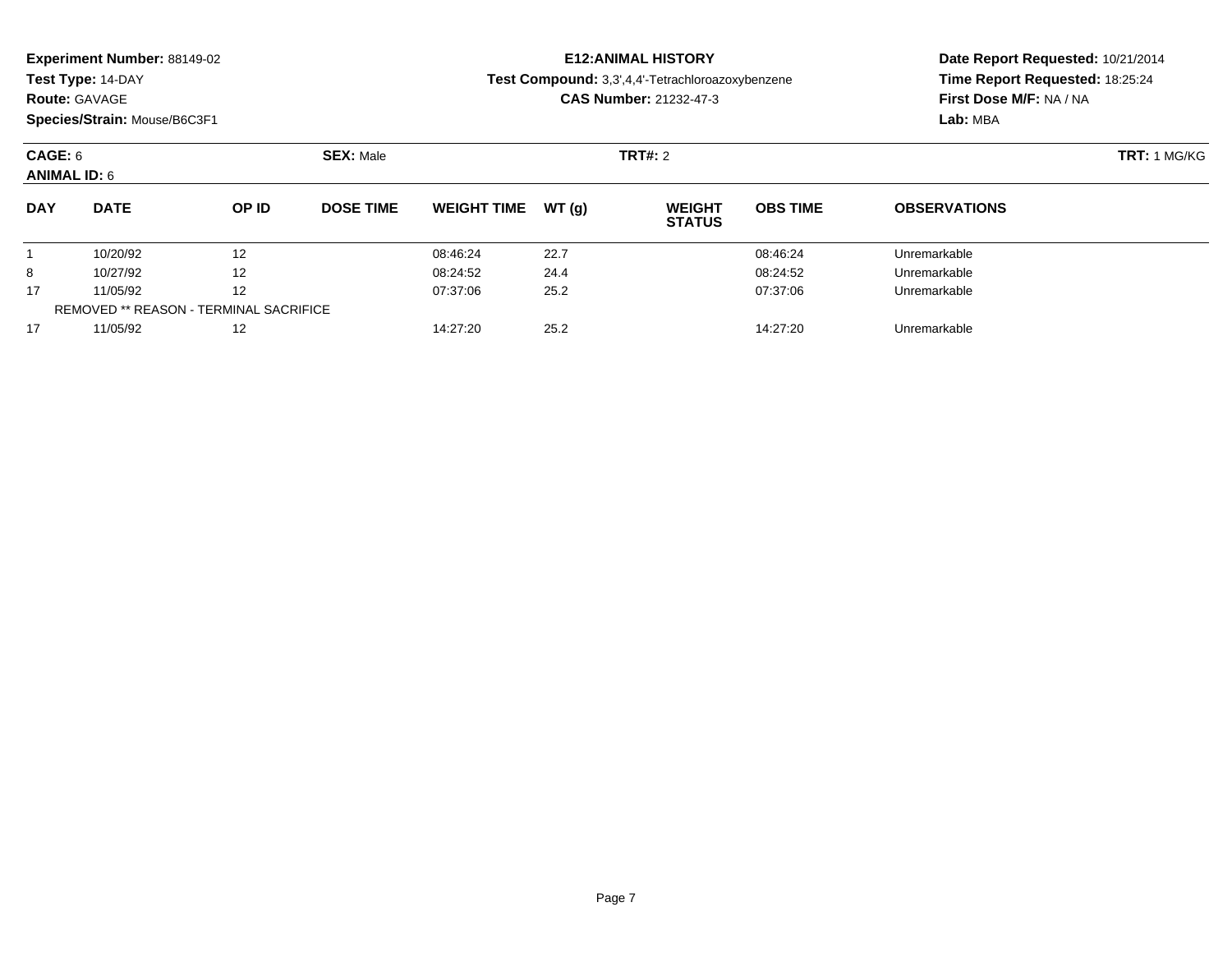|  |  | Experiment Number: 88149-02 |  |
|--|--|-----------------------------|--|
|--|--|-----------------------------|--|

## **Route:** GAVAGE

**Species/Strain:** Mouse/B6C3F1

# **E12:ANIMAL HISTORY**

**Test Compound:** 3,3',4,4'-Tetrachloroazoxybenzene

**CAS Number:** 21232-47-3

| <b>CAGE: 7</b><br><b>ANIMAL ID: 7</b> |                                               |       | <b>SEX: Male</b> |                    |        |                                | <b>TRT#: 2</b>  |                     |  |  |
|---------------------------------------|-----------------------------------------------|-------|------------------|--------------------|--------|--------------------------------|-----------------|---------------------|--|--|
| <b>DAY</b>                            | <b>DATE</b>                                   | OP ID | <b>DOSE TIME</b> | <b>WEIGHT TIME</b> | WT (a) | <b>WEIGHT</b><br><b>STATUS</b> | <b>OBS TIME</b> | <b>OBSERVATIONS</b> |  |  |
|                                       | 10/20/92                                      | 12    |                  | 08:47:04           | 22.5   |                                | 08:47:04        | Unremarkable        |  |  |
| 8                                     | 10/27/92                                      | 12    |                  | 08:25:34           | 24.0   |                                | 08:25:34        | Unremarkable        |  |  |
| 17                                    | 11/05/92                                      | 12    |                  | 07:37:30           | 25.5   |                                | 07:37:30        | Unremarkable        |  |  |
|                                       | <b>REMOVED ** REASON - TERMINAL SACRIFICE</b> |       |                  |                    |        |                                |                 |                     |  |  |
| 17                                    | 11/05/92                                      | 12    |                  | 14:27:22           | 25.5   |                                | 14:27:22        | Unremarkable        |  |  |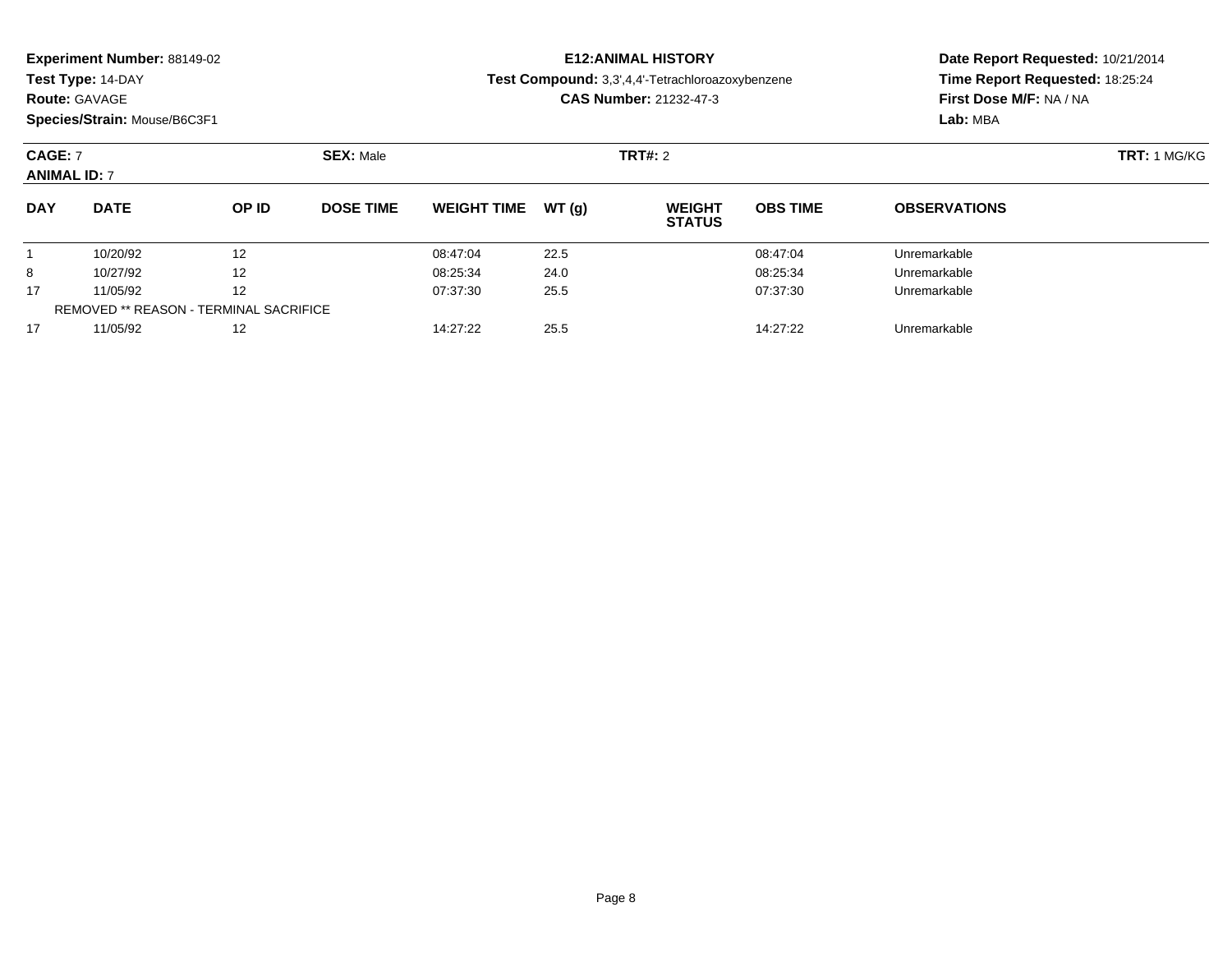| <b>Experiment Number: 88149-02</b> |  |  |
|------------------------------------|--|--|
|------------------------------------|--|--|

## **Route:** GAVAGE

**Species/Strain:** Mouse/B6C3F1

# **E12:ANIMAL HISTORY**

**Test Compound:** 3,3',4,4'-Tetrachloroazoxybenzene

**CAS Number:** 21232-47-3

| CAGE: 8<br><b>ANIMAL ID: 8</b> |                                        |                   | <b>SEX: Male</b> |                    |       |                                | <b>TRT#: 2</b>  |                     |  |  |
|--------------------------------|----------------------------------------|-------------------|------------------|--------------------|-------|--------------------------------|-----------------|---------------------|--|--|
| <b>DAY</b>                     | <b>DATE</b>                            | OP ID             | <b>DOSE TIME</b> | <b>WEIGHT TIME</b> | WT(q) | <b>WEIGHT</b><br><b>STATUS</b> | <b>OBS TIME</b> | <b>OBSERVATIONS</b> |  |  |
|                                | 10/20/92                               | 12                |                  | 08:47:30           | 24.4  |                                | 08:47:30        | Unremarkable        |  |  |
| 8                              | 10/27/92                               | $12 \overline{ }$ |                  | 08:26:02           | 25.0  |                                | 08:26:02        | Unremarkable        |  |  |
| 17                             | 11/05/92                               | 12                |                  | 07:37:48           | 26.9  |                                | 07:37:48        | Unremarkable        |  |  |
|                                | REMOVED ** REASON - TERMINAL SACRIFICE |                   |                  |                    |       |                                |                 |                     |  |  |
| 17                             | 11/05/92                               | 12                |                  | 14:27:24           | 26.9  |                                | 14:27:24        | Unremarkable        |  |  |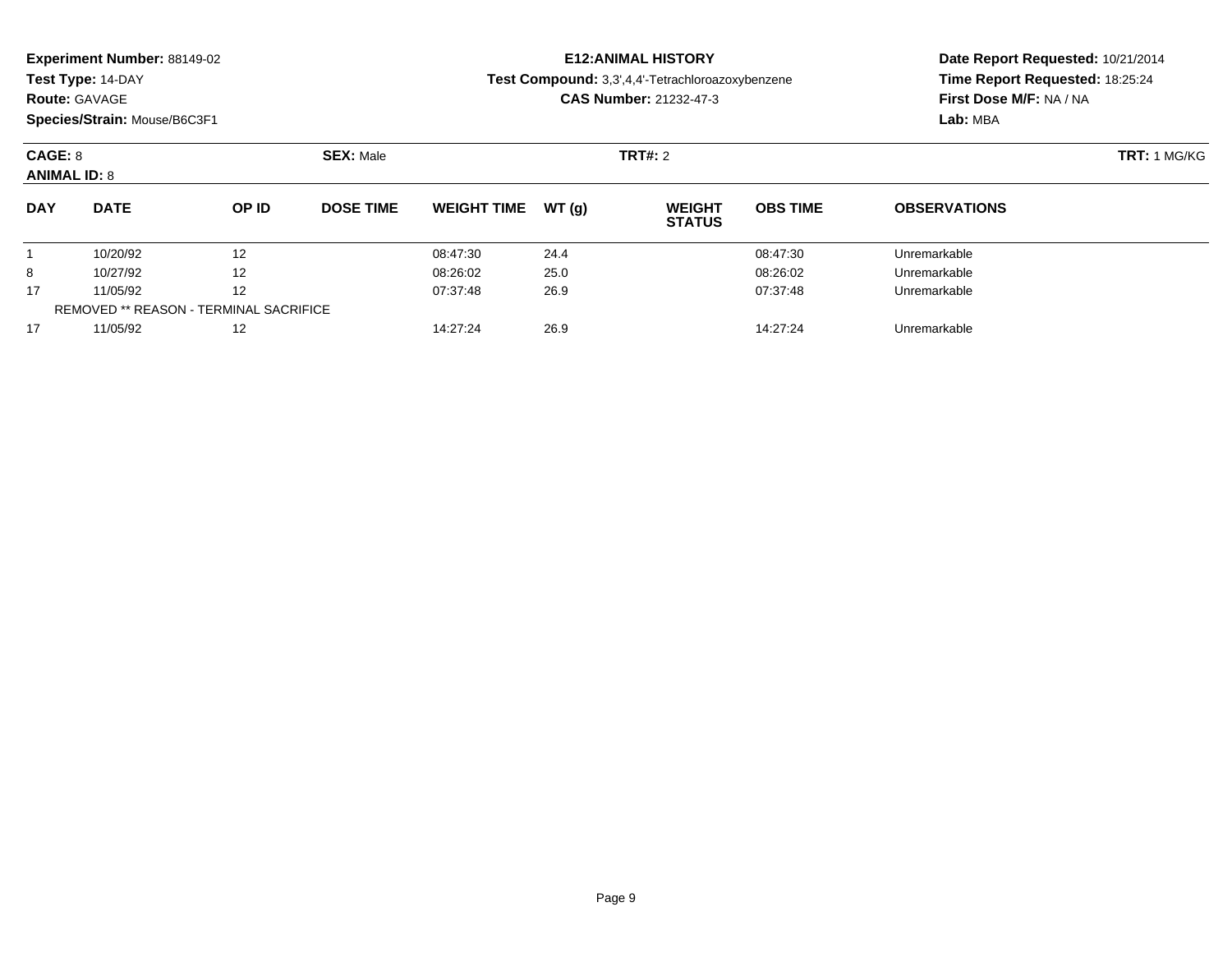|  |  | Experiment Number: 88149-02 |  |
|--|--|-----------------------------|--|
|--|--|-----------------------------|--|

#### **Route:** GAVAGE

**Species/Strain:** Mouse/B6C3F1

## **E12:ANIMAL HISTORY**

**Test Compound:** 3,3',4,4'-Tetrachloroazoxybenzene

**CAS Number:** 21232-47-3

| CAGE: 9<br><b>ANIMAL ID: 9</b> |                                        |                   | <b>SEX: Male</b> |                    |       | <b>TRT#: 2</b>                 |                 |                     | <b>TRT: 1 MG/KG</b> |
|--------------------------------|----------------------------------------|-------------------|------------------|--------------------|-------|--------------------------------|-----------------|---------------------|---------------------|
| <b>DAY</b>                     | <b>DATE</b>                            | OP ID             | <b>DOSE TIME</b> | <b>WEIGHT TIME</b> | WT(q) | <b>WEIGHT</b><br><b>STATUS</b> | <b>OBS TIME</b> | <b>OBSERVATIONS</b> |                     |
|                                | 10/20/92                               | 12                |                  | 08:47:52           | 21.5  |                                | 08:47:52        | Unremarkable        |                     |
| 8                              | 10/27/92                               | $12 \overline{ }$ |                  | 08:26:38           | 23.1  |                                | 08:26:38        | Unremarkable        |                     |
| 17                             | 11/05/92                               | 12                |                  | 07:38:06           | 24.9  |                                | 07:38:06        | Unremarkable        |                     |
|                                | REMOVED ** REASON - TERMINAL SACRIFICE |                   |                  |                    |       |                                |                 |                     |                     |
| 17                             | 11/05/92                               | 12                |                  | 14:27:26           | 24.9  |                                | 14:27:26        | Unremarkable        |                     |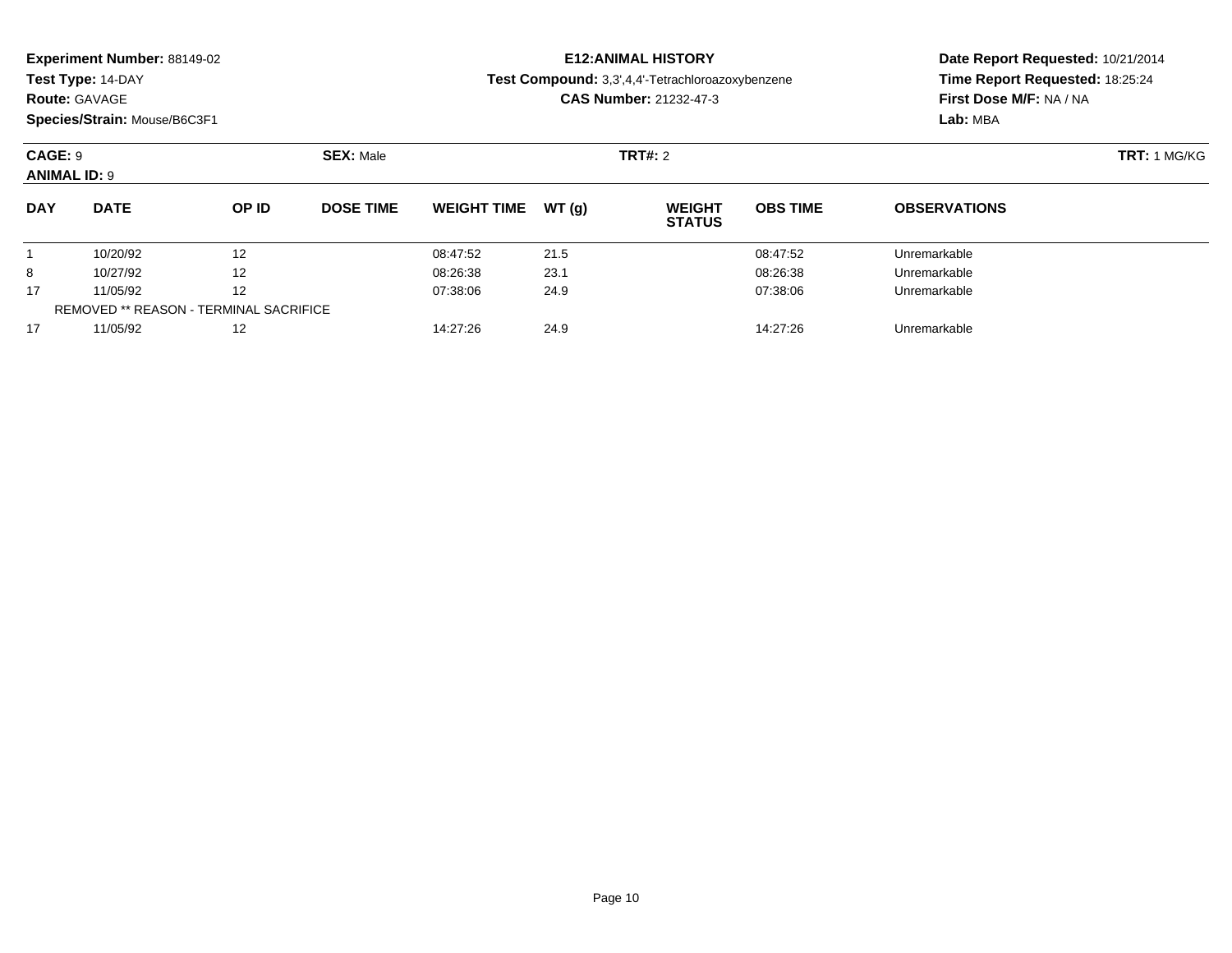|  |  | Experiment Number: 88149-02 |  |
|--|--|-----------------------------|--|
|--|--|-----------------------------|--|

#### **Route:** GAVAGE

**Species/Strain:** Mouse/B6C3F1

# **E12:ANIMAL HISTORY**

**Test Compound:** 3,3',4,4'-Tetrachloroazoxybenzene

**CAS Number:** 21232-47-3

| <b>CAGE: 10</b><br><b>ANIMAL ID: 10</b> |                                               |              | <b>SEX: Male</b> |                    |       | TRT#: 2                        |                 |                     | <b>TRT:</b> 1 MG/KG |
|-----------------------------------------|-----------------------------------------------|--------------|------------------|--------------------|-------|--------------------------------|-----------------|---------------------|---------------------|
| <b>DAY</b>                              | <b>DATE</b>                                   | <b>OP ID</b> | <b>DOSE TIME</b> | <b>WEIGHT TIME</b> | WT(a) | <b>WEIGHT</b><br><b>STATUS</b> | <b>OBS TIME</b> | <b>OBSERVATIONS</b> |                     |
|                                         | 10/20/92                                      | 12           |                  | 08:48:26           | 26.4  |                                | 08:48:26        | Unremarkable        |                     |
| 8                                       | 10/27/92                                      | 12           |                  | 08:27:22           | 27.7  |                                | 08:27:22        | Unremarkable        |                     |
| 17                                      | 11/05/92                                      | 12           |                  | 07:38:22           | 28.6  |                                | 07:38:22        | Unremarkable        |                     |
|                                         | <b>REMOVED ** REASON - TERMINAL SACRIFICE</b> |              |                  |                    |       |                                |                 |                     |                     |
| 17                                      | 11/05/92                                      | 12           |                  | 14:27:28           | 28.6  |                                | 14:27:28        | Unremarkable        |                     |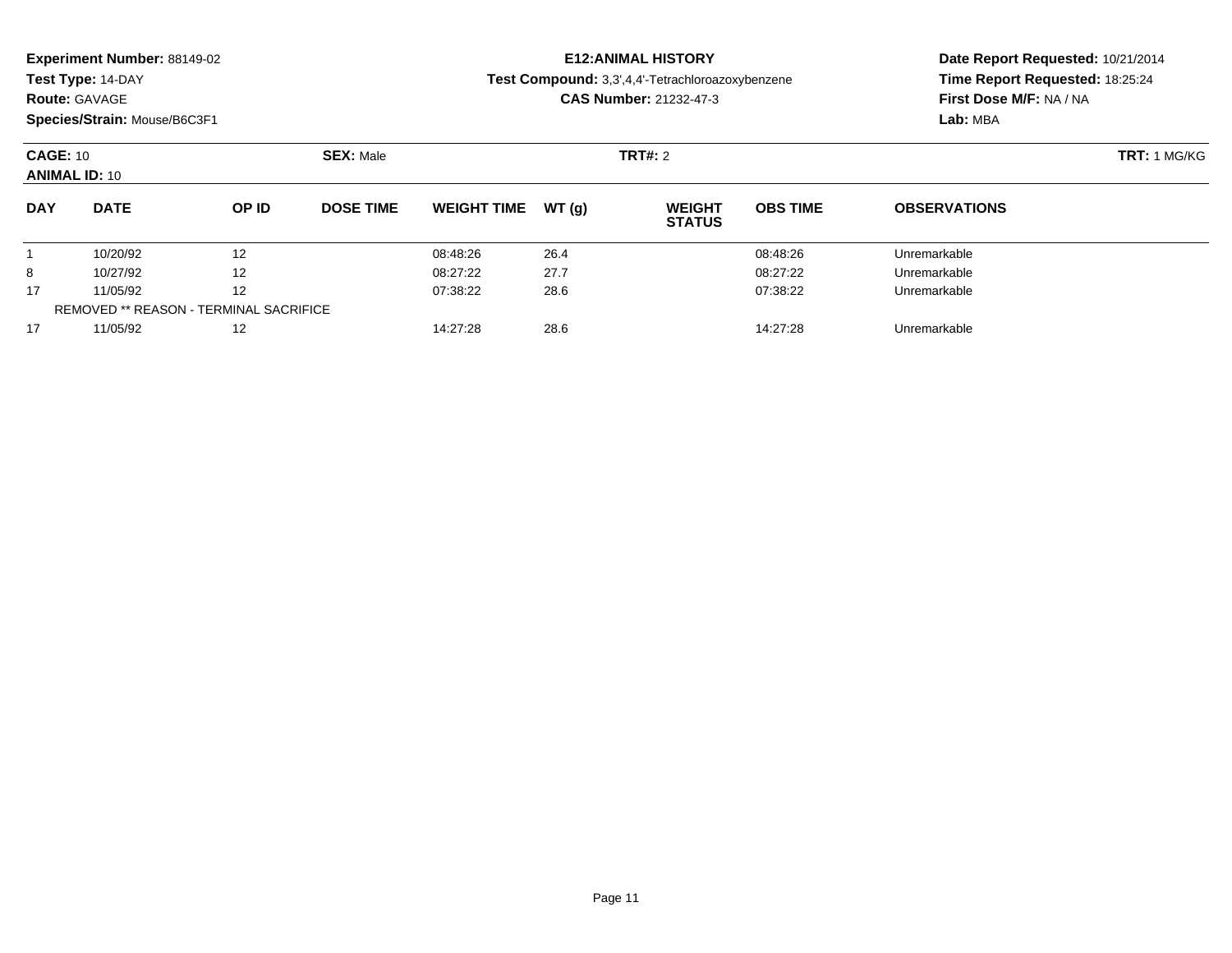#### **Route:** GAVAGE

**Species/Strain:** Mouse/B6C3F1

# **E12:ANIMAL HISTORY**

**Test Compound:** 3,3',4,4'-Tetrachloroazoxybenzene

**CAS Number:** 21232-47-3

| <b>CAGE: 11</b><br><b>ANIMAL ID: 11</b> |                                               |       | <b>SEX: Male</b> |                    |        | TRT#: 3                        |                 | <b>TRT:</b> 3.2<br>MG/KG |  |  |
|-----------------------------------------|-----------------------------------------------|-------|------------------|--------------------|--------|--------------------------------|-----------------|--------------------------|--|--|
| <b>DAY</b>                              | <b>DATE</b>                                   | OP ID | <b>DOSE TIME</b> | <b>WEIGHT TIME</b> | WT (q) | <b>WEIGHT</b><br><b>STATUS</b> | <b>OBS TIME</b> | <b>OBSERVATIONS</b>      |  |  |
|                                         | 10/20/92                                      | 12    |                  | 08:49:06           | 23.5   |                                | 08:49:06        | Unremarkable             |  |  |
| 8                                       | 10/27/92                                      | 12    |                  | 08:28:00           | 24.0   |                                | 08:28:00        | Unremarkable             |  |  |
| 17                                      | 11/05/92                                      | 12    |                  | 07:38:54           | 25.2   |                                | 07:38:54        | Unremarkable             |  |  |
|                                         | <b>REMOVED ** REASON - TERMINAL SACRIFICE</b> |       |                  |                    |        |                                |                 |                          |  |  |
| 17                                      | 11/05/92                                      | 12    |                  | 14:27:30           | 25.2   |                                | 14:27:30        | Unremarkable             |  |  |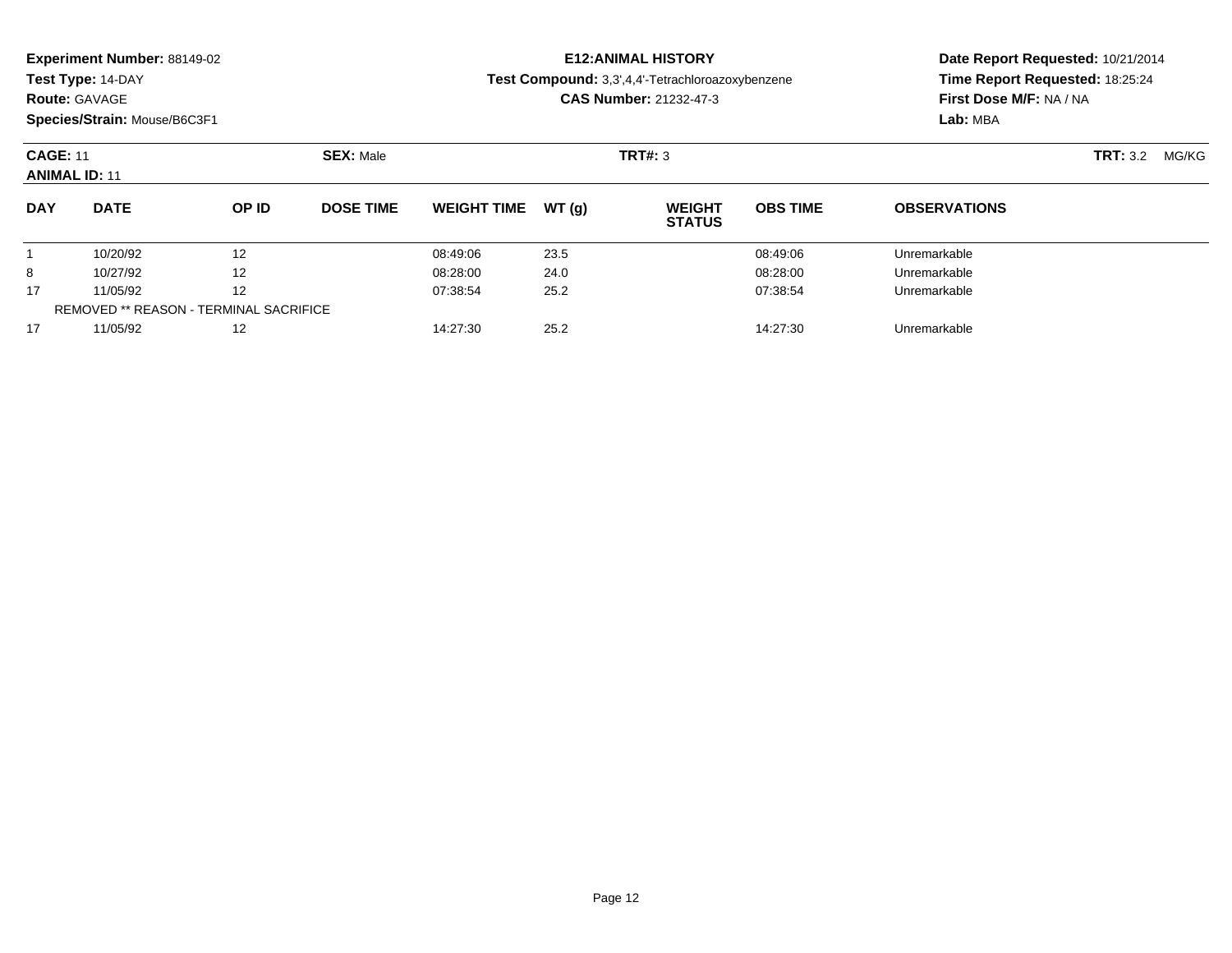|  |  | Experiment Number: 88149-02 |  |
|--|--|-----------------------------|--|
|--|--|-----------------------------|--|

#### **Route:** GAVAGE

**Species/Strain:** Mouse/B6C3F1

# **E12:ANIMAL HISTORY**

**Test Compound:** 3,3',4,4'-Tetrachloroazoxybenzene

**CAS Number:** 21232-47-3

| <b>CAGE: 12</b><br><b>ANIMAL ID: 12</b> |                                               |       | <b>SEX: Male</b> |                    | TRT#: 3 |                                |                 |                     | <b>TRT:</b> 3.2 | MG/KG |
|-----------------------------------------|-----------------------------------------------|-------|------------------|--------------------|---------|--------------------------------|-----------------|---------------------|-----------------|-------|
| <b>DAY</b>                              | <b>DATE</b>                                   | OP ID | <b>DOSE TIME</b> | <b>WEIGHT TIME</b> | WT(g)   | <b>WEIGHT</b><br><b>STATUS</b> | <b>OBS TIME</b> | <b>OBSERVATIONS</b> |                 |       |
|                                         | 10/20/92                                      | 12    |                  | 08:50:06           | 25.2    |                                | 08:50:06        | Unremarkable        |                 |       |
| 8                                       | 10/27/92                                      | 12    |                  | 08:28:46           | 25.3    |                                | 08:28:46        | Unremarkable        |                 |       |
| 17                                      | 11/05/92                                      | 12    |                  | 07:39:10           | 26.9    |                                | 07:39:10        | Unremarkable        |                 |       |
|                                         | <b>REMOVED ** REASON - TERMINAL SACRIFICE</b> |       |                  |                    |         |                                |                 |                     |                 |       |
| 17                                      | 11/05/92                                      | 12    |                  | 14:27:32           | 26.9    |                                | 14:27:32        | Unremarkable        |                 |       |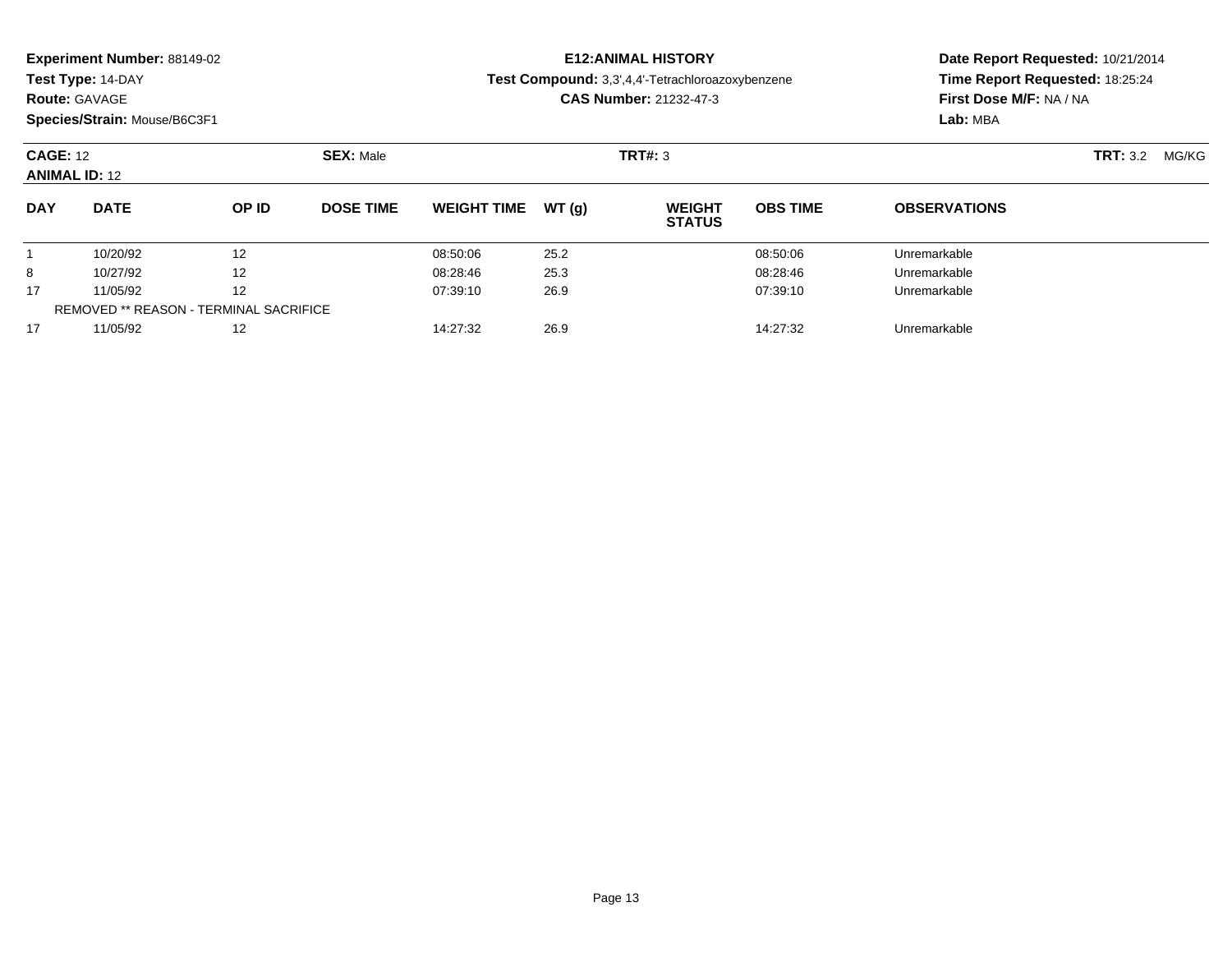| Experiment Number: 88149-02 |  |  |
|-----------------------------|--|--|
|-----------------------------|--|--|

## **Route:** GAVAGE

**Species/Strain:** Mouse/B6C3F1

# **E12:ANIMAL HISTORY**

**Test Compound:** 3,3',4,4'-Tetrachloroazoxybenzene

**CAS Number:** 21232-47-3

| <b>CAGE: 13</b><br><b>ANIMAL ID: 13</b> |                                               |       | <b>SEX: Male</b> |                    | <b>TRT#: 3</b> |                                |                 |                     | <b>TRT:</b> 3.2 | MG/KG |
|-----------------------------------------|-----------------------------------------------|-------|------------------|--------------------|----------------|--------------------------------|-----------------|---------------------|-----------------|-------|
| <b>DAY</b>                              | <b>DATE</b>                                   | OP ID | <b>DOSE TIME</b> | <b>WEIGHT TIME</b> | WT (a)         | <b>WEIGHT</b><br><b>STATUS</b> | <b>OBS TIME</b> | <b>OBSERVATIONS</b> |                 |       |
|                                         | 10/20/92                                      | 12    |                  | 08:50:42           | 22.5           |                                | 08:50:42        | Unremarkable        |                 |       |
| 8                                       | 10/27/92                                      | 12    |                  | 08:29:16           | 23.7           |                                | 08:29:16        | Unremarkable        |                 |       |
| 17                                      | 11/05/92                                      | 12    |                  | 07:39:26           | 24.4           |                                | 07:39:26        | Unremarkable        |                 |       |
|                                         | <b>REMOVED ** REASON - TERMINAL SACRIFICE</b> |       |                  |                    |                |                                |                 |                     |                 |       |
| 17                                      | 11/05/92                                      | 12    |                  | 14:27:34           | 24.4           |                                | 14:27:34        | Unremarkable        |                 |       |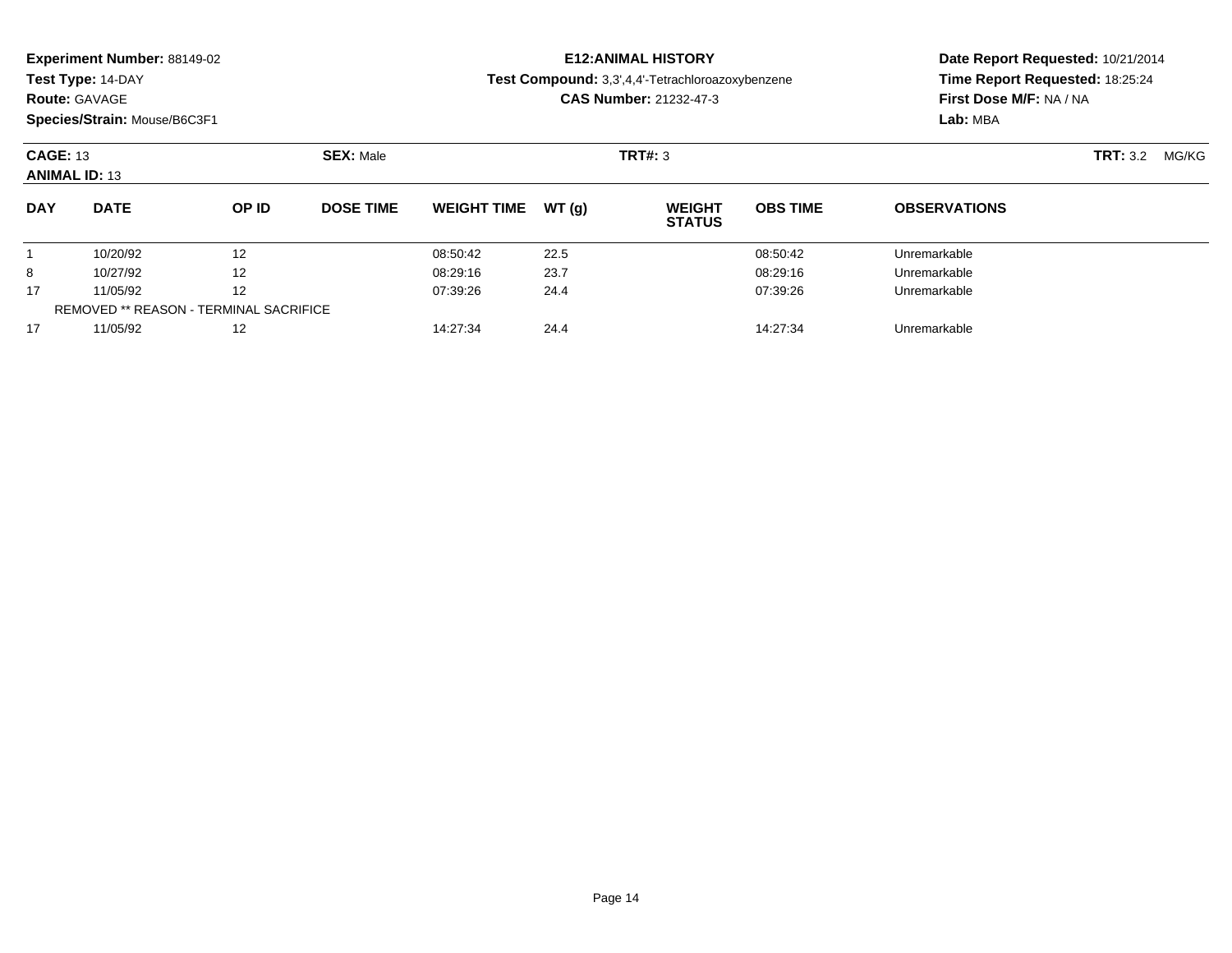|  |  | Experiment Number: 88149-02 |  |
|--|--|-----------------------------|--|
|--|--|-----------------------------|--|

#### **Route:** GAVAGE

**Species/Strain:** Mouse/B6C3F1

# **E12:ANIMAL HISTORY**

**Test Compound:** 3,3',4,4'-Tetrachloroazoxybenzene

**CAS Number:** 21232-47-3

| <b>CAGE: 14</b><br><b>ANIMAL ID: 14</b> |                                               |       | <b>SEX: Male</b> |                    |       | TRT#: 3                        |                 |                     | <b>TRT:</b> 3.2<br>MG/KG |
|-----------------------------------------|-----------------------------------------------|-------|------------------|--------------------|-------|--------------------------------|-----------------|---------------------|--------------------------|
| <b>DAY</b>                              | <b>DATE</b>                                   | OP ID | <b>DOSE TIME</b> | <b>WEIGHT TIME</b> | WT(g) | <b>WEIGHT</b><br><b>STATUS</b> | <b>OBS TIME</b> | <b>OBSERVATIONS</b> |                          |
|                                         | 10/20/92                                      | 12    |                  | 08:51:20           | 23.3  |                                | 08:51:20        | Unremarkable        |                          |
| 8                                       | 10/27/92                                      | 12    |                  | 08:29:52           | 24.0  |                                | 08:29:52        | Unremarkable        |                          |
| 17                                      | 11/05/92                                      | 12    |                  | 07:39:46           | 25.8  |                                | 07:39:46        | Unremarkable        |                          |
|                                         | <b>REMOVED ** REASON - TERMINAL SACRIFICE</b> |       |                  |                    |       |                                |                 |                     |                          |
| 17                                      | 11/05/92                                      | 12    |                  | 14:27:36           | 25.8  |                                | 14:27:36        | Unremarkable        |                          |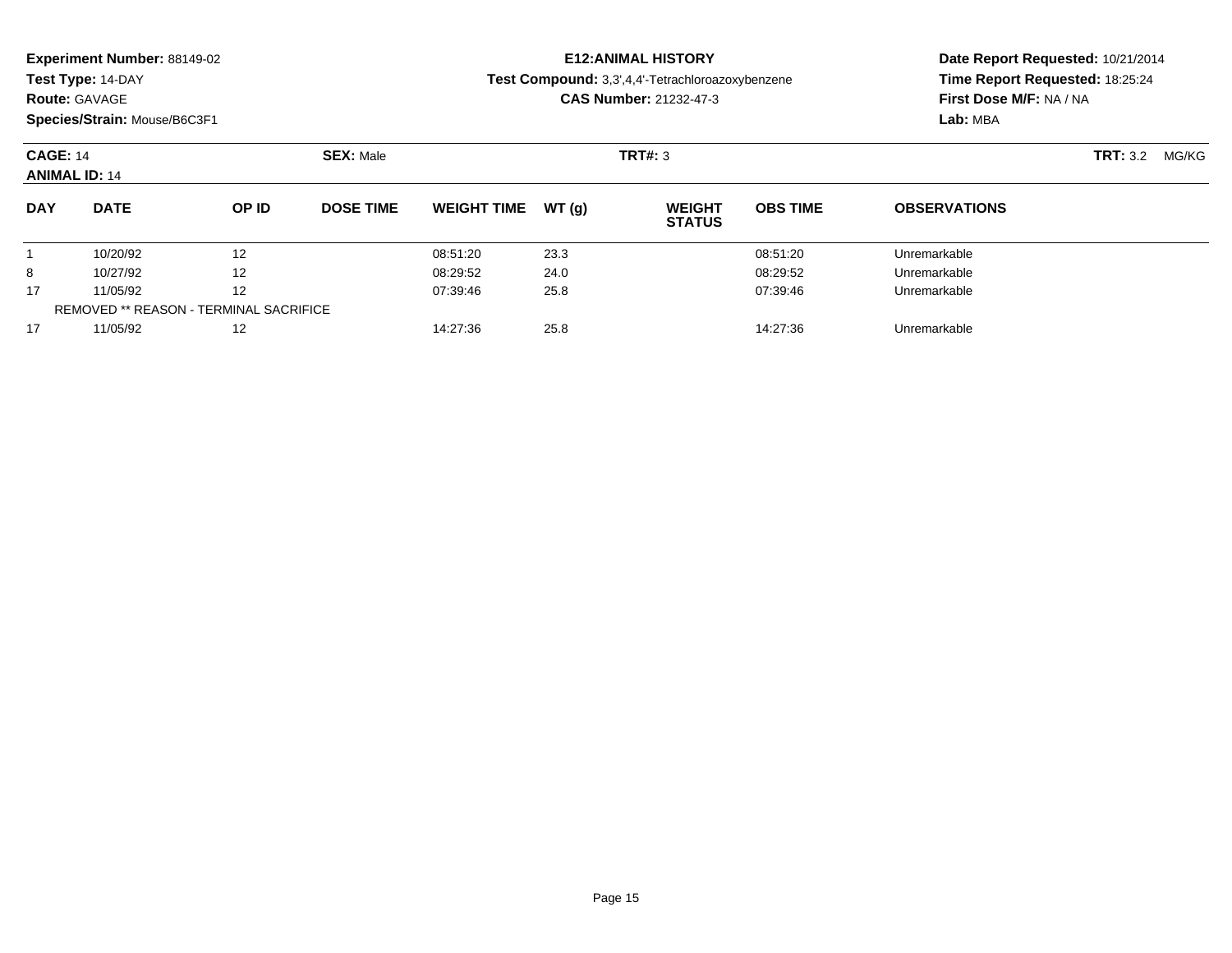|  | Experiment Number: 88149-02 |  |
|--|-----------------------------|--|
|--|-----------------------------|--|

#### **Route:** GAVAGE

**Species/Strain:** Mouse/B6C3F1

## **E12:ANIMAL HISTORY**

**Test Compound:** 3,3',4,4'-Tetrachloroazoxybenzene

**CAS Number:** 21232-47-3

| <b>CAGE: 15</b><br><b>ANIMAL ID: 15</b> |                                               |       | <b>SEX: Male</b> |                    |        | <b>TRT#: 3</b>                 |                 |                     |  | <b>TRT:</b> 3.2<br>MG/KG |
|-----------------------------------------|-----------------------------------------------|-------|------------------|--------------------|--------|--------------------------------|-----------------|---------------------|--|--------------------------|
| <b>DAY</b>                              | <b>DATE</b>                                   | OP ID | <b>DOSE TIME</b> | <b>WEIGHT TIME</b> | WT (a) | <b>WEIGHT</b><br><b>STATUS</b> | <b>OBS TIME</b> | <b>OBSERVATIONS</b> |  |                          |
|                                         | 10/20/92                                      | 12    |                  | 08:51:44           | 24.7   |                                | 08:51:44        | Unremarkable        |  |                          |
| 8                                       | 10/27/92                                      | 12    |                  | 08:30:26           | 25.2   |                                | 08:30:26        | Unremarkable        |  |                          |
| 17                                      | 11/05/92                                      | 12    |                  | 07:40:04           | 26.3   |                                | 07:40:04        | Unremarkable        |  |                          |
|                                         | <b>REMOVED ** REASON - TERMINAL SACRIFICE</b> |       |                  |                    |        |                                |                 |                     |  |                          |
| 17                                      | 11/05/92                                      | 12    |                  | 14:27:38           | 26.3   |                                | 14:27:38        | Unremarkable        |  |                          |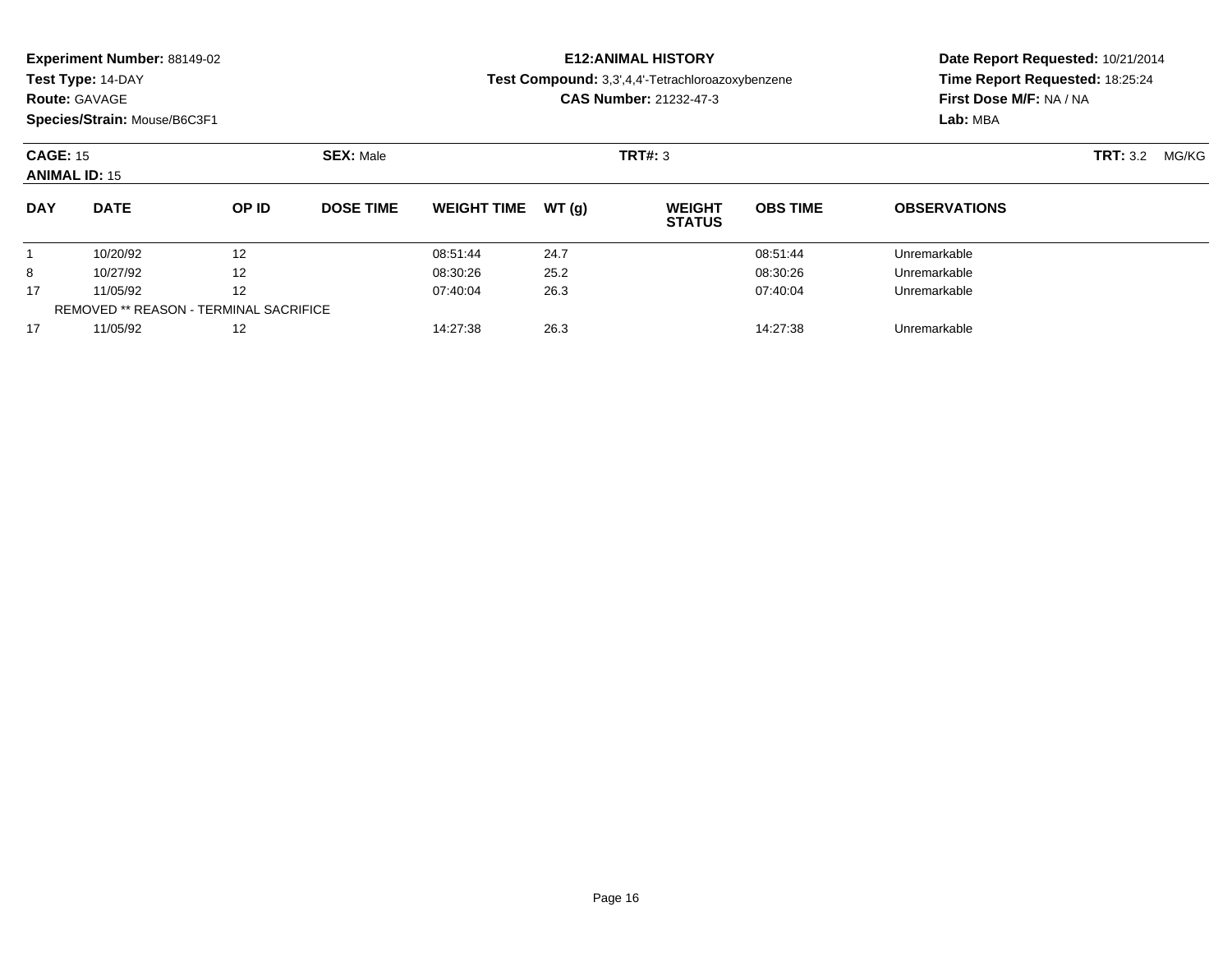| <b>Experiment Number: 88149-02</b> |  |  |
|------------------------------------|--|--|
|------------------------------------|--|--|

#### **Route:** GAVAGE

**Species/Strain:** Mouse/B6C3F1

# **E12:ANIMAL HISTORY**

**Test Compound:** 3,3',4,4'-Tetrachloroazoxybenzene

**CAS Number:** 21232-47-3

| <b>CAGE: 16</b><br><b>ANIMAL ID: 16</b> |                                               | <b>SEX: Male</b> |                  |                    | <b>TRT#: 4</b> | <b>TRT: 10 MG/KG</b>           |                 |                     |  |
|-----------------------------------------|-----------------------------------------------|------------------|------------------|--------------------|----------------|--------------------------------|-----------------|---------------------|--|
| <b>DAY</b>                              | <b>DATE</b>                                   | OP ID            | <b>DOSE TIME</b> | <b>WEIGHT TIME</b> | WT(q)          | <b>WEIGHT</b><br><b>STATUS</b> | <b>OBS TIME</b> | <b>OBSERVATIONS</b> |  |
|                                         | 10/20/92                                      | 12               |                  | 08:52:28           | 23.4           |                                | 08:52:28        | Unremarkable        |  |
| 8                                       | 10/27/92                                      | 12               |                  | 08:31:34           | 24.4           |                                | 08:31:34        | Unremarkable        |  |
| 17                                      | 11/05/92                                      | 12               |                  | 07:40:26           | 26.2           |                                | 07:40:26        | Unremarkable        |  |
|                                         | <b>REMOVED ** REASON - TERMINAL SACRIFICE</b> |                  |                  |                    |                |                                |                 |                     |  |
| 17                                      | 11/05/92                                      | 12               |                  | 14:27:40           | 26.2           |                                | 14:27:40        | Unremarkable        |  |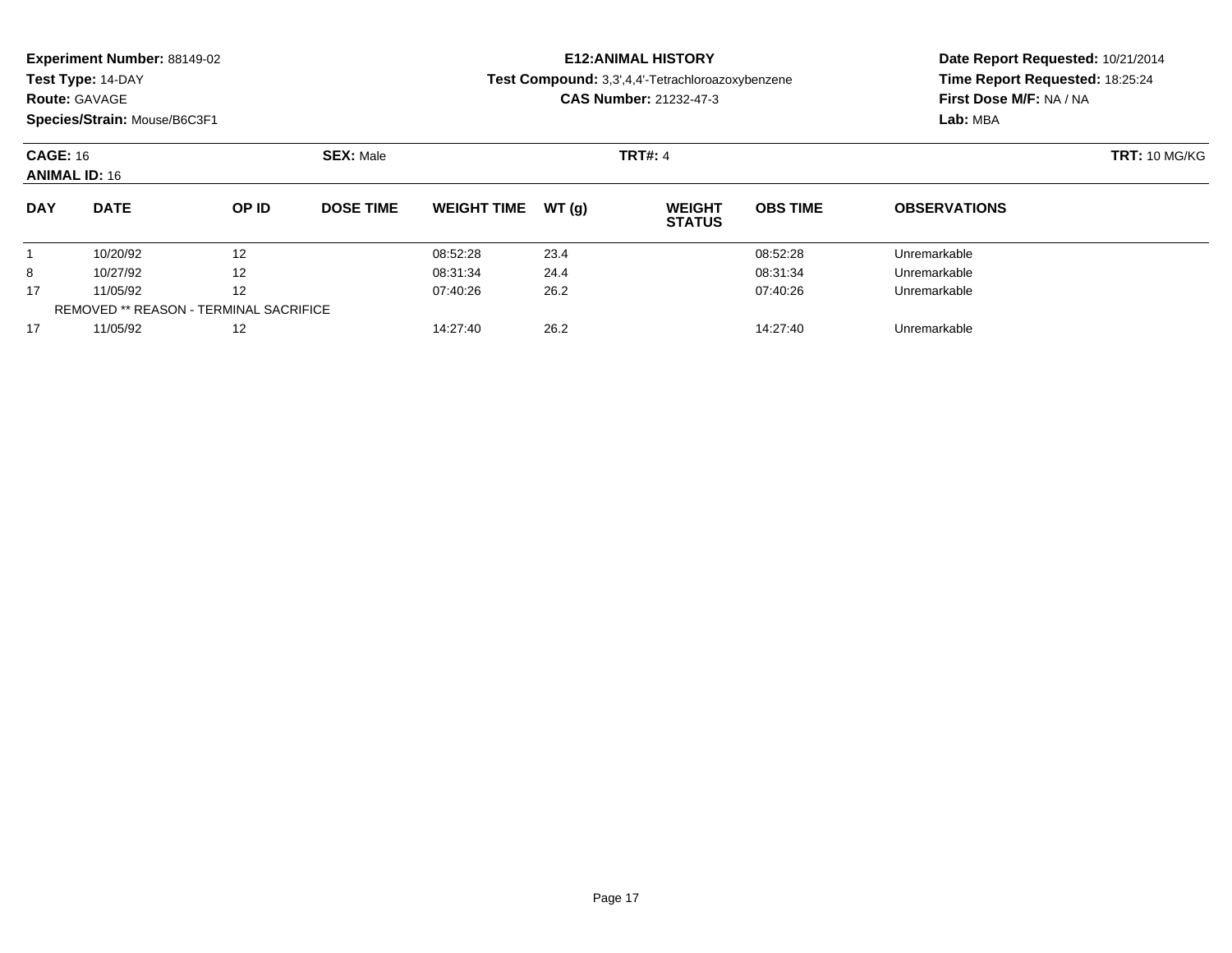| <b>Experiment Number: 88149-02</b> |  |  |
|------------------------------------|--|--|
|------------------------------------|--|--|

### **Route:** GAVAGE

**Species/Strain:** Mouse/B6C3F1

# **E12:ANIMAL HISTORY**

**Test Compound:** 3,3',4,4'-Tetrachloroazoxybenzene

**CAS Number:** 21232-47-3

| <b>CAGE: 17</b><br><b>ANIMAL ID: 17</b> |                                               |       | <b>SEX: Male</b> |                    |       | <b>TRT#: 4</b>                 | <b>TRT: 10 MG/KG</b> |                     |  |
|-----------------------------------------|-----------------------------------------------|-------|------------------|--------------------|-------|--------------------------------|----------------------|---------------------|--|
| <b>DAY</b>                              | <b>DATE</b>                                   | OP ID | <b>DOSE TIME</b> | <b>WEIGHT TIME</b> | WT(a) | <b>WEIGHT</b><br><b>STATUS</b> | <b>OBS TIME</b>      | <b>OBSERVATIONS</b> |  |
|                                         | 10/20/92                                      | 12    |                  | 08:52:54           | 26.3  |                                | 08:52:54             | Unremarkable        |  |
| 8                                       | 10/27/92                                      | 12    |                  | 08:32:46           | 27.0  |                                | 08:32:46             | Unremarkable        |  |
| 17                                      | 11/05/92                                      | 12    |                  | 07:40:48           | 27.3  |                                | 07:40:48             | Unremarkable        |  |
|                                         | <b>REMOVED ** REASON - TERMINAL SACRIFICE</b> |       |                  |                    |       |                                |                      |                     |  |
| 17                                      | 11/05/92                                      | 12    |                  | 14:27:42           | 27.3  |                                | 14:27:42             | Unremarkable        |  |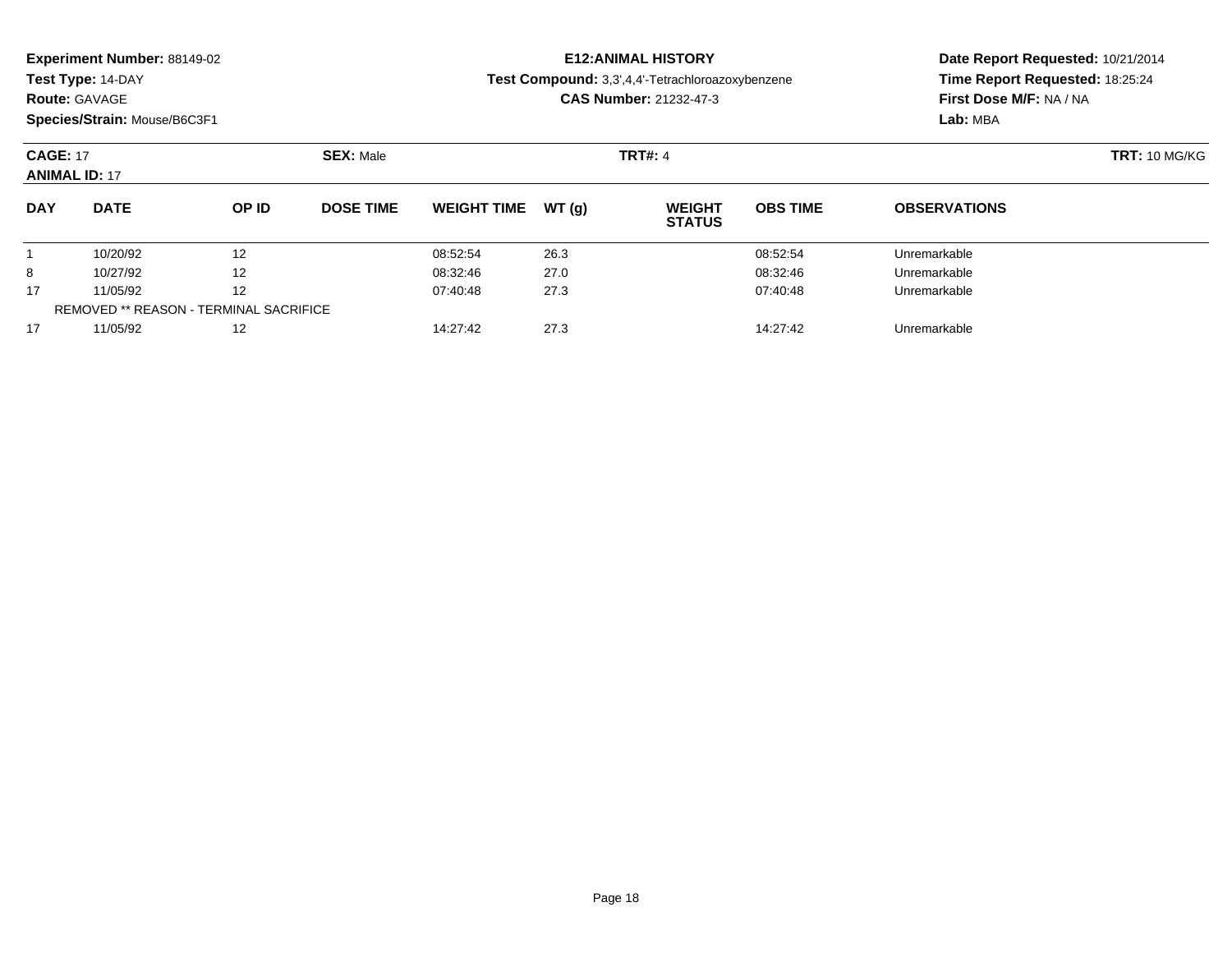| <b>Experiment Number: 88149-02</b> |  |  |
|------------------------------------|--|--|
|------------------------------------|--|--|

### **Route:** GAVAGE

**Species/Strain:** Mouse/B6C3F1

# **E12:ANIMAL HISTORY**

**Test Compound:** 3,3',4,4'-Tetrachloroazoxybenzene

**CAS Number:** 21232-47-3

| <b>CAGE: 18</b><br><b>ANIMAL ID: 18</b> |                                               |       | <b>SEX: Male</b> |                    |       | <b>TRT#: 4</b>                 | <b>TRT: 10 MG/KG</b> |                     |  |
|-----------------------------------------|-----------------------------------------------|-------|------------------|--------------------|-------|--------------------------------|----------------------|---------------------|--|
| <b>DAY</b>                              | <b>DATE</b>                                   | OP ID | <b>DOSE TIME</b> | <b>WEIGHT TIME</b> | WT(a) | <b>WEIGHT</b><br><b>STATUS</b> | <b>OBS TIME</b>      | <b>OBSERVATIONS</b> |  |
|                                         | 10/20/92                                      | 12    |                  | 08:53:30           | 23.5  |                                | 08:53:30             | Unremarkable        |  |
| 8                                       | 10/27/92                                      | 12    |                  | 08:33:14           | 24.0  |                                | 08:33:14             | Unremarkable        |  |
| 17                                      | 11/05/92                                      | 12    |                  | 07:41:08           | 24.9  |                                | 07:41:08             | Unremarkable        |  |
|                                         | <b>REMOVED ** REASON - TERMINAL SACRIFICE</b> |       |                  |                    |       |                                |                      |                     |  |
| 17                                      | 11/05/92                                      | 12    |                  | 14:27:44           | 24.9  |                                | 14:27:44             | Unremarkable        |  |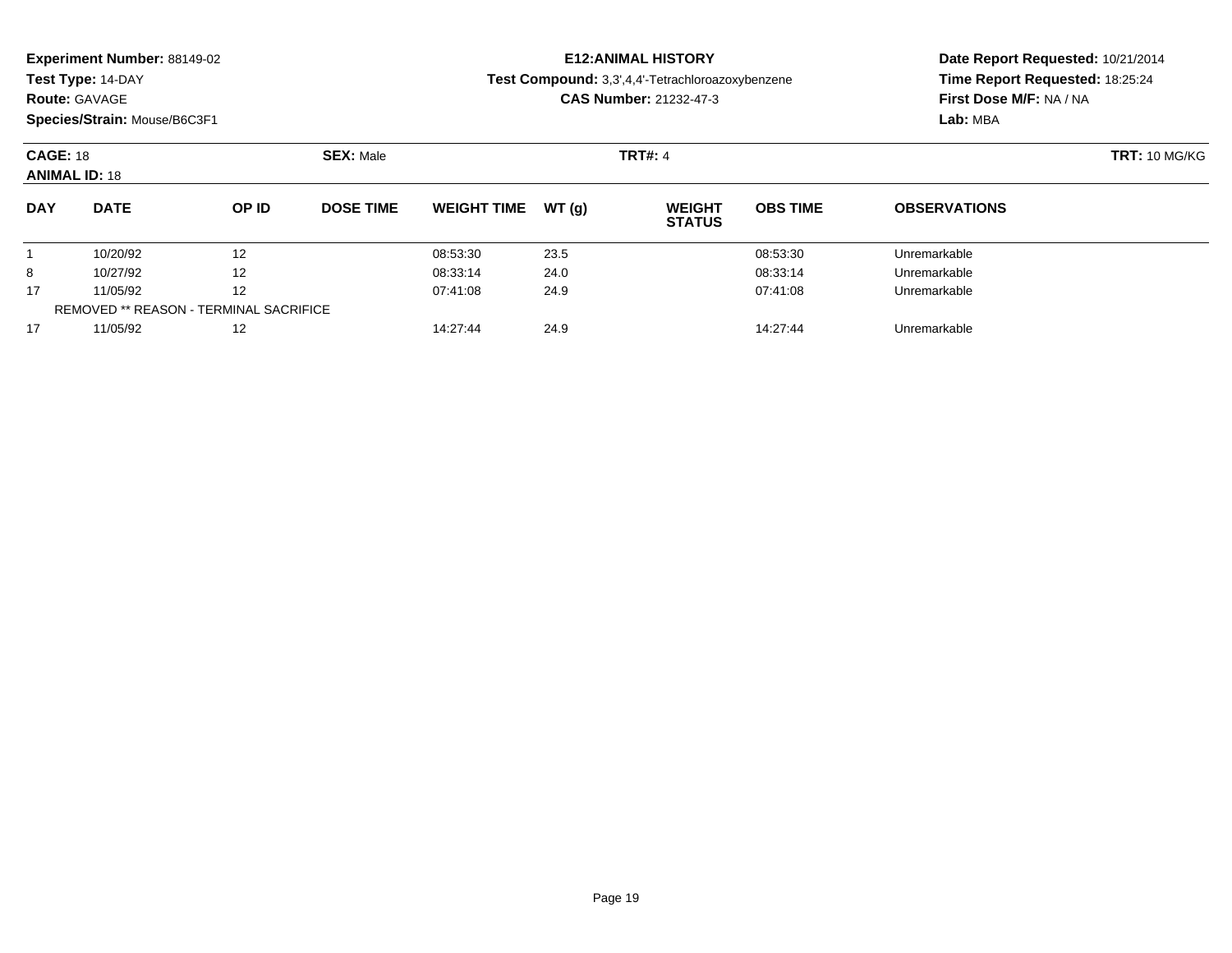| <b>Experiment Number: 88149-02</b> |  |  |
|------------------------------------|--|--|
|------------------------------------|--|--|

### **Route:** GAVAGE

**Species/Strain:** Mouse/B6C3F1

# **E12:ANIMAL HISTORY**

**Test Compound:** 3,3',4,4'-Tetrachloroazoxybenzene

**CAS Number:** 21232-47-3

| <b>CAGE: 19</b><br><b>ANIMAL ID: 19</b> |                                        | <b>SEX: Male</b>  |                  |                    | <b>TRT#: 4</b> | <b>TRT: 10 MG/KG</b>           |                 |                     |  |
|-----------------------------------------|----------------------------------------|-------------------|------------------|--------------------|----------------|--------------------------------|-----------------|---------------------|--|
| <b>DAY</b>                              | <b>DATE</b>                            | OP ID             | <b>DOSE TIME</b> | <b>WEIGHT TIME</b> | WT (a)         | <b>WEIGHT</b><br><b>STATUS</b> | <b>OBS TIME</b> | <b>OBSERVATIONS</b> |  |
|                                         | 10/20/92                               | 12                |                  | 08:53:50           | 22.1           |                                | 08:53:50        | Unremarkable        |  |
| 8                                       | 10/27/92                               | $12 \overline{ }$ |                  | 08:33:36           | 23.9           |                                | 08:33:36        | Unremarkable        |  |
| 17                                      | 11/05/92                               | 12                |                  | 07:41:26           | 25.4           |                                | 07:41:26        | Unremarkable        |  |
|                                         | REMOVED ** REASON - TERMINAL SACRIFICE |                   |                  |                    |                |                                |                 |                     |  |
| 17                                      | 11/05/92                               | 12                |                  | 14:27:46           | 25.4           |                                | 14:27:46        | Unremarkable        |  |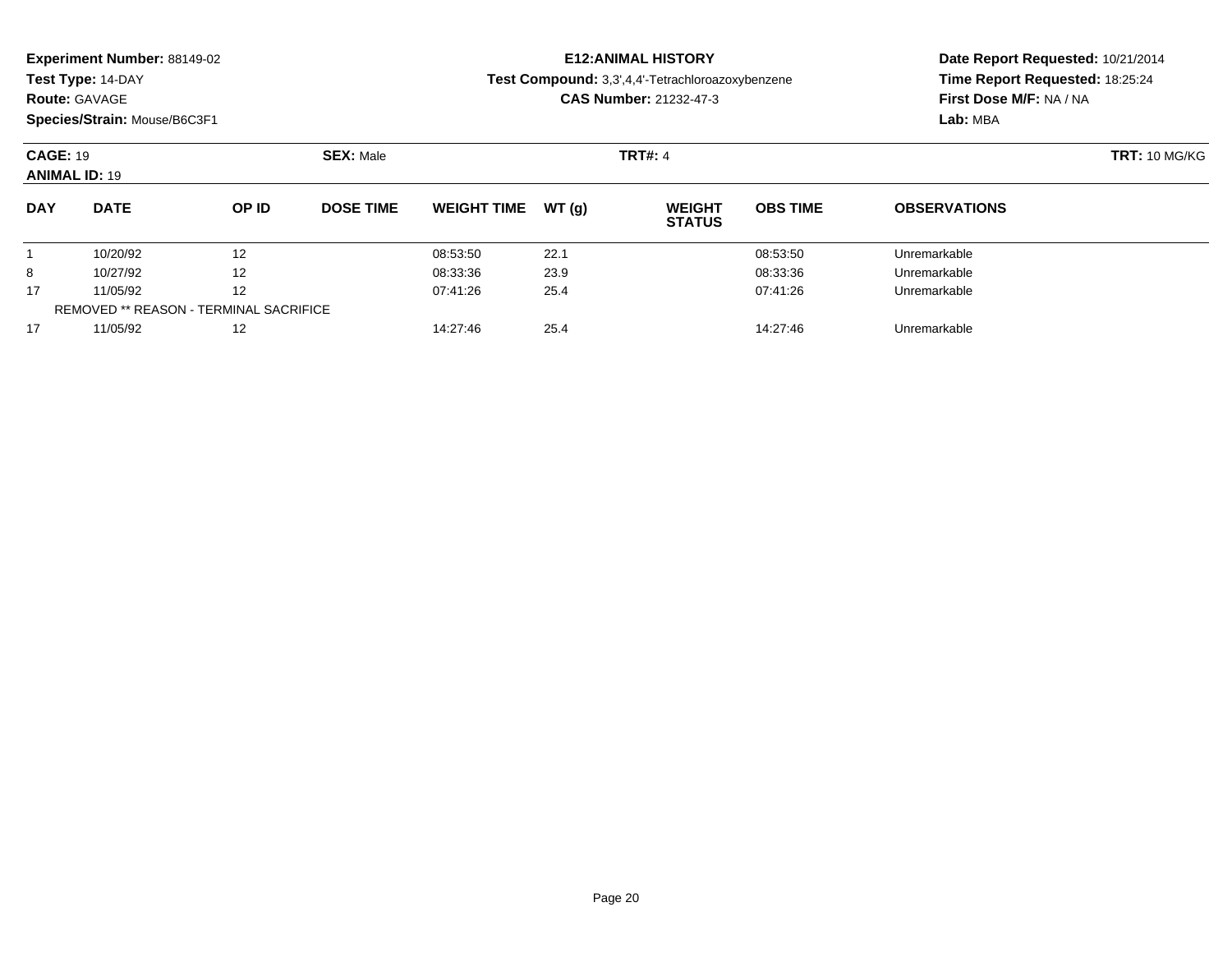| <b>Experiment Number: 88149-02</b> |  |  |
|------------------------------------|--|--|
|------------------------------------|--|--|

## **Route:** GAVAGE

**Species/Strain:** Mouse/B6C3F1

# **E12:ANIMAL HISTORY**

**Test Compound:** 3,3',4,4'-Tetrachloroazoxybenzene

**CAS Number:** 21232-47-3

| <b>CAGE: 20</b><br><b>ANIMAL ID: 20</b> |                                               |       | <b>SEX: Male</b> |                    |        |                                | <b>TRT#: 4</b>  |                     |  |  |
|-----------------------------------------|-----------------------------------------------|-------|------------------|--------------------|--------|--------------------------------|-----------------|---------------------|--|--|
| <b>DAY</b>                              | <b>DATE</b>                                   | OP ID | <b>DOSE TIME</b> | <b>WEIGHT TIME</b> | WT (a) | <b>WEIGHT</b><br><b>STATUS</b> | <b>OBS TIME</b> | <b>OBSERVATIONS</b> |  |  |
|                                         | 10/20/92                                      | 12    |                  | 08:54:16           | 23.5   |                                | 08:54:16        | Unremarkable        |  |  |
| 8                                       | 10/27/92                                      | 12    |                  | 08:34:18           | 24.4   |                                | 08:34:18        | Unremarkable        |  |  |
| 17                                      | 11/05/92                                      | 12    |                  | 07:41:46           | 25.8   |                                | 07:41:46        | Unremarkable        |  |  |
|                                         | <b>REMOVED ** REASON - TERMINAL SACRIFICE</b> |       |                  |                    |        |                                |                 |                     |  |  |
| 17                                      | 11/05/92                                      | 12    |                  | 14:27:48           | 25.8   |                                | 14:27:48        | Unremarkable        |  |  |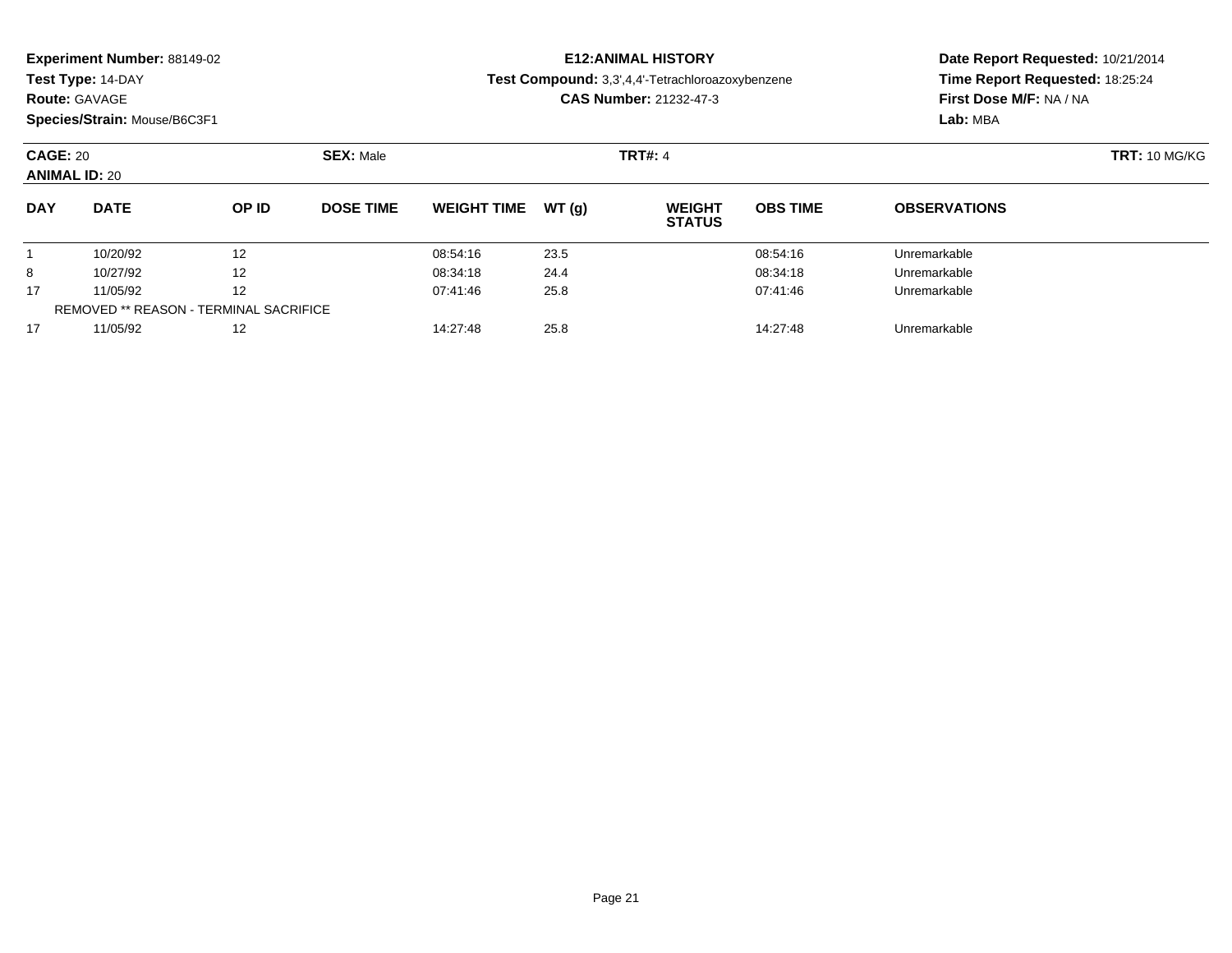| <b>Experiment Number: 88149-02</b> |  |  |
|------------------------------------|--|--|
|------------------------------------|--|--|

## **Route:** GAVAGE

**Species/Strain:** Mouse/B6C3F1

# **E12:ANIMAL HISTORY**

**Test Compound:** 3,3',4,4'-Tetrachloroazoxybenzene

**CAS Number:** 21232-47-3

| <b>CAGE: 21</b><br><b>ANIMAL ID: 21</b> |                                               |       | <b>SEX: Male</b> |                    |        | <b>TRT#:</b> 5                 | <b>TRT:</b> 32 MG/KG |                     |  |
|-----------------------------------------|-----------------------------------------------|-------|------------------|--------------------|--------|--------------------------------|----------------------|---------------------|--|
| <b>DAY</b>                              | <b>DATE</b>                                   | OP ID | <b>DOSE TIME</b> | <b>WEIGHT TIME</b> | WT (a) | <b>WEIGHT</b><br><b>STATUS</b> | <b>OBS TIME</b>      | <b>OBSERVATIONS</b> |  |
|                                         | 10/20/92                                      | 12    |                  | 08:55:26           | 24.6   |                                | 08:55:26             | Unremarkable        |  |
| 8                                       | 10/27/92                                      | 12    |                  | 08:37:54           | 25.0   |                                | 08:37:54             | Unremarkable        |  |
| 17                                      | 11/05/92                                      | 12    |                  | 07:42:08           | 26.4   |                                | 07:42:08             | Unremarkable        |  |
|                                         | <b>REMOVED ** REASON - TERMINAL SACRIFICE</b> |       |                  |                    |        |                                |                      |                     |  |
| 17                                      | 11/05/92                                      | 12    |                  | 14:27:50           | 26.4   |                                | 14:27:50             | Unremarkable        |  |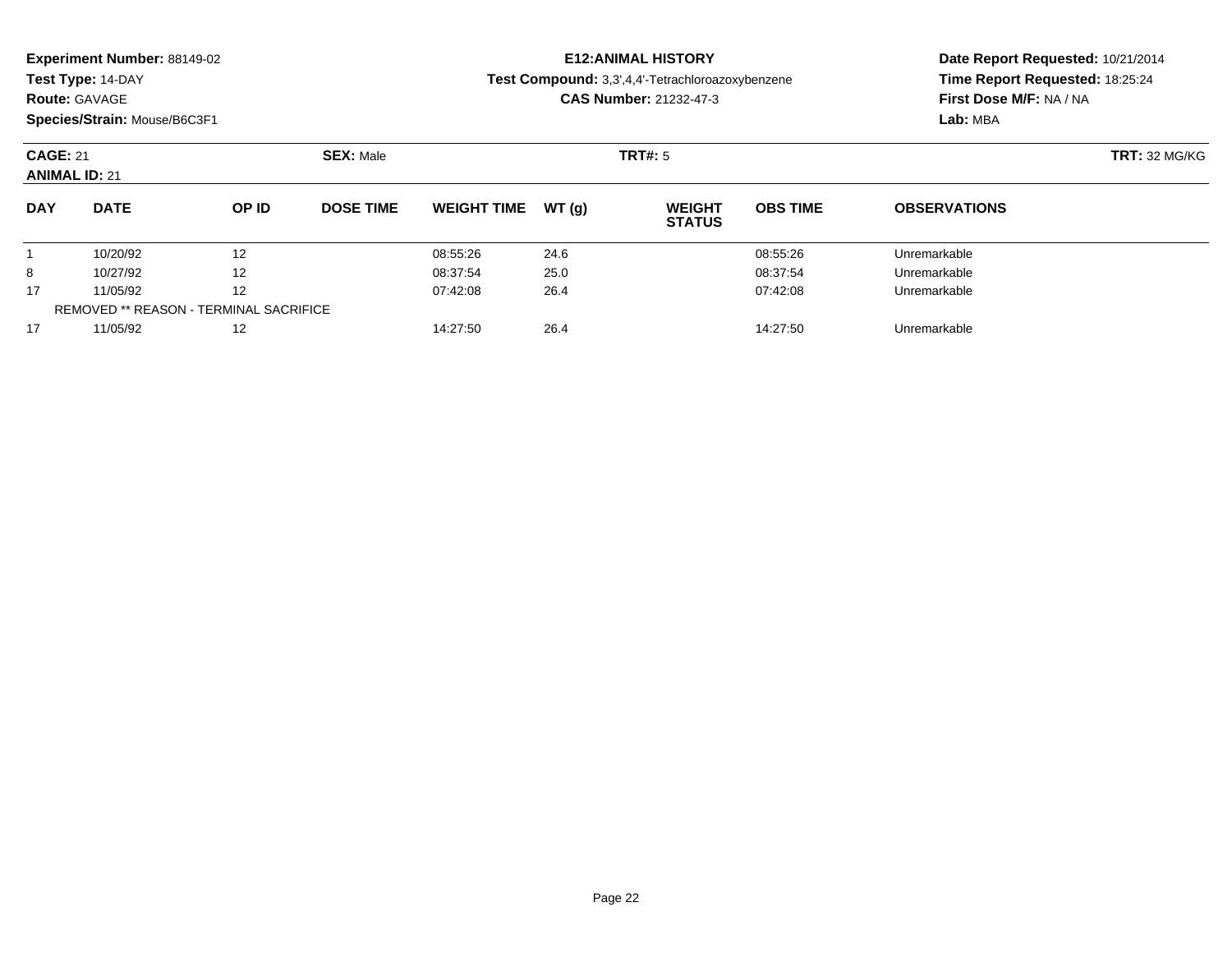| <b>Experiment Number: 88149-02</b> |  |  |
|------------------------------------|--|--|
|------------------------------------|--|--|

## **Route:** GAVAGE

**Species/Strain:** Mouse/B6C3F1

# **E12:ANIMAL HISTORY**

**Test Compound:** 3,3',4,4'-Tetrachloroazoxybenzene

**CAS Number:** 21232-47-3

| <b>CAGE: 22</b><br><b>ANIMAL ID: 22</b> |                                               |       | <b>SEX: Male</b> |                    |        | <b>TRT#:</b> 5                 | <b>TRT:</b> 32 MG/KG |                     |  |
|-----------------------------------------|-----------------------------------------------|-------|------------------|--------------------|--------|--------------------------------|----------------------|---------------------|--|
| <b>DAY</b>                              | <b>DATE</b>                                   | OP ID | <b>DOSE TIME</b> | <b>WEIGHT TIME</b> | WT (a) | <b>WEIGHT</b><br><b>STATUS</b> | <b>OBS TIME</b>      | <b>OBSERVATIONS</b> |  |
|                                         | 10/20/92                                      | 12    |                  | 08:57:06           | 26.2   |                                | 08:57:06             | Unremarkable        |  |
| 8                                       | 10/27/92                                      | 12    |                  | 08:39:00           | 26.8   |                                | 08:39:00             | Unremarkable        |  |
| 17                                      | 11/05/92                                      | 12    |                  | 07:42:32           | 26.8   |                                | 07:42:32             | Unremarkable        |  |
|                                         | <b>REMOVED ** REASON - TERMINAL SACRIFICE</b> |       |                  |                    |        |                                |                      |                     |  |
| 17                                      | 11/05/92                                      | 12    |                  | 14:27:52           | 26.8   |                                | 14:27:52             | Unremarkable        |  |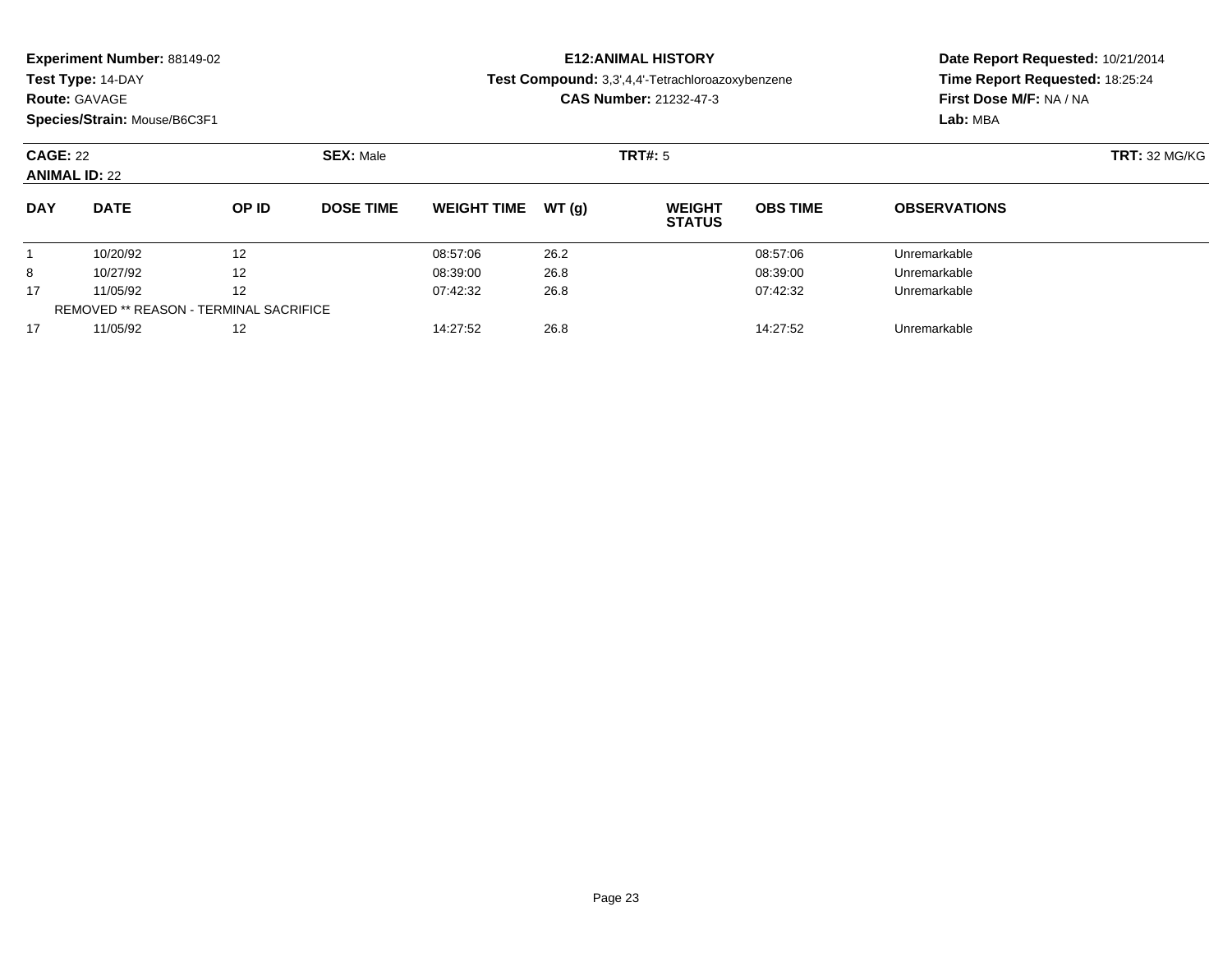| <b>Experiment Number: 88149-02</b> |  |  |
|------------------------------------|--|--|
|------------------------------------|--|--|

## **Route:** GAVAGE

**Species/Strain:** Mouse/B6C3F1

# **E12:ANIMAL HISTORY**

**Test Compound:** 3,3',4,4'-Tetrachloroazoxybenzene

**CAS Number:** 21232-47-3

| <b>CAGE: 23</b><br><b>ANIMAL ID: 23</b> |                                               |       | <b>SEX: Male</b> |                    |       | <b>TRT#:</b> 5                 | <b>TRT:</b> 32 MG/KG |                     |  |
|-----------------------------------------|-----------------------------------------------|-------|------------------|--------------------|-------|--------------------------------|----------------------|---------------------|--|
| <b>DAY</b>                              | <b>DATE</b>                                   | OP ID | <b>DOSE TIME</b> | <b>WEIGHT TIME</b> | WT(a) | <b>WEIGHT</b><br><b>STATUS</b> | <b>OBS TIME</b>      | <b>OBSERVATIONS</b> |  |
|                                         | 10/20/92                                      | 12    |                  | 08:57:34           | 21.5  |                                | 08:57:34             | Unremarkable        |  |
| 8                                       | 10/27/92                                      | 12    |                  | 08:39:50           | 23.6  |                                | 08:39:50             | Unremarkable        |  |
| 17                                      | 11/05/92                                      | 12    |                  | 07:42:56           | 24.9  |                                | 07:42:56             | Unremarkable        |  |
|                                         | <b>REMOVED ** REASON - TERMINAL SACRIFICE</b> |       |                  |                    |       |                                |                      |                     |  |
| 17                                      | 11/05/92                                      | 12    |                  | 14:27:54           | 24.9  |                                | 14:27:54             | Unremarkable        |  |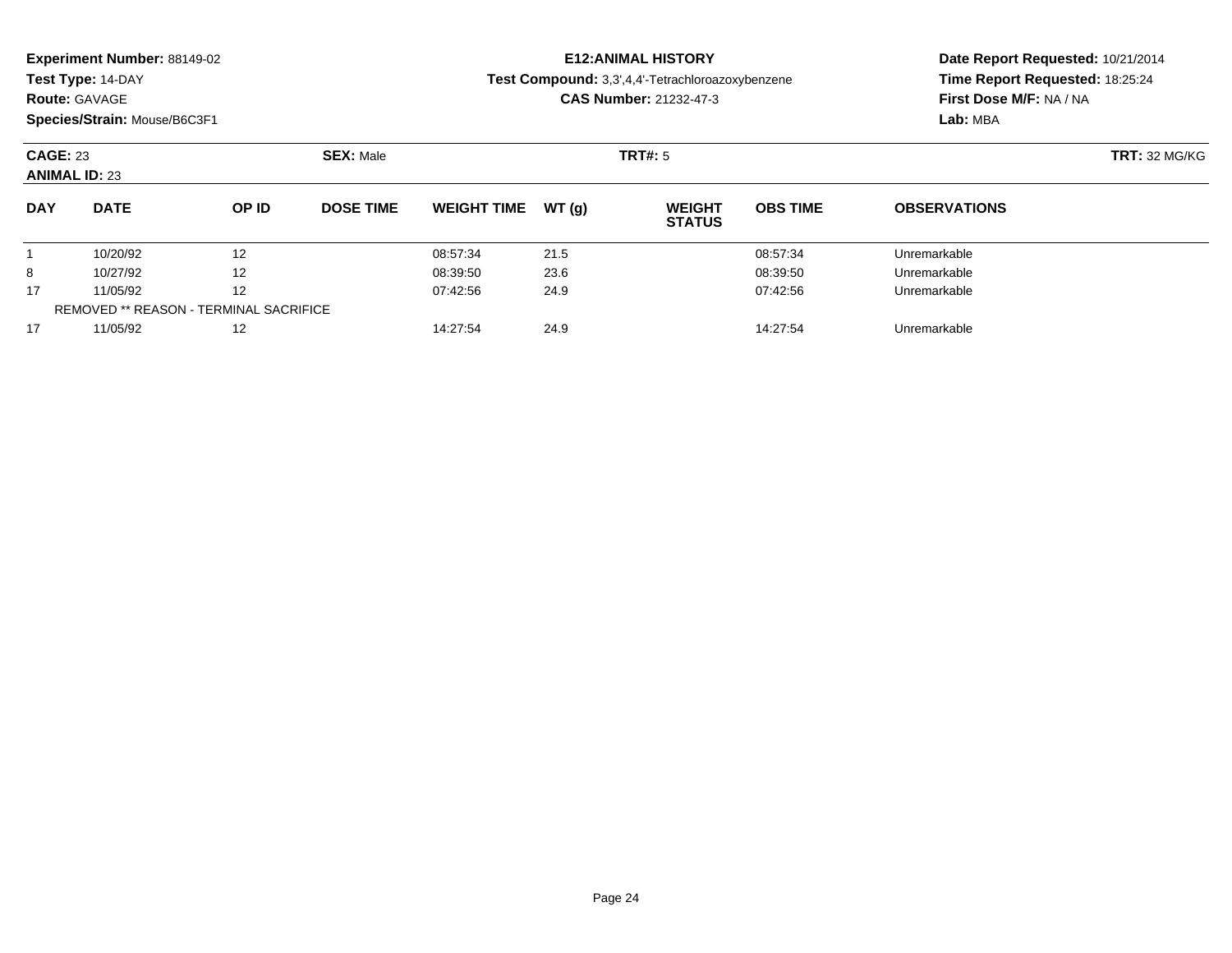| <b>Experiment Number: 88149-02</b> |  |  |
|------------------------------------|--|--|
|------------------------------------|--|--|

## **Route:** GAVAGE

**Species/Strain:** Mouse/B6C3F1

# **E12:ANIMAL HISTORY**

**Test Compound:** 3,3',4,4'-Tetrachloroazoxybenzene

**CAS Number:** 21232-47-3

| <b>CAGE: 24</b><br><b>ANIMAL ID: 24</b> |                                               |       | <b>SEX: Male</b> |                    |       | <b>TRT#:</b> 5                 | <b>TRT:</b> 32 MG/KG |                     |  |
|-----------------------------------------|-----------------------------------------------|-------|------------------|--------------------|-------|--------------------------------|----------------------|---------------------|--|
| <b>DAY</b>                              | <b>DATE</b>                                   | OP ID | <b>DOSE TIME</b> | <b>WEIGHT TIME</b> | WT(a) | <b>WEIGHT</b><br><b>STATUS</b> | <b>OBS TIME</b>      | <b>OBSERVATIONS</b> |  |
|                                         | 10/20/92                                      | 12    |                  | 08:58:10           | 22.7  |                                | 08:58:10             | Unremarkable        |  |
| 8                                       | 10/27/92                                      | 12    |                  | 08:40:26           | 24.2  |                                | 08:40:26             | Unremarkable        |  |
| 17                                      | 11/05/92                                      | 12    |                  | 07:43:14           | 26.6  |                                | 07:43:14             | Unremarkable        |  |
|                                         | <b>REMOVED ** REASON - TERMINAL SACRIFICE</b> |       |                  |                    |       |                                |                      |                     |  |
| 17                                      | 11/05/92                                      | 12    |                  | 14:27:56           | 26.6  |                                | 14:27:56             | Unremarkable        |  |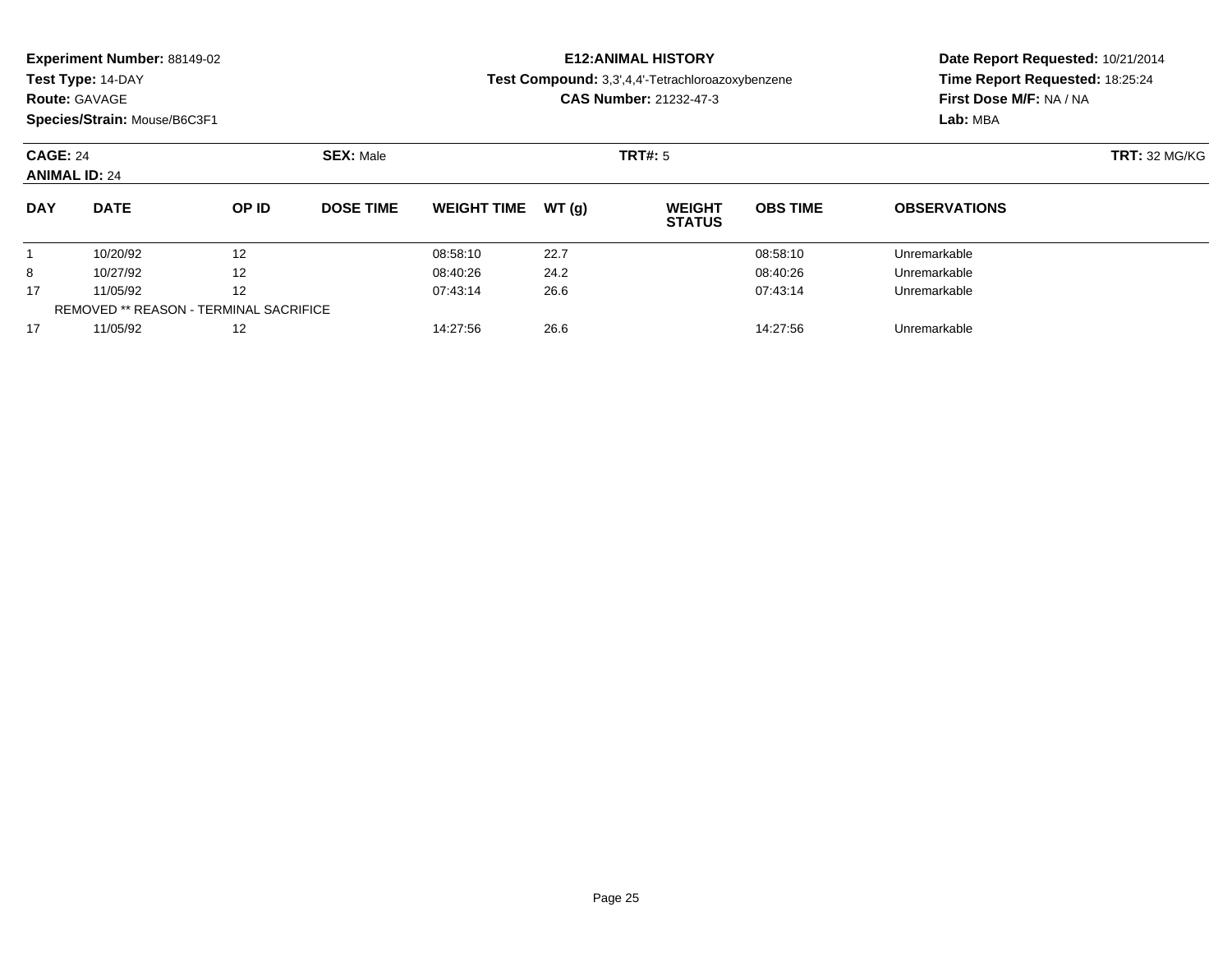**Test Type:** 14-DAY

### **Route:** GAVAGE

**Species/Strain:** Mouse/B6C3F1

# **E12:ANIMAL HISTORY**

**Test Compound:** 3,3',4,4'-Tetrachloroazoxybenzene

**CAS Number:** 21232-47-3

| <b>CAGE: 25</b><br><b>ANIMAL ID: 25</b> |                                               |       | <b>SEX: Male</b> |                    |       |                                | TRT#: 5         |                     |  |  |
|-----------------------------------------|-----------------------------------------------|-------|------------------|--------------------|-------|--------------------------------|-----------------|---------------------|--|--|
| <b>DAY</b>                              | <b>DATE</b>                                   | OP ID | <b>DOSE TIME</b> | <b>WEIGHT TIME</b> | WT(a) | <b>WEIGHT</b><br><b>STATUS</b> | <b>OBS TIME</b> | <b>OBSERVATIONS</b> |  |  |
|                                         | 10/20/92                                      | 12    |                  | 08:58:34           | 22.8  |                                | 08:58:34        | Unremarkable        |  |  |
| 8                                       | 10/27/92                                      | 12    |                  | 08:41:12           | 23.5  |                                | 08:41:12        | Unremarkable        |  |  |
| 17                                      | 11/05/92                                      | 12    |                  | 07:43:36           | 25.6  |                                | 07:43:36        | Unremarkable        |  |  |
|                                         | <b>REMOVED ** REASON - TERMINAL SACRIFICE</b> |       |                  |                    |       |                                |                 |                     |  |  |
| 17                                      | 11/05/92                                      | 12    |                  | 14:27:58           | 25.6  |                                | 14:27:58        | Unremarkable        |  |  |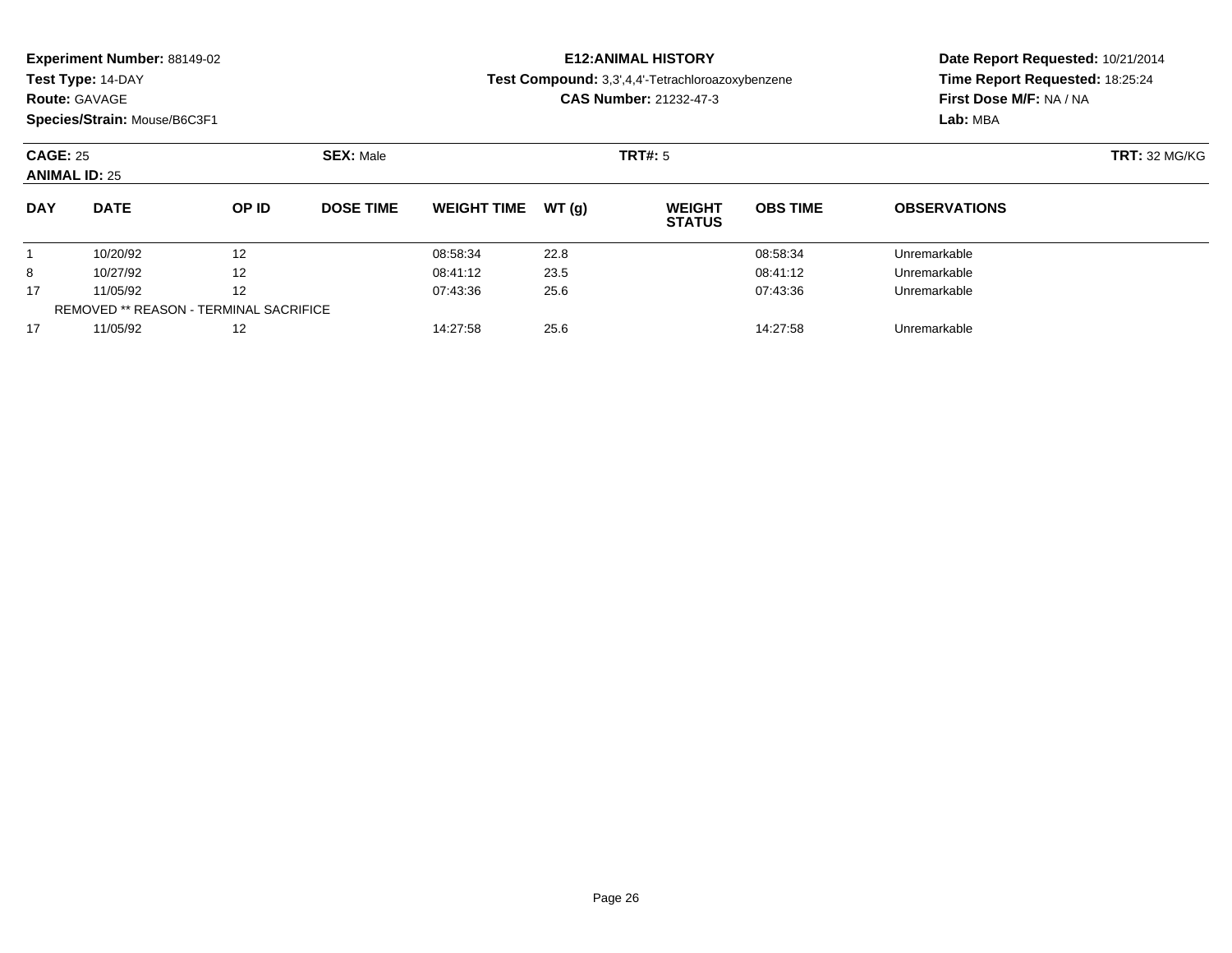**Test Type:** 14-DAY

### **Route:** GAVAGE

**Species/Strain:** Mouse/B6C3F1

# **E12:ANIMAL HISTORY**

**Test Compound:** 3,3',4,4'-Tetrachloroazoxybenzene

**CAS Number:** 21232-47-3

| <b>CAGE: 26</b><br><b>ANIMAL ID: 26</b> |                                               |       | <b>SEX: Male</b> |                    |        | <b>TRT#: 6</b>                 | <b>TRT: 100</b> | MG/KG               |  |  |
|-----------------------------------------|-----------------------------------------------|-------|------------------|--------------------|--------|--------------------------------|-----------------|---------------------|--|--|
| <b>DAY</b>                              | <b>DATE</b>                                   | OP ID | <b>DOSE TIME</b> | <b>WEIGHT TIME</b> | WT (a) | <b>WEIGHT</b><br><b>STATUS</b> | <b>OBS TIME</b> | <b>OBSERVATIONS</b> |  |  |
|                                         | 10/20/92                                      | 12    |                  | 08:59:06           | 22.9   |                                | 08:59:06        | Unremarkable        |  |  |
| 8                                       | 10/27/92                                      | 12    |                  | 08:41:40           | 24.6   |                                | 08:41:40        | Unremarkable        |  |  |
| 17                                      | 11/05/92                                      | 12    |                  | 07:44:00           | 26.2   |                                | 07:44:00        | Unremarkable        |  |  |
|                                         | <b>REMOVED ** REASON - TERMINAL SACRIFICE</b> |       |                  |                    |        |                                |                 |                     |  |  |
| 17                                      | 11/05/92                                      | 12    |                  | 14:27:00           | 26.2   |                                | 14:27:00        | Unremarkable        |  |  |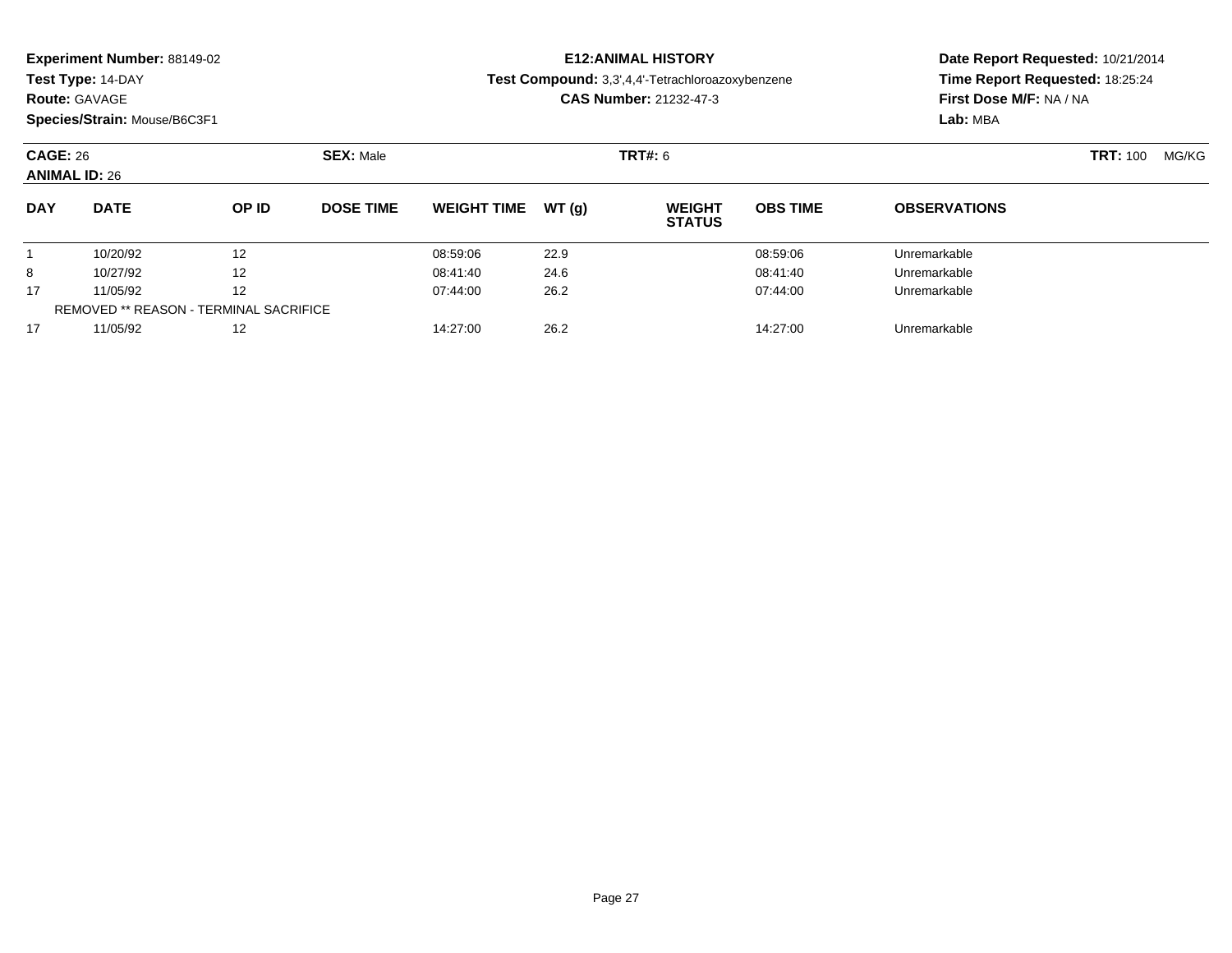**Test Type:** 14-DAY

### **Route:** GAVAGE

**Species/Strain:** Mouse/B6C3F1

# **E12:ANIMAL HISTORY**

**Test Compound:** 3,3',4,4'-Tetrachloroazoxybenzene

**CAS Number:** 21232-47-3

| <b>CAGE: 27</b><br><b>ANIMAL ID: 27</b> |                                               |              | <b>SEX: Male</b> |                    |        | <b>TRT#:</b> 6                 |                 |                     |  | MG/KG |
|-----------------------------------------|-----------------------------------------------|--------------|------------------|--------------------|--------|--------------------------------|-----------------|---------------------|--|-------|
| <b>DAY</b>                              | <b>DATE</b>                                   | <b>OP ID</b> | <b>DOSE TIME</b> | <b>WEIGHT TIME</b> | WT (a) | <b>WEIGHT</b><br><b>STATUS</b> | <b>OBS TIME</b> | <b>OBSERVATIONS</b> |  |       |
|                                         | 10/20/92                                      | 12           |                  | 08:59:50           | 23.8   |                                | 08:59:50        | Unremarkable        |  |       |
| 8                                       | 10/27/92                                      | 12           |                  | 08:42:16           | 24.7   |                                | 08:42:16        | Unremarkable        |  |       |
| 17                                      | 11/05/92                                      | 12           |                  | 07:44:20           | 27.0   |                                | 07:44:20        | Unremarkable        |  |       |
|                                         | <b>REMOVED ** REASON - TERMINAL SACRIFICE</b> |              |                  |                    |        |                                |                 |                     |  |       |
| 17                                      | 11/05/92                                      | 12           |                  | 14:27:02           | 27.0   |                                | 14:27:02        | Unremarkable        |  |       |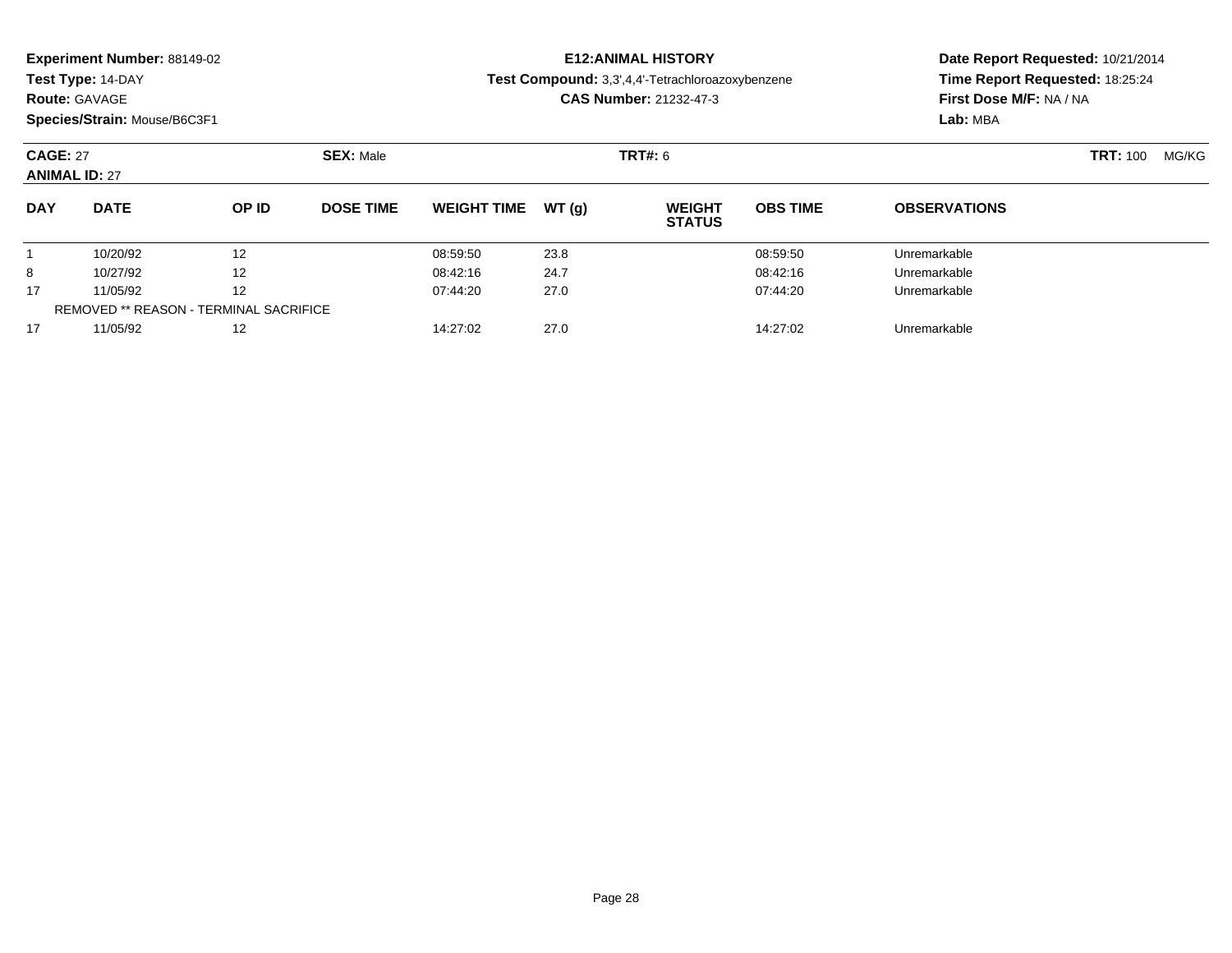**Test Type:** 14-DAY

### **Route:** GAVAGE

**Species/Strain:** Mouse/B6C3F1

# **E12:ANIMAL HISTORY**

**Test Compound:** 3,3',4,4'-Tetrachloroazoxybenzene

**CAS Number:** 21232-47-3

| <b>CAGE: 28</b><br><b>ANIMAL ID: 28</b> |                                               |              | <b>SEX: Male</b> |                    |       | TRT#: 6                        | <b>TRT: 100</b> | MG/KG               |  |  |
|-----------------------------------------|-----------------------------------------------|--------------|------------------|--------------------|-------|--------------------------------|-----------------|---------------------|--|--|
| <b>DAY</b>                              | <b>DATE</b>                                   | <b>OP ID</b> | <b>DOSE TIME</b> | <b>WEIGHT TIME</b> | WT(a) | <b>WEIGHT</b><br><b>STATUS</b> | <b>OBS TIME</b> | <b>OBSERVATIONS</b> |  |  |
|                                         | 10/20/92                                      | 12           |                  | 09:00:20           | 22.9  |                                | 09:00:20        | Unremarkable        |  |  |
| 8                                       | 10/27/92                                      | 12           |                  | 08:42:54           | 25.1  |                                | 08:42:54        | Unremarkable        |  |  |
| 17                                      | 11/05/92                                      | 12           |                  | 07:44:44           | 25.8  |                                | 07:44:44        | Unremarkable        |  |  |
|                                         | <b>REMOVED ** REASON - TERMINAL SACRIFICE</b> |              |                  |                    |       |                                |                 |                     |  |  |
| 17                                      | 11/05/92                                      | 12           |                  | 14:27:04           | 25.8  |                                | 14:27:04        | Unremarkable        |  |  |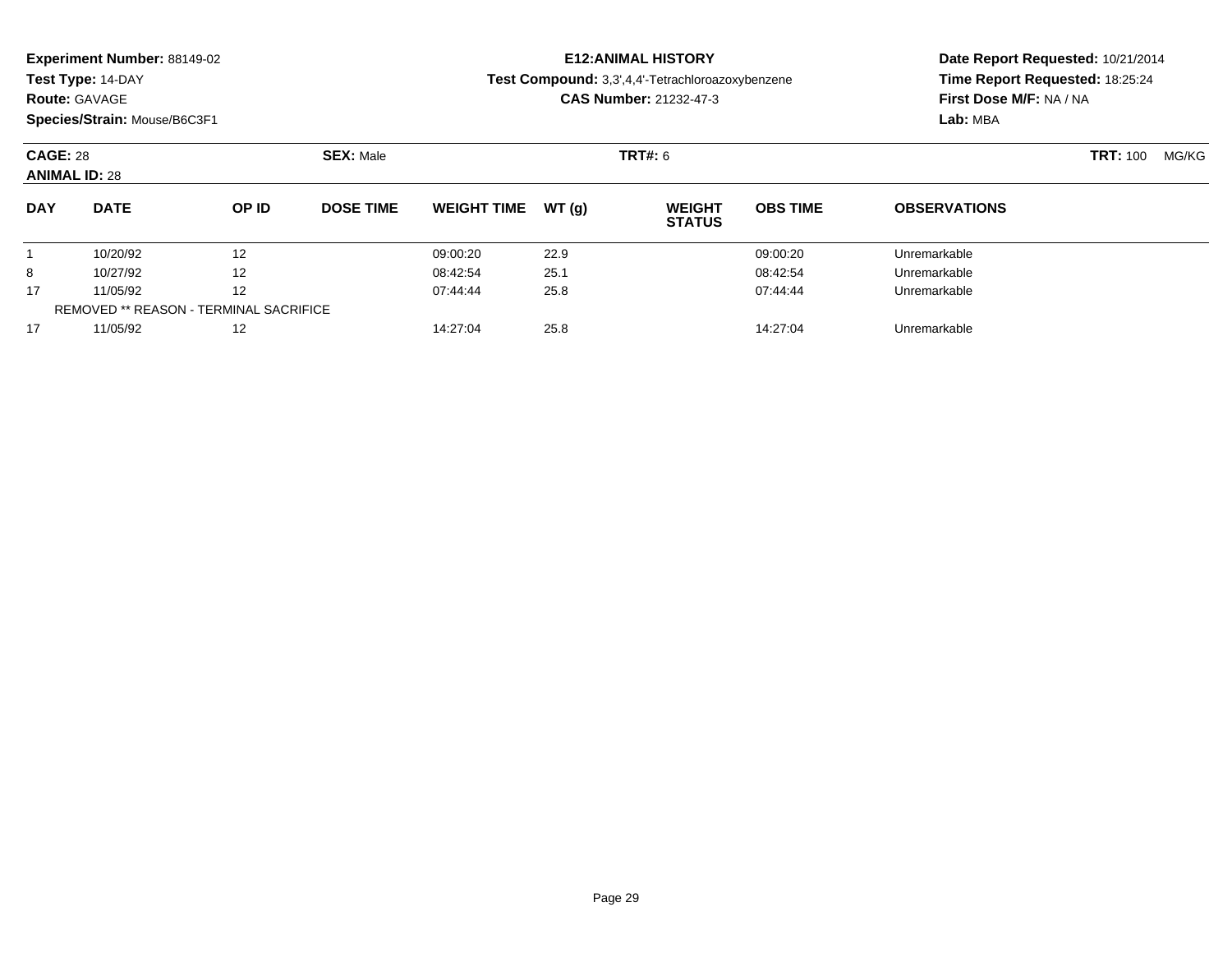**Test Type:** 14-DAY

### **Route:** GAVAGE

**Species/Strain:** Mouse/B6C3F1

# **E12:ANIMAL HISTORY**

**Test Compound:** 3,3',4,4'-Tetrachloroazoxybenzene

**CAS Number:** 21232-47-3

| <b>CAGE: 29</b><br><b>ANIMAL ID: 29</b> |                                               |              | <b>SEX: Male</b> |                    |       | TRT#: 6                        | <b>TRT: 100</b> | MG/KG               |  |  |
|-----------------------------------------|-----------------------------------------------|--------------|------------------|--------------------|-------|--------------------------------|-----------------|---------------------|--|--|
| <b>DAY</b>                              | <b>DATE</b>                                   | <b>OP ID</b> | <b>DOSE TIME</b> | <b>WEIGHT TIME</b> | WT(a) | <b>WEIGHT</b><br><b>STATUS</b> | <b>OBS TIME</b> | <b>OBSERVATIONS</b> |  |  |
|                                         | 10/20/92                                      | 12           |                  | 09:00:52           | 24.2  |                                | 09:00:52        | Unremarkable        |  |  |
| 8                                       | 10/27/92                                      | 12           |                  | 08:43:24           | 24.9  |                                | 08:43:24        | Unremarkable        |  |  |
| 17                                      | 11/05/92                                      | 12           |                  | 07:45:08           | 26.6  |                                | 07:45:08        | Unremarkable        |  |  |
|                                         | <b>REMOVED ** REASON - TERMINAL SACRIFICE</b> |              |                  |                    |       |                                |                 |                     |  |  |
| 17                                      | 11/05/92                                      | 12           |                  | 14:27:06           | 26.6  |                                | 14:27:06        | Unremarkable        |  |  |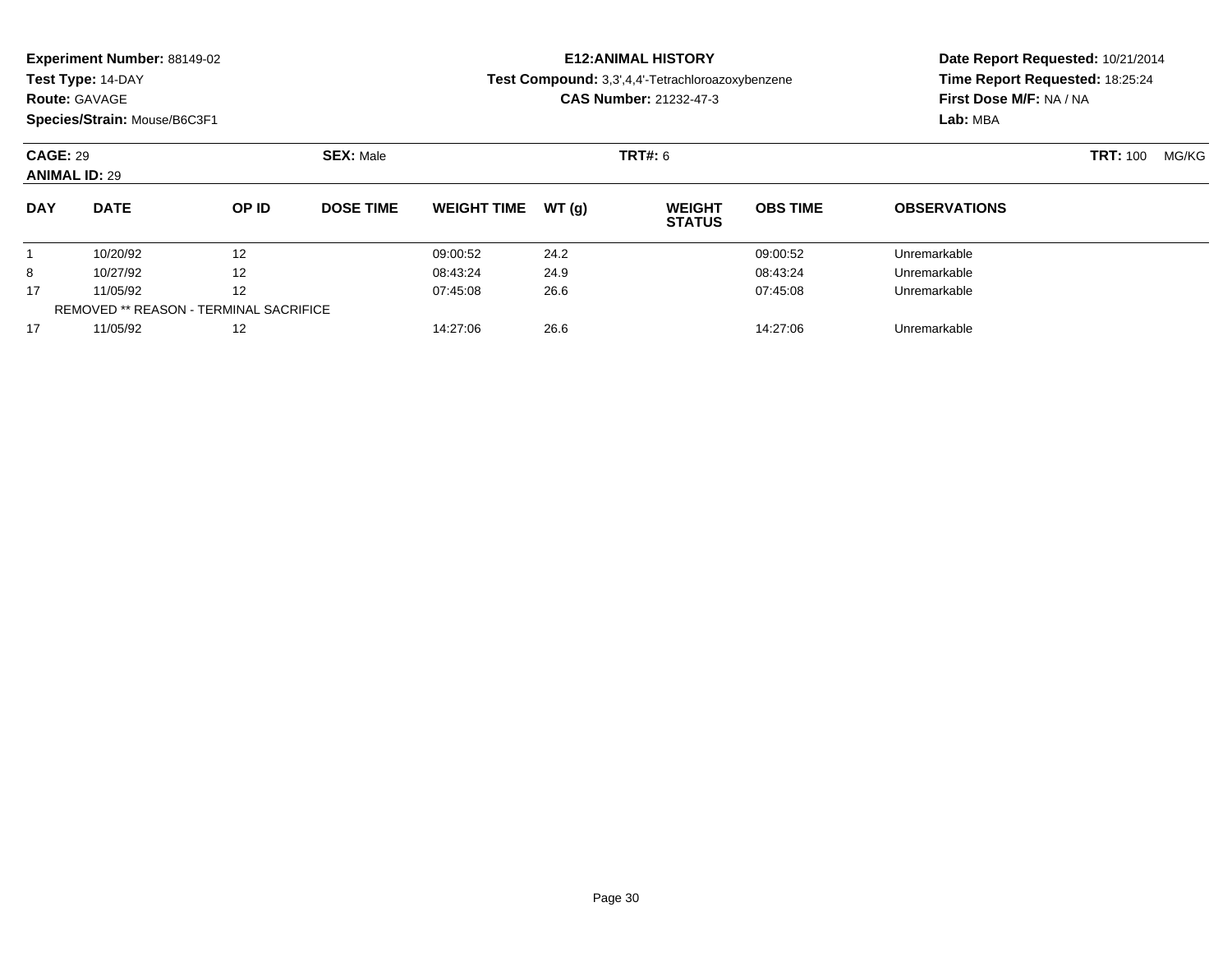| <b>Experiment Number: 88149-02</b> |  |  |
|------------------------------------|--|--|
|------------------------------------|--|--|

# **Route:** GAVAGE

**Species/Strain:** Mouse/B6C3F1

# **E12:ANIMAL HISTORY**

**Test Compound:** 3,3',4,4'-Tetrachloroazoxybenzene

**CAS Number:** 21232-47-3

| <b>CAGE: 30</b><br><b>ANIMAL ID: 30</b> |                                               |       | <b>SEX: Male</b> |                    |        | <b>TRT#: 6</b>                 | <b>TRT: 100</b> | MG/KG               |  |  |
|-----------------------------------------|-----------------------------------------------|-------|------------------|--------------------|--------|--------------------------------|-----------------|---------------------|--|--|
| <b>DAY</b>                              | <b>DATE</b>                                   | OP ID | <b>DOSE TIME</b> | <b>WEIGHT TIME</b> | WT (a) | <b>WEIGHT</b><br><b>STATUS</b> | <b>OBS TIME</b> | <b>OBSERVATIONS</b> |  |  |
|                                         | 10/20/92                                      | 12    |                  | 09:01:48           | 24.2   |                                | 09:01:48        | Unremarkable        |  |  |
| 8                                       | 10/27/92                                      | 12    |                  | 08:44:00           | 25.3   |                                | 08:44:00        | Unremarkable        |  |  |
| 17                                      | 11/05/92                                      | 12    |                  | 07:45:26           | 27.2   |                                | 07:45:26        | Unremarkable        |  |  |
|                                         | <b>REMOVED ** REASON - TERMINAL SACRIFICE</b> |       |                  |                    |        |                                |                 |                     |  |  |
| 17                                      | 11/05/92                                      | 12    |                  | 14:27:08           | 27.2   |                                | 14:27:08        | Unremarkable        |  |  |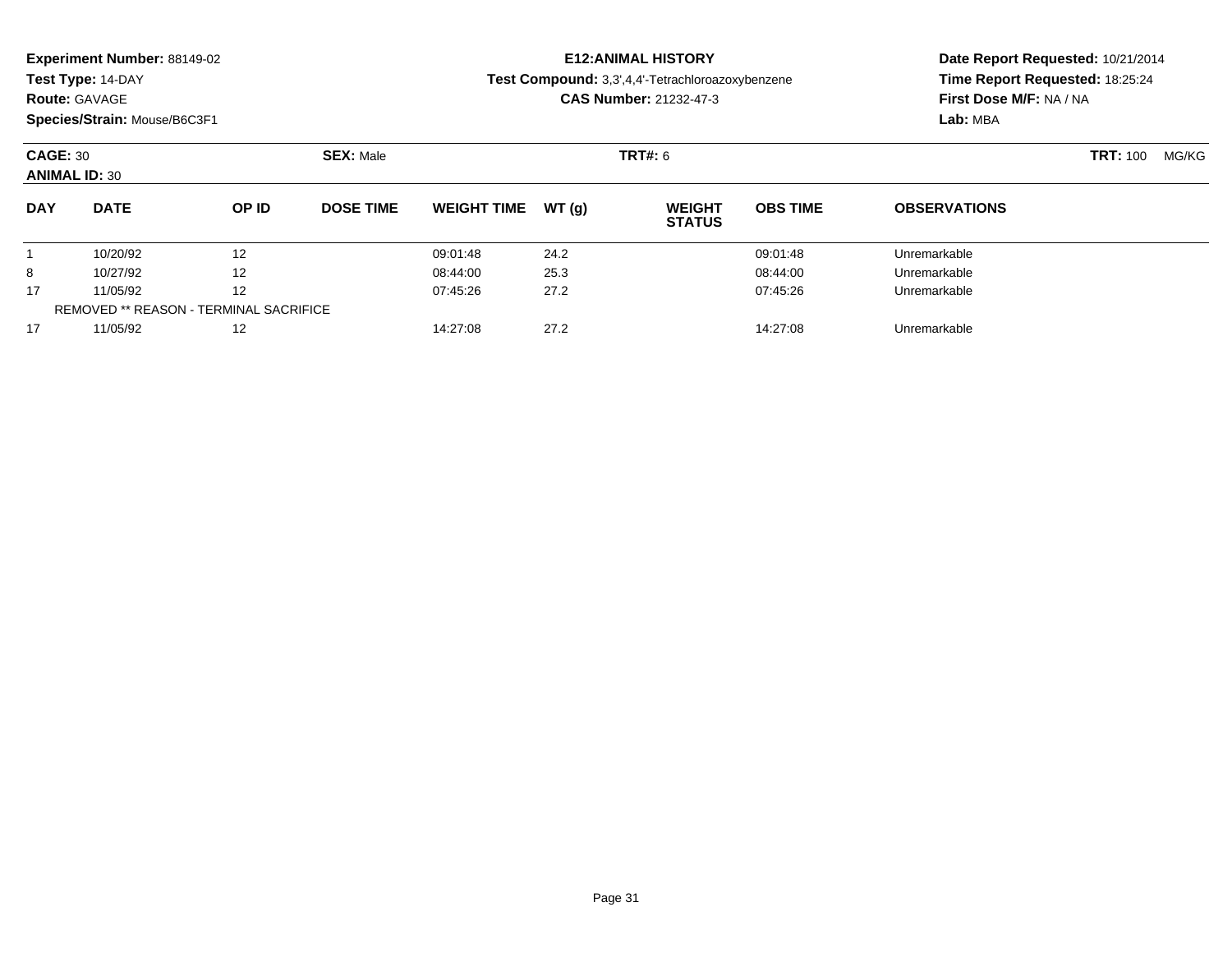**Test Type:** 14-DAY

### **Route:** GAVAGE

**Species/Strain:** Mouse/B6C3F1

# **E12:ANIMAL HISTORY**

**Test Compound:** 3,3',4,4'-Tetrachloroazoxybenzene

**CAS Number:** 21232-47-3

| <b>CAGE: 31</b><br><b>ANIMAL ID: 31</b> |                                               |              | <b>SEX: Female</b> |                    |       | <b>TRT#: 7</b>                 | TRT: 0 MG/KG    |                     |  |
|-----------------------------------------|-----------------------------------------------|--------------|--------------------|--------------------|-------|--------------------------------|-----------------|---------------------|--|
| <b>DAY</b>                              | <b>DATE</b>                                   | <b>OP ID</b> | <b>DOSE TIME</b>   | <b>WEIGHT TIME</b> | WT(a) | <b>WEIGHT</b><br><b>STATUS</b> | <b>OBS TIME</b> | <b>OBSERVATIONS</b> |  |
|                                         | 10/20/92                                      | 12           |                    | 09:02:14           | 20.9  |                                | 09:02:14        | Unremarkable        |  |
| 8                                       | 10/27/92                                      | 12           |                    | 08:52:42           | 21.2  |                                | 08:52:42        | Unremarkable        |  |
| 17                                      | 11/05/92                                      | 12           |                    | 07:45:46           | 21.0  |                                | 07:45:46        | Unremarkable        |  |
|                                         | <b>REMOVED ** REASON - TERMINAL SACRIFICE</b> |              |                    |                    |       |                                |                 |                     |  |
| 17                                      | 11/05/92                                      | 12           |                    | 14:27:10           | 21.0  |                                | 14:27:10        | Unremarkable        |  |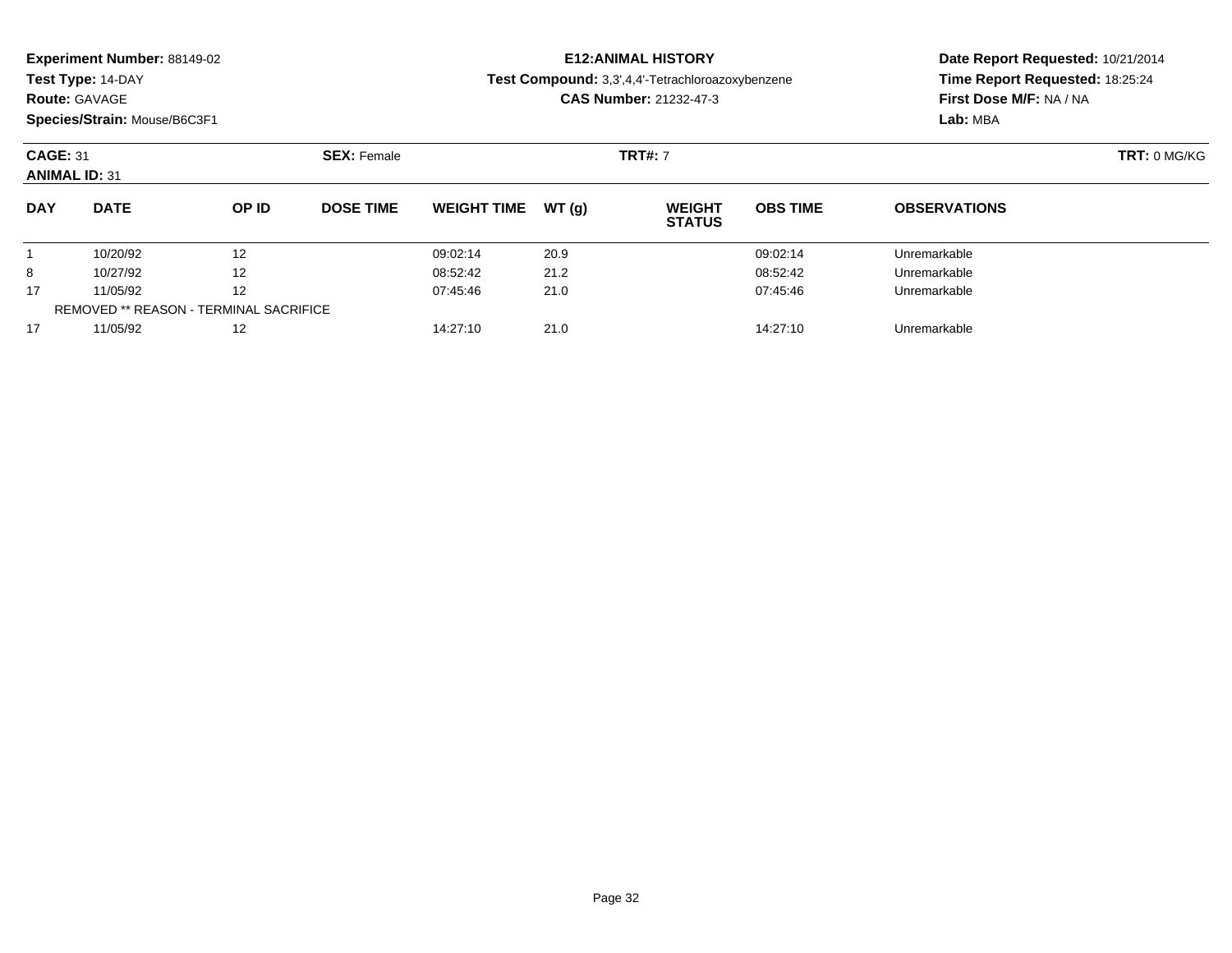| <b>Experiment Number: 88149-02</b> |  |  |
|------------------------------------|--|--|
|------------------------------------|--|--|

## **Route:** GAVAGE

**Species/Strain:** Mouse/B6C3F1

# **E12:ANIMAL HISTORY**

**Test Compound:** 3,3',4,4'-Tetrachloroazoxybenzene

**CAS Number:** 21232-47-3

| <b>CAGE: 31</b><br><b>ANIMAL ID: 32</b> |                                        |                   | <b>SEX: Female</b> |                    |       | <b>TRT#: 7</b>                 | TRT: 0 MG/KG    |                     |  |
|-----------------------------------------|----------------------------------------|-------------------|--------------------|--------------------|-------|--------------------------------|-----------------|---------------------|--|
| <b>DAY</b>                              | <b>DATE</b>                            | OP ID             | <b>DOSE TIME</b>   | <b>WEIGHT TIME</b> | WT(g) | <b>WEIGHT</b><br><b>STATUS</b> | <b>OBS TIME</b> | <b>OBSERVATIONS</b> |  |
|                                         | 10/20/92                               | 12                |                    | 09:02:14           | 19.1  |                                | 09:02:14        | Unremarkable        |  |
| 8                                       | 10/27/92                               | $12 \overline{ }$ |                    | 08:52:42           | 18.7  |                                | 08:52:42        | Unremarkable        |  |
| 17                                      | 11/05/92                               | $12 \overline{ }$ |                    | 07:45:46           | 19.2  |                                | 07:45:46        | Unremarkable        |  |
|                                         | REMOVED ** REASON - TERMINAL SACRIFICE |                   |                    |                    |       |                                |                 |                     |  |
| 17                                      | 11/05/92                               | 12                |                    | 14:27:10           | 19.2  |                                | 14:27:10        | Unremarkable        |  |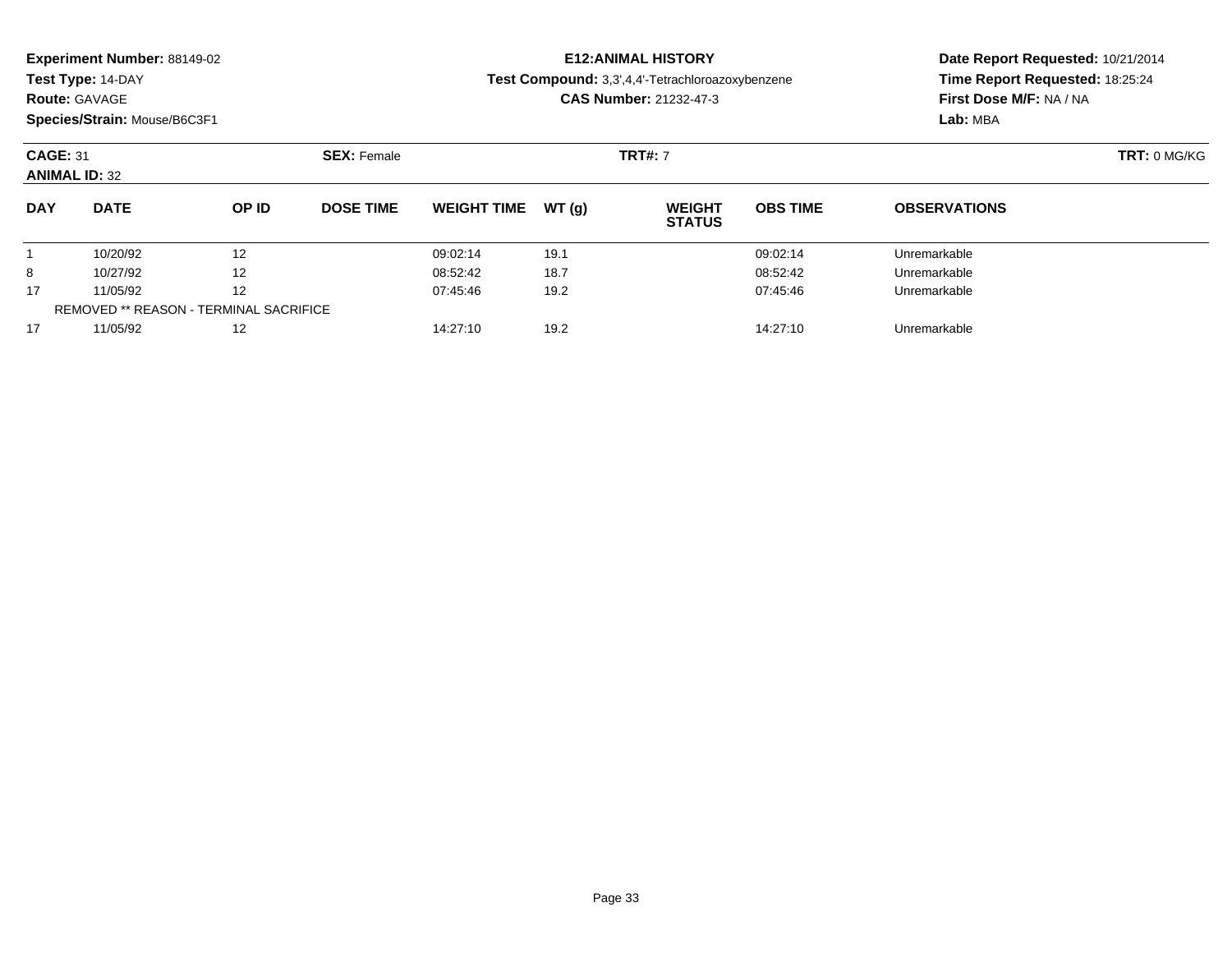| <b>Experiment Number: 88149-02</b> |  |  |
|------------------------------------|--|--|
|------------------------------------|--|--|

**Route:** GAVAGE

**Species/Strain:** Mouse/B6C3F1

## **E12:ANIMAL HISTORY**

**Test Compound:** 3,3',4,4'-Tetrachloroazoxybenzene

**CAS Number:** 21232-47-3

| <b>CAGE: 31</b><br><b>ANIMAL ID: 33</b> |                                               |              | <b>SEX: Female</b> |                    |       |                                | <b>TRT#: 7</b>  |                     |  |  |
|-----------------------------------------|-----------------------------------------------|--------------|--------------------|--------------------|-------|--------------------------------|-----------------|---------------------|--|--|
| <b>DAY</b>                              | <b>DATE</b>                                   | <b>OP ID</b> | <b>DOSE TIME</b>   | <b>WEIGHT TIME</b> | WT(q) | <b>WEIGHT</b><br><b>STATUS</b> | <b>OBS TIME</b> | <b>OBSERVATIONS</b> |  |  |
|                                         | 10/20/92                                      | 12           |                    | 09:02:14           | 17.6  |                                | 09:02:14        | Unremarkable        |  |  |
| 8                                       | 10/27/92                                      | 12           |                    | 08:52:42           | 18.2  |                                | 08:52:42        | Unremarkable        |  |  |
| 17                                      | 11/05/92                                      | 12           |                    | 07:45:46           | 19.1  |                                | 07:45:46        | Unremarkable        |  |  |
|                                         | <b>REMOVED ** REASON - TERMINAL SACRIFICE</b> |              |                    |                    |       |                                |                 |                     |  |  |
| 17                                      | 11/05/92                                      | 12           |                    | 14:27:10           | 19.1  |                                | 14:27:10        | Unremarkable        |  |  |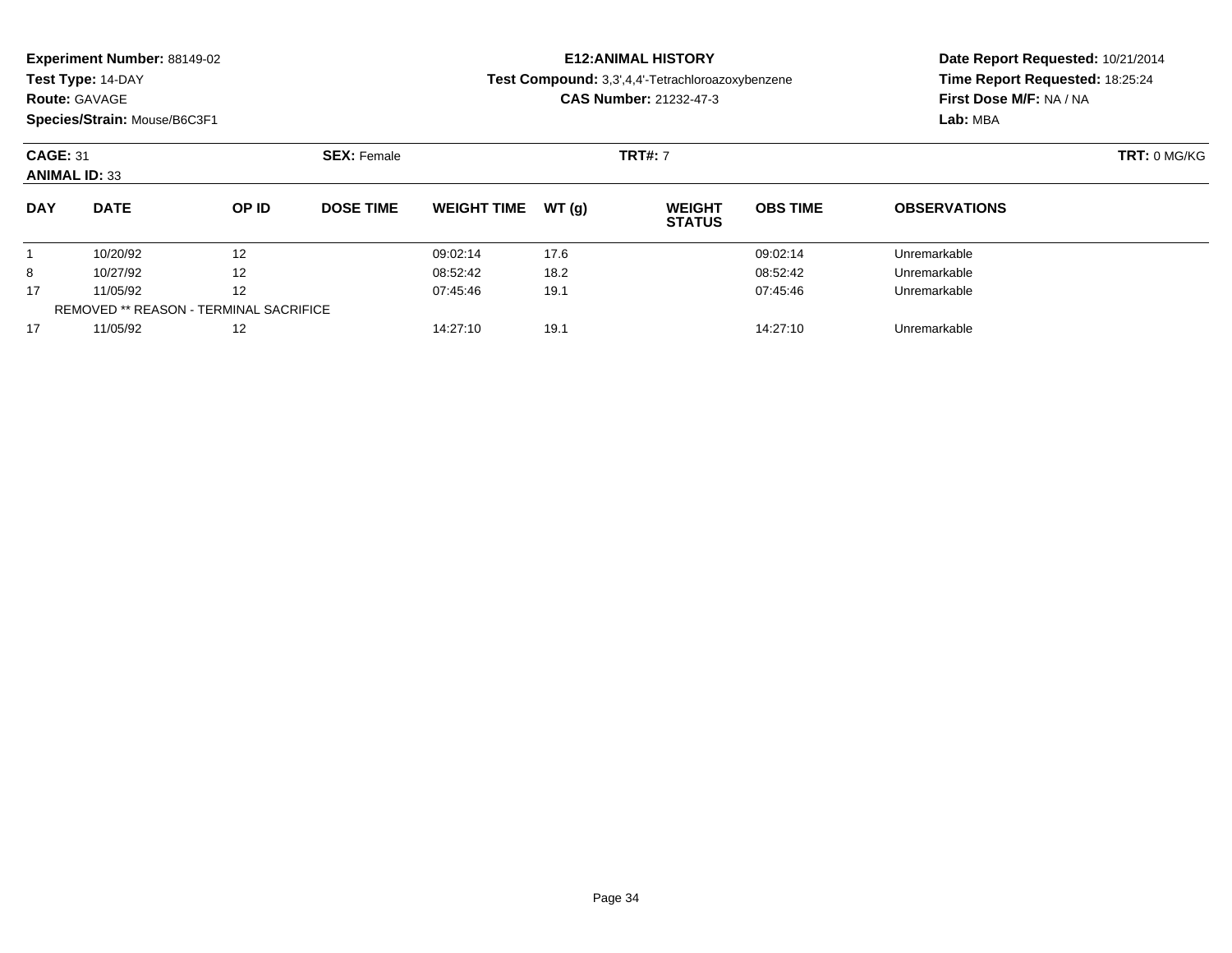| <b>Experiment Number: 88149-02</b> |  |  |
|------------------------------------|--|--|
|------------------------------------|--|--|

## **Route:** GAVAGE

**Species/Strain:** Mouse/B6C3F1

# **E12:ANIMAL HISTORY**

**Test Compound:** 3,3',4,4'-Tetrachloroazoxybenzene

**CAS Number:** 21232-47-3

| <b>CAGE: 31</b><br><b>ANIMAL ID: 34</b> |                                               |              | <b>SEX: Female</b> |                    |       | <b>TRT#: 7</b>                 | TRT: 0 MG/KG    |                     |  |
|-----------------------------------------|-----------------------------------------------|--------------|--------------------|--------------------|-------|--------------------------------|-----------------|---------------------|--|
| <b>DAY</b>                              | <b>DATE</b>                                   | <b>OP ID</b> | <b>DOSE TIME</b>   | <b>WEIGHT TIME</b> | WT(a) | <b>WEIGHT</b><br><b>STATUS</b> | <b>OBS TIME</b> | <b>OBSERVATIONS</b> |  |
|                                         | 10/20/92                                      | 12           |                    | 09:02:14           | 18.6  |                                | 09:02:14        | Unremarkable        |  |
| 8                                       | 10/27/92                                      | 12           |                    | 08:52:42           | 18.8  |                                | 08:52:42        | Unremarkable        |  |
| 17                                      | 11/05/92                                      | 12           |                    | 07:45:46           | 21.2  |                                | 07:45:46        | Unremarkable        |  |
|                                         | <b>REMOVED ** REASON - TERMINAL SACRIFICE</b> |              |                    |                    |       |                                |                 |                     |  |
| 17                                      | 11/05/92                                      | 12           |                    | 14:27:10           | 21.2  |                                | 14:27:10        | Unremarkable        |  |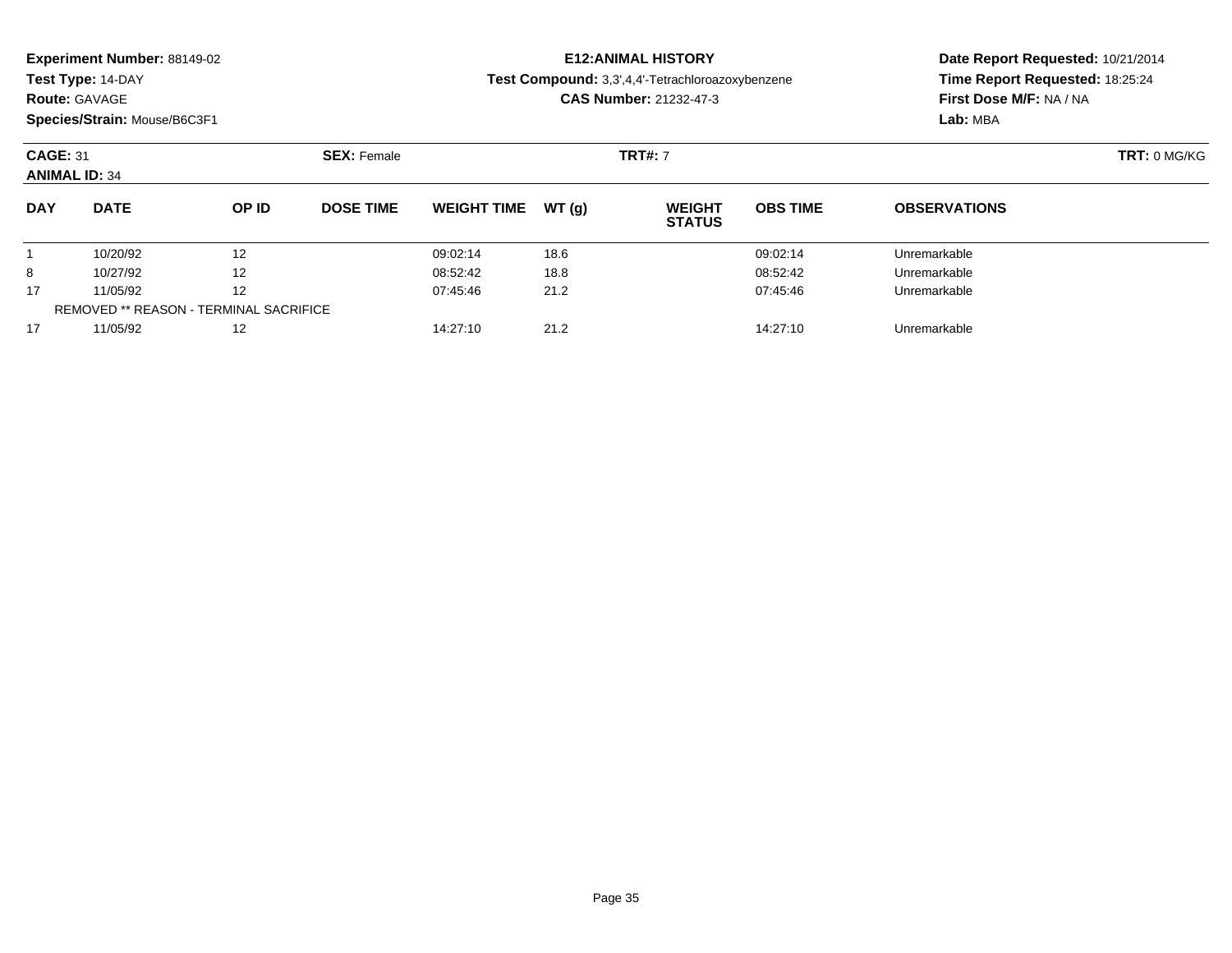**Test Type:** 14-DAY

### **Route:** GAVAGE

**Species/Strain:** Mouse/B6C3F1

## **E12:ANIMAL HISTORY**

**Test Compound:** 3,3',4,4'-Tetrachloroazoxybenzene

**CAS Number:** 21232-47-3

| <b>CAGE: 31</b><br><b>ANIMAL ID: 35</b> |                                               |       | <b>SEX: Female</b> |                    |        |                                | <b>TRT#: 7</b>  |                     |  |  |
|-----------------------------------------|-----------------------------------------------|-------|--------------------|--------------------|--------|--------------------------------|-----------------|---------------------|--|--|
| <b>DAY</b>                              | <b>DATE</b>                                   | OP ID | <b>DOSE TIME</b>   | <b>WEIGHT TIME</b> | WT (a) | <b>WEIGHT</b><br><b>STATUS</b> | <b>OBS TIME</b> | <b>OBSERVATIONS</b> |  |  |
|                                         | 10/20/92                                      | 12    |                    | 09:02:14           | 20.4   |                                | 09:02:14        | Unremarkable        |  |  |
| 8                                       | 10/27/92                                      | 12    |                    | 08:52:42           | 20.1   |                                | 08:52:42        | Unremarkable        |  |  |
| 17                                      | 11/05/92                                      | 12    |                    | 07:45:46           | 21.1   |                                | 07:45:46        | Unremarkable        |  |  |
|                                         | <b>REMOVED ** REASON - TERMINAL SACRIFICE</b> |       |                    |                    |        |                                |                 |                     |  |  |
| 17                                      | 11/05/92                                      | 12    |                    | 14:27:10           | 21.1   |                                | 14:27:10        | Unremarkable        |  |  |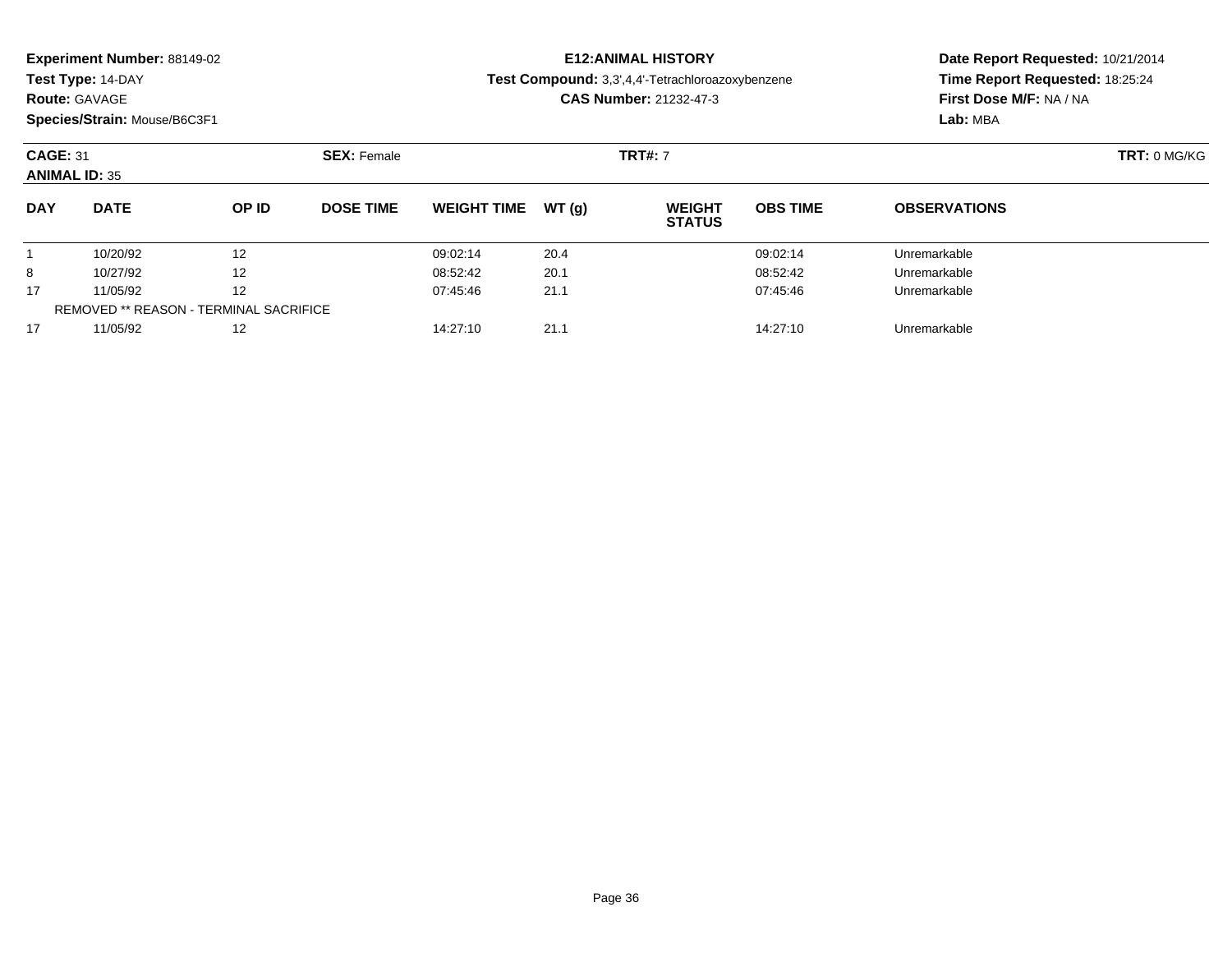**Test Type:** 14-DAY

### **Route:** GAVAGE

**Species/Strain:** Mouse/B6C3F1

## **E12:ANIMAL HISTORY**

**Test Compound:** 3,3',4,4'-Tetrachloroazoxybenzene

**CAS Number:** 21232-47-3

| <b>CAGE: 32</b><br><b>ANIMAL ID: 36</b> |                                               |       | <b>SEX: Female</b> |                    |       |                                | <b>TRT#: 8</b>  |                     |  |  |  |
|-----------------------------------------|-----------------------------------------------|-------|--------------------|--------------------|-------|--------------------------------|-----------------|---------------------|--|--|--|
| <b>DAY</b>                              | <b>DATE</b>                                   | OP ID | <b>DOSE TIME</b>   | <b>WEIGHT TIME</b> | WT(q) | <b>WEIGHT</b><br><b>STATUS</b> | <b>OBS TIME</b> | <b>OBSERVATIONS</b> |  |  |  |
|                                         | 10/20/92                                      | 12    |                    | 09:06:16           | 18.5  |                                | 09:06:16        | Unremarkable        |  |  |  |
| 8                                       | 10/27/92                                      | 12    |                    | 08:54:36           | 21.0  |                                | 08:54:36        | Unremarkable        |  |  |  |
| 17                                      | 11/05/92                                      | 12    |                    | 07:47:10           | 21.5  |                                | 07:47:10        | Unremarkable        |  |  |  |
|                                         | <b>REMOVED ** REASON - TERMINAL SACRIFICE</b> |       |                    |                    |       |                                |                 |                     |  |  |  |
| 17                                      | 11/05/92                                      | 12    |                    | 14:27:12           | 21.5  |                                | 14:27:12        | Unremarkable        |  |  |  |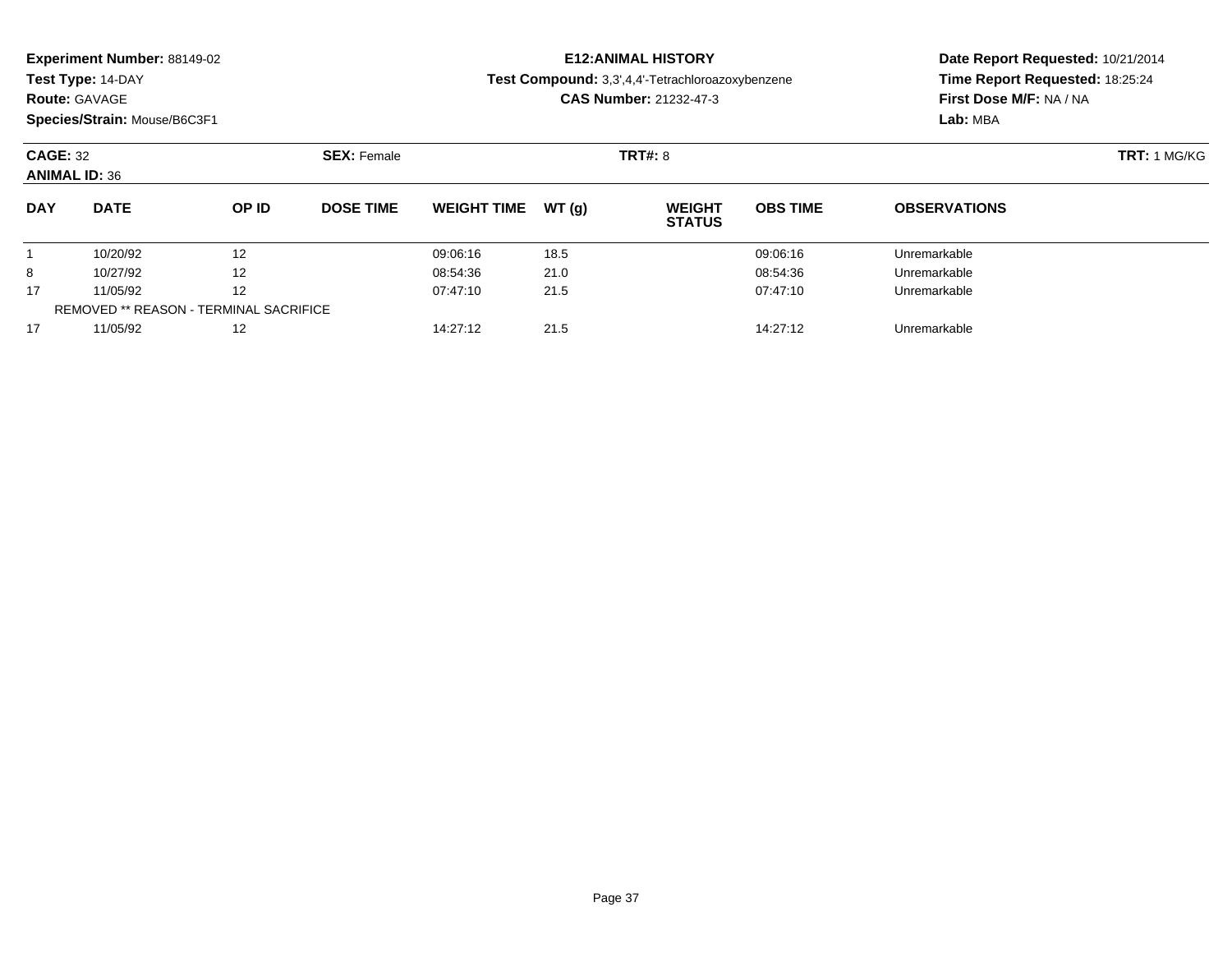**Test Type:** 14-DAY

#### **Route:** GAVAGE

**Species/Strain:** Mouse/B6C3F1

## **E12:ANIMAL HISTORY**

**Test Compound:** 3,3',4,4'-Tetrachloroazoxybenzene

**CAS Number:** 21232-47-3

|            | <b>CAGE: 32</b><br><b>ANIMAL ID: 37</b>       |       | <b>SEX: Female</b> |                    |       |                                | <b>TRT#: 8</b>  |                     |  |  |
|------------|-----------------------------------------------|-------|--------------------|--------------------|-------|--------------------------------|-----------------|---------------------|--|--|
| <b>DAY</b> | <b>DATE</b>                                   | OP ID | <b>DOSE TIME</b>   | <b>WEIGHT TIME</b> | WT(q) | <b>WEIGHT</b><br><b>STATUS</b> | <b>OBS TIME</b> | <b>OBSERVATIONS</b> |  |  |
|            | 10/20/92                                      | 12    |                    | 09:06:16           | 18.8  |                                | 09:06:16        | Unremarkable        |  |  |
| 8          | 10/27/92                                      | 12    |                    | 08:54:36           | 19.6  |                                | 08:54:36        | Unremarkable        |  |  |
| 17         | 11/05/92                                      | 12    |                    | 07:47:10           | 20.3  |                                | 07:47:10        | Unremarkable        |  |  |
|            | <b>REMOVED ** REASON - TERMINAL SACRIFICE</b> |       |                    |                    |       |                                |                 |                     |  |  |
| 17         | 11/05/92                                      | 12    |                    | 14:27:12           | 20.3  |                                | 14:27:12        | Unremarkable        |  |  |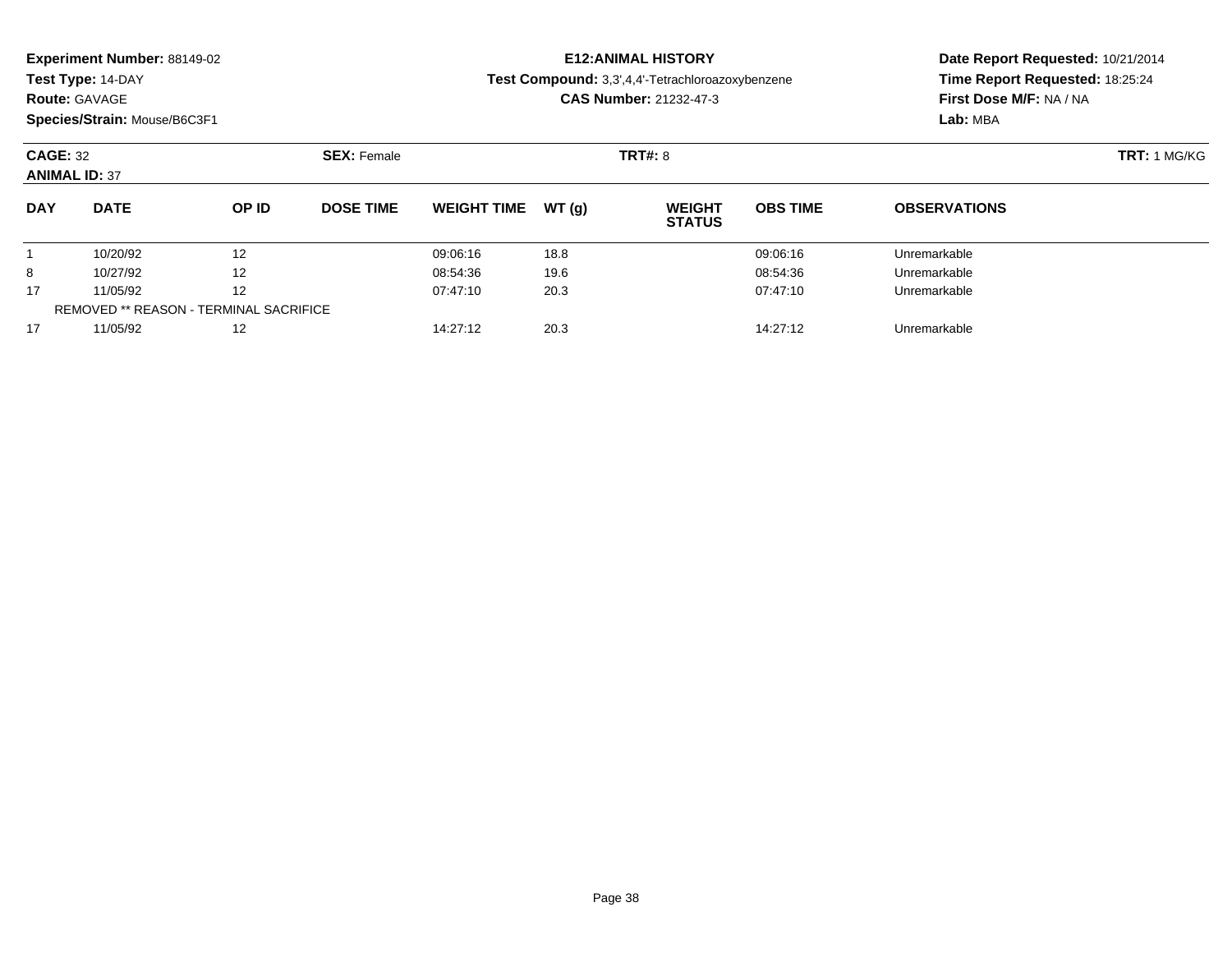**Test Type:** 14-DAY

### **Route:** GAVAGE

**Species/Strain:** Mouse/B6C3F1

## **E12:ANIMAL HISTORY**

**Test Compound:** 3,3',4,4'-Tetrachloroazoxybenzene

**CAS Number:** 21232-47-3

|            | <b>CAGE: 32</b><br><b>SEX: Female</b><br><b>ANIMAL ID: 38</b> |       |                  |                    |       | <b>TRT#: 8</b>                 |                 | <b>TRT: 1 MG/KG</b> |  |  |
|------------|---------------------------------------------------------------|-------|------------------|--------------------|-------|--------------------------------|-----------------|---------------------|--|--|
| <b>DAY</b> | <b>DATE</b>                                                   | OP ID | <b>DOSE TIME</b> | <b>WEIGHT TIME</b> | WT(q) | <b>WEIGHT</b><br><b>STATUS</b> | <b>OBS TIME</b> | <b>OBSERVATIONS</b> |  |  |
|            | 10/20/92                                                      | 12    |                  | 09:06:16           | 17.7  |                                | 09:06:16        | Unremarkable        |  |  |
| 8          | 10/27/92                                                      | 12    |                  | 08:54:36           | 19.0  |                                | 08:54:36        | Unremarkable        |  |  |
| 17         | 11/05/92                                                      | 12    |                  | 07:47:10           | 20.0  |                                | 07:47:10        | Unremarkable        |  |  |
|            | <b>REMOVED ** REASON - TERMINAL SACRIFICE</b>                 |       |                  |                    |       |                                |                 |                     |  |  |
| 17         | 11/05/92                                                      | 12    |                  | 14:27:12           | 20.0  |                                | 14:27:12        | Unremarkable        |  |  |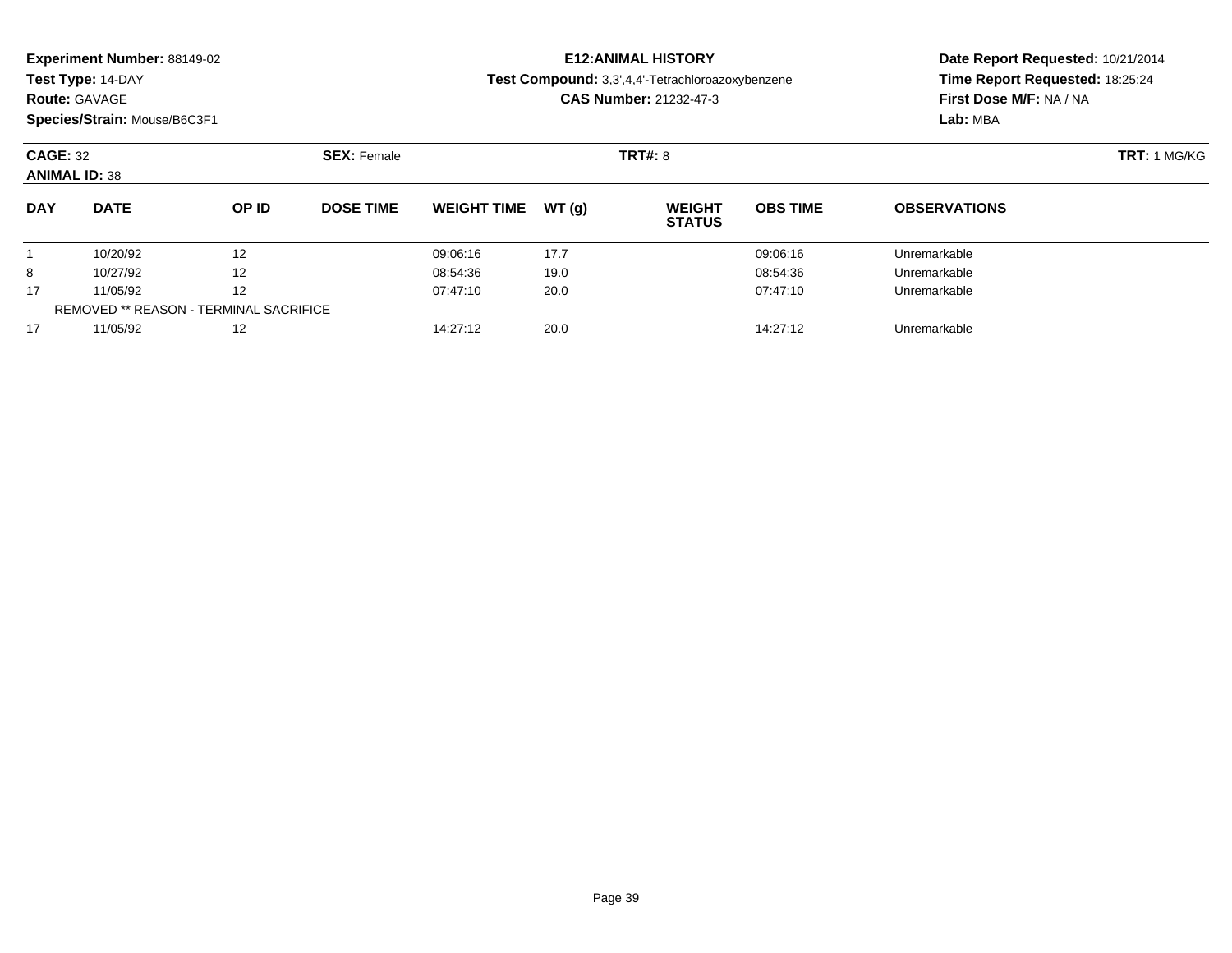**Test Type:** 14-DAY

### **Route:** GAVAGE

**Species/Strain:** Mouse/B6C3F1

## **E12:ANIMAL HISTORY**

**Test Compound:** 3,3',4,4'-Tetrachloroazoxybenzene

**CAS Number:** 21232-47-3

|            | <b>CAGE: 32</b><br><b>ANIMAL ID: 39</b>       |       | <b>SEX: Female</b> |                    |       |                                | <b>TRT#: 8</b>  |                     |  |  |
|------------|-----------------------------------------------|-------|--------------------|--------------------|-------|--------------------------------|-----------------|---------------------|--|--|
| <b>DAY</b> | <b>DATE</b>                                   | OP ID | <b>DOSE TIME</b>   | <b>WEIGHT TIME</b> | WT(q) | <b>WEIGHT</b><br><b>STATUS</b> | <b>OBS TIME</b> | <b>OBSERVATIONS</b> |  |  |
|            | 10/20/92                                      | 12    |                    | 09:06:16           | 20.0  |                                | 09:06:16        | Unremarkable        |  |  |
| 8          | 10/27/92                                      | 12    |                    | 08:54:36           | 19.7  |                                | 08:54:36        | Unremarkable        |  |  |
| 17         | 11/05/92                                      | 12    |                    | 07:47:10           | 21.3  |                                | 07:47:10        | Unremarkable        |  |  |
|            | <b>REMOVED ** REASON - TERMINAL SACRIFICE</b> |       |                    |                    |       |                                |                 |                     |  |  |
| 17         | 11/05/92                                      | 12    |                    | 14:27:12           | 21.3  |                                | 14:27:12        | Unremarkable        |  |  |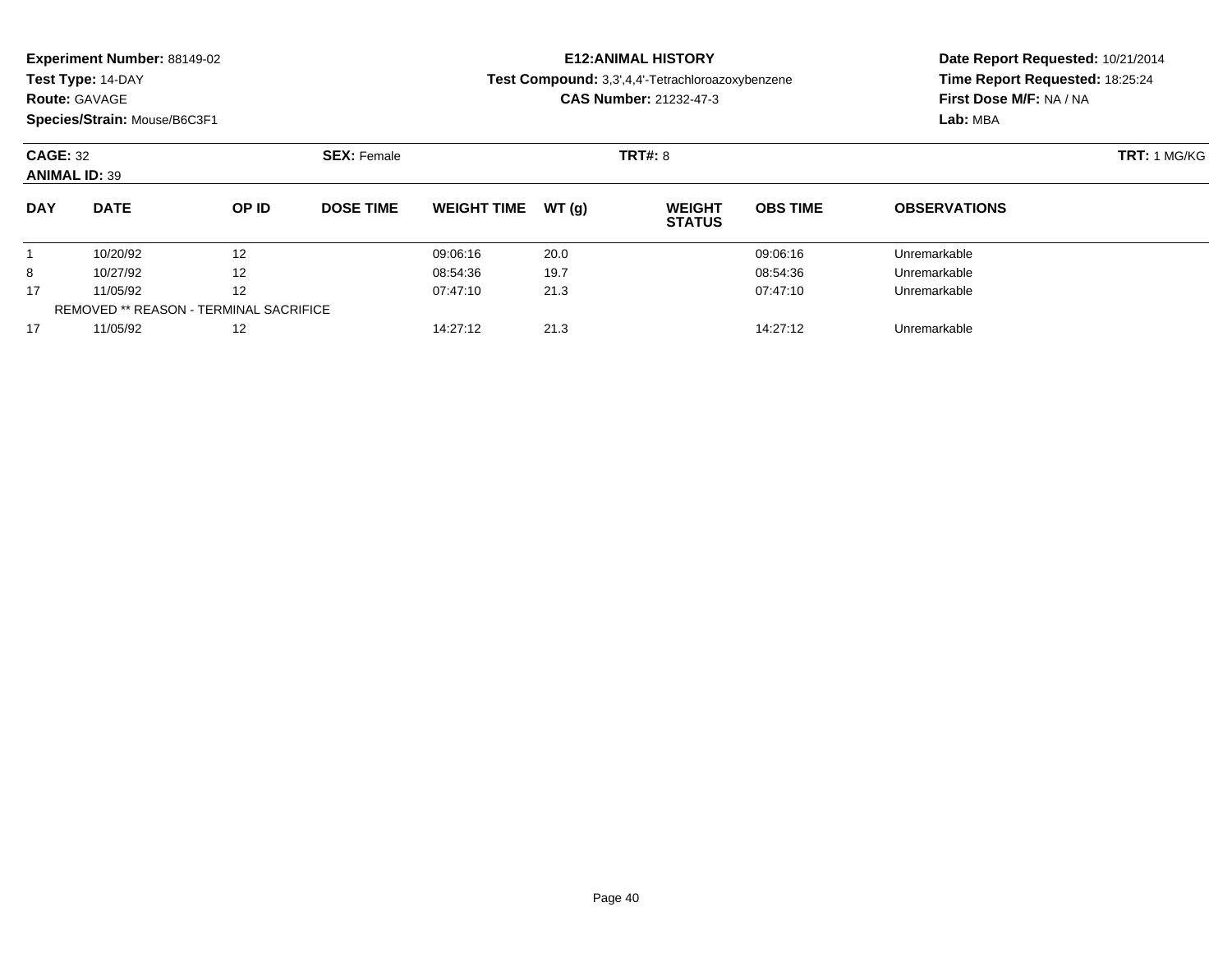**Test Type:** 14-DAY

### **Route:** GAVAGE

**Species/Strain:** Mouse/B6C3F1

## **E12:ANIMAL HISTORY**

**Test Compound:** 3,3',4,4'-Tetrachloroazoxybenzene

**CAS Number:** 21232-47-3

|            | <b>CAGE: 32</b><br><b>ANIMAL ID: 40</b>       |       |                  | <b>SEX: Female</b> |       |                                | <b>TRT#: 8</b>  |                     |  |  |
|------------|-----------------------------------------------|-------|------------------|--------------------|-------|--------------------------------|-----------------|---------------------|--|--|
| <b>DAY</b> | <b>DATE</b>                                   | OP ID | <b>DOSE TIME</b> | <b>WEIGHT TIME</b> | WT(q) | <b>WEIGHT</b><br><b>STATUS</b> | <b>OBS TIME</b> | <b>OBSERVATIONS</b> |  |  |
|            | 10/20/92                                      | 12    |                  | 09:06:16           | 17.9  |                                | 09:06:16        | Unremarkable        |  |  |
| 8          | 10/27/92                                      | 12    |                  | 08:54:36           | 17.7  |                                | 08:54:36        | Unremarkable        |  |  |
| 17         | 11/05/92                                      | 12    |                  | 07:47:10           | 19.8  |                                | 07:47:10        | Unremarkable        |  |  |
|            | <b>REMOVED ** REASON - TERMINAL SACRIFICE</b> |       |                  |                    |       |                                |                 |                     |  |  |
| 17         | 11/05/92                                      | 12    |                  | 14:27:12           | 19.8  |                                | 14:27:12        | Unremarkable        |  |  |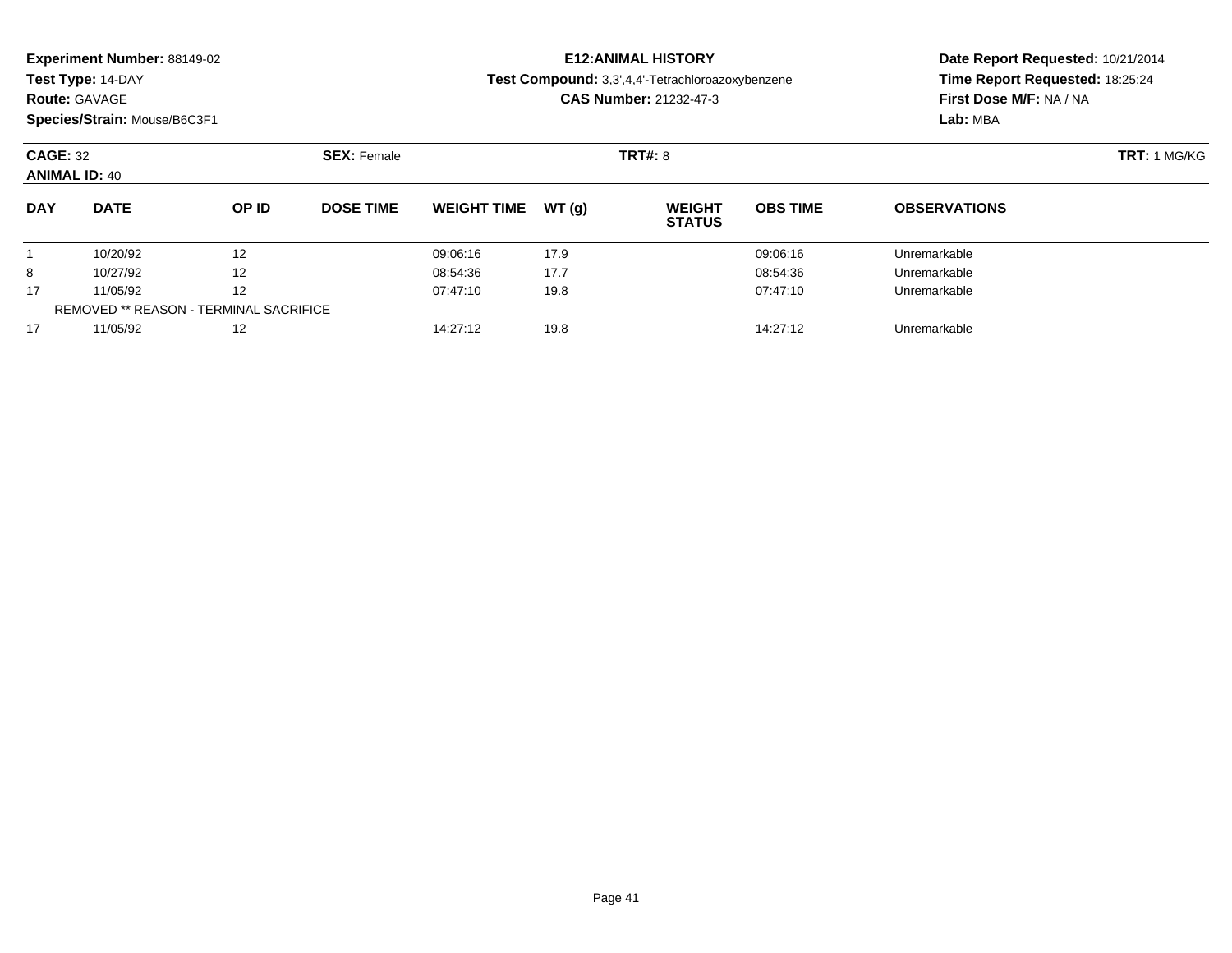| <b>Experiment Number: 88149-02</b> |  |  |
|------------------------------------|--|--|
|------------------------------------|--|--|

**Route:** GAVAGE

**Species/Strain:** Mouse/B6C3F1

# **E12:ANIMAL HISTORY**

**Test Compound:** 3,3',4,4'-Tetrachloroazoxybenzene

**CAS Number:** 21232-47-3

| <b>CAGE: 33</b><br><b>ANIMAL ID: 41</b> |                                               |                   | <b>SEX: Female</b> |                    |       | <b>TRT#: 9</b>                 |                 |                     | <b>TRT: 3.2</b><br>MG/KG |  |
|-----------------------------------------|-----------------------------------------------|-------------------|--------------------|--------------------|-------|--------------------------------|-----------------|---------------------|--------------------------|--|
| <b>DAY</b>                              | <b>DATE</b>                                   | OP ID             | <b>DOSE TIME</b>   | <b>WEIGHT TIME</b> | WT(q) | <b>WEIGHT</b><br><b>STATUS</b> | <b>OBS TIME</b> | <b>OBSERVATIONS</b> |                          |  |
|                                         | 10/20/92                                      | 12                |                    | 09:08:28           | 18.6  |                                | 09:08:28        | Unremarkable        |                          |  |
| 8                                       | 10/27/92                                      | $12 \overline{ }$ |                    | 08:57:08           | 19.3  |                                | 08:57:08        | Unremarkable        |                          |  |
| 17                                      | 11/05/92                                      | $12 \overline{ }$ |                    | 07:48:32           | 20.8  |                                | 07:48:32        | Unremarkable        |                          |  |
|                                         | <b>REMOVED ** REASON - TERMINAL SACRIFICE</b> |                   |                    |                    |       |                                |                 |                     |                          |  |
| 17                                      | 11/05/92                                      | 12                |                    | 14:27:14           | 20.8  |                                | 14:27:14        | Unremarkable        |                          |  |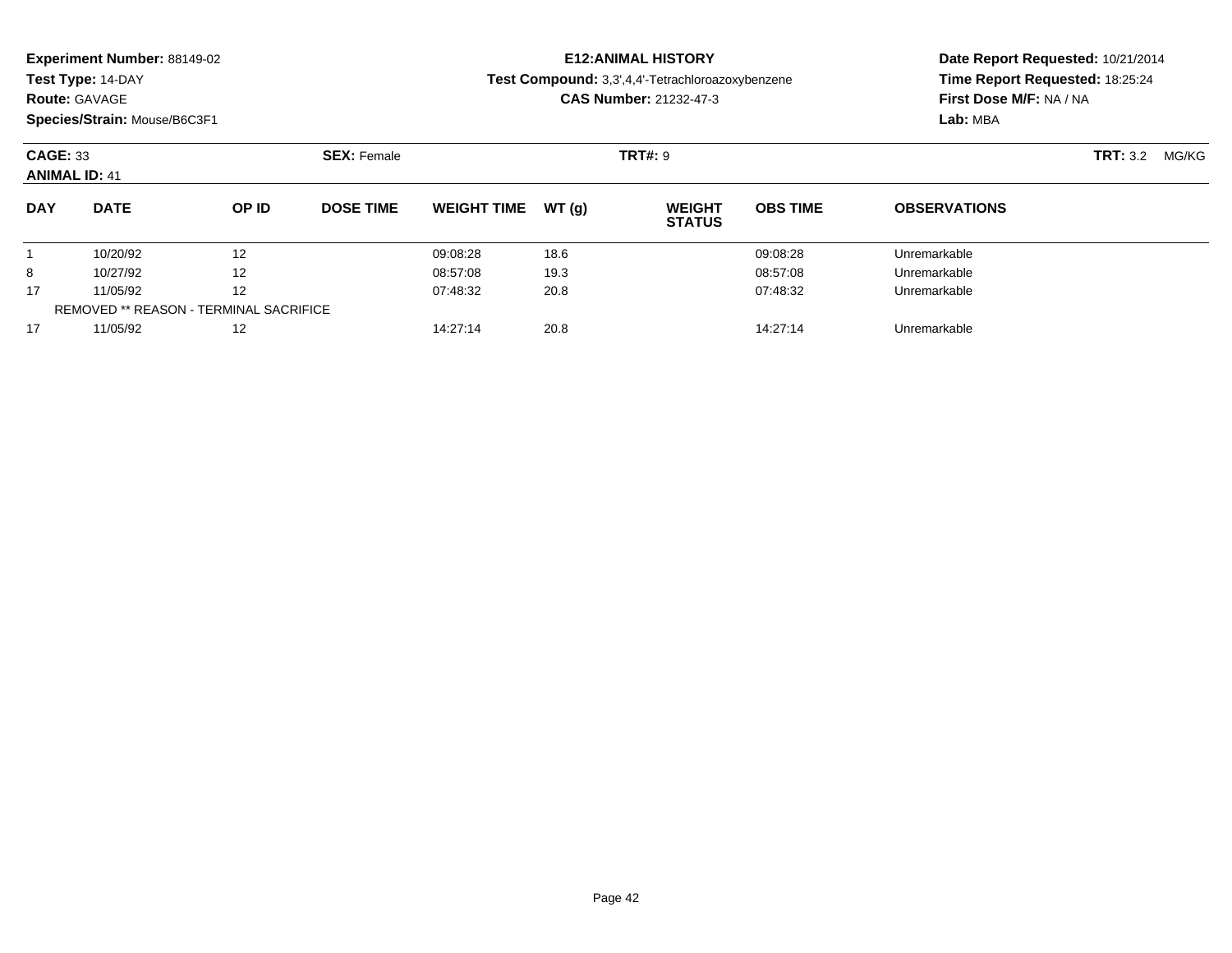**Test Type:** 14-DAY

### **Route:** GAVAGE

**Species/Strain:** Mouse/B6C3F1

# **E12:ANIMAL HISTORY**

**Test Compound:** 3,3',4,4'-Tetrachloroazoxybenzene

**CAS Number:** 21232-47-3

| <b>CAGE: 33</b><br><b>ANIMAL ID: 42</b> |                                               |       | <b>SEX: Female</b> |                    |        | <b>TRT#: 9</b>                 |                 |                     | <b>TRT:</b> 3.2 | MG/KG |
|-----------------------------------------|-----------------------------------------------|-------|--------------------|--------------------|--------|--------------------------------|-----------------|---------------------|-----------------|-------|
| <b>DAY</b>                              | <b>DATE</b>                                   | OP ID | <b>DOSE TIME</b>   | <b>WEIGHT TIME</b> | WT (a) | <b>WEIGHT</b><br><b>STATUS</b> | <b>OBS TIME</b> | <b>OBSERVATIONS</b> |                 |       |
|                                         | 10/20/92                                      | 12    |                    | 09:08:28           | 19.6   |                                | 09:08:28        | Unremarkable        |                 |       |
| 8                                       | 10/27/92                                      | 12    |                    | 08:57:08           | 20.7   |                                | 08:57:08        | Unremarkable        |                 |       |
| 17                                      | 11/05/92                                      | 12    |                    | 07:48:32           | 21.0   |                                | 07:48:32        | Unremarkable        |                 |       |
|                                         | <b>REMOVED ** REASON - TERMINAL SACRIFICE</b> |       |                    |                    |        |                                |                 |                     |                 |       |
| 17                                      | 11/05/92                                      | 12    |                    | 14:27:14           | 21.0   |                                | 14:27:14        | Unremarkable        |                 |       |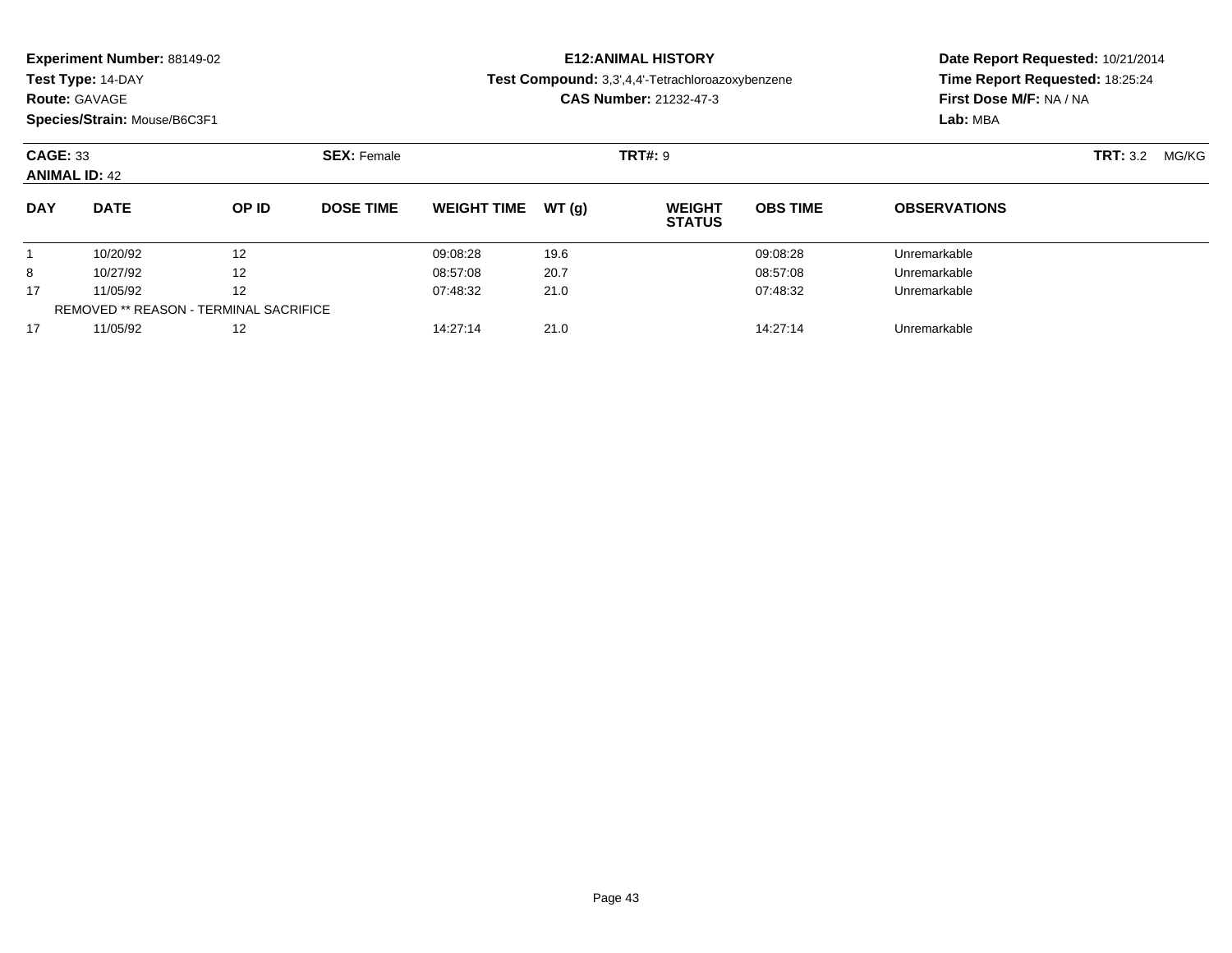**Test Type:** 14-DAY

### **Route:** GAVAGE

**Species/Strain:** Mouse/B6C3F1

# **E12:ANIMAL HISTORY**

**Test Compound:** 3,3',4,4'-Tetrachloroazoxybenzene

**CAS Number:** 21232-47-3

|            | <b>CAGE: 33</b><br><b>ANIMAL ID: 43</b>       |       | <b>SEX: Female</b> |                    |       | <b>TRT#: 9</b>                 |                 |                     | <b>TRT:</b> 3.2 | MG/KG |
|------------|-----------------------------------------------|-------|--------------------|--------------------|-------|--------------------------------|-----------------|---------------------|-----------------|-------|
| <b>DAY</b> | <b>DATE</b>                                   | OP ID | <b>DOSE TIME</b>   | <b>WEIGHT TIME</b> | WT(a) | <b>WEIGHT</b><br><b>STATUS</b> | <b>OBS TIME</b> | <b>OBSERVATIONS</b> |                 |       |
|            | 10/20/92                                      | 12    |                    | 09:08:28           | 18.9  |                                | 09:08:28        | Unremarkable        |                 |       |
| 8          | 10/27/92                                      | 12    |                    | 08:57:08           | 19.1  |                                | 08:57:08        | Unremarkable        |                 |       |
| 17         | 11/05/92                                      | 12    |                    | 07:48:32           | 21.1  |                                | 07:48:32        | Unremarkable        |                 |       |
|            | <b>REMOVED ** REASON - TERMINAL SACRIFICE</b> |       |                    |                    |       |                                |                 |                     |                 |       |
| 17         | 11/05/92                                      | 12    |                    | 14:27:14           | 21.1  |                                | 14:27:14        | Unremarkable        |                 |       |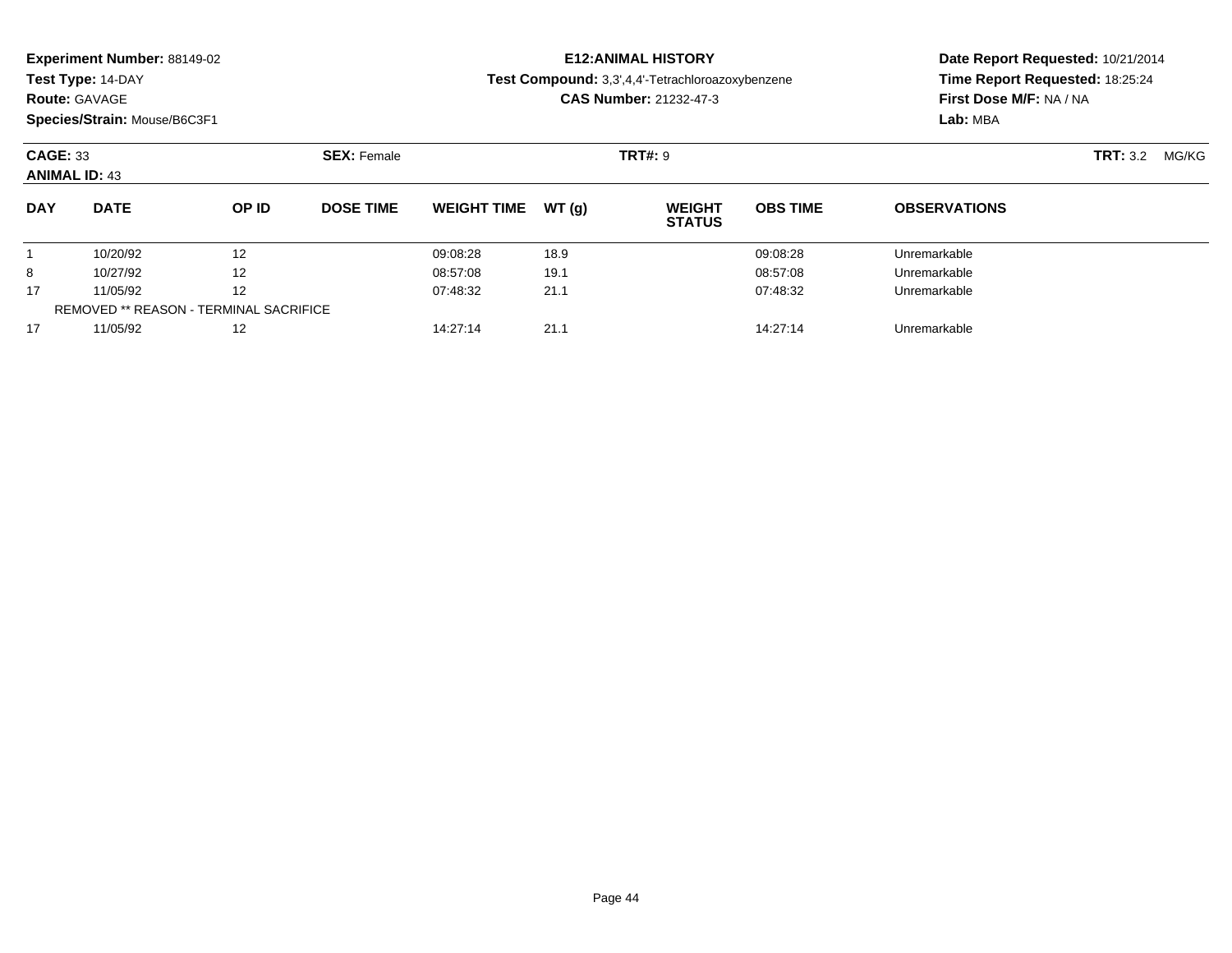| <b>Experiment Number: 88149-02</b> |  |  |
|------------------------------------|--|--|
|------------------------------------|--|--|

**Route:** GAVAGE

**Species/Strain:** Mouse/B6C3F1

# **E12:ANIMAL HISTORY**

**Test Compound:** 3,3',4,4'-Tetrachloroazoxybenzene

**CAS Number:** 21232-47-3

| <b>CAGE: 33</b><br><b>ANIMAL ID: 44</b> |                                               |                   | <b>SEX: Female</b> |                    |       | <b>TRT#: 9</b>                 |                 |                     | <b>TRT: 3.2</b> | MG/KG |
|-----------------------------------------|-----------------------------------------------|-------------------|--------------------|--------------------|-------|--------------------------------|-----------------|---------------------|-----------------|-------|
| <b>DAY</b>                              | <b>DATE</b>                                   | OP ID             | <b>DOSE TIME</b>   | <b>WEIGHT TIME</b> | WT(q) | <b>WEIGHT</b><br><b>STATUS</b> | <b>OBS TIME</b> | <b>OBSERVATIONS</b> |                 |       |
|                                         | 10/20/92                                      | 12                |                    | 09:08:28           | 17.7  |                                | 09:08:28        | Unremarkable        |                 |       |
| 8                                       | 10/27/92                                      | $12 \overline{ }$ |                    | 08:57:08           | 17.7  |                                | 08:57:08        | Unremarkable        |                 |       |
| 17                                      | 11/05/92                                      | $12 \overline{ }$ |                    | 07:48:32           | 20.0  |                                | 07:48:32        | Unremarkable        |                 |       |
|                                         | <b>REMOVED ** REASON - TERMINAL SACRIFICE</b> |                   |                    |                    |       |                                |                 |                     |                 |       |
| 17                                      | 11/05/92                                      | 12                |                    | 14:27:14           | 20.0  |                                | 14:27:14        | Unremarkable        |                 |       |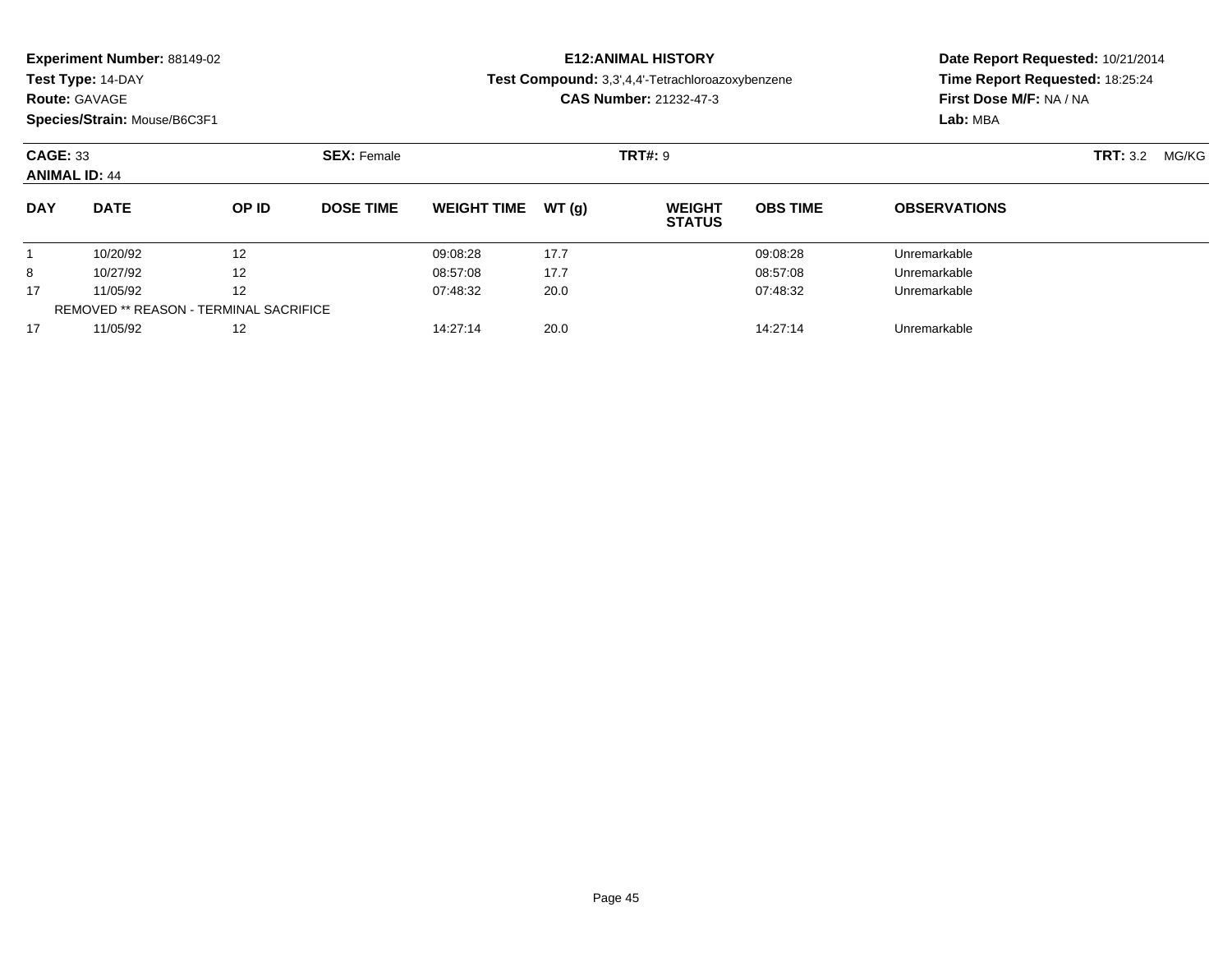**Test Type:** 14-DAY

### **Route:** GAVAGE

**Species/Strain:** Mouse/B6C3F1

# **E12:ANIMAL HISTORY**

**Test Compound:** 3,3',4,4'-Tetrachloroazoxybenzene

**CAS Number:** 21232-47-3

|            | <b>CAGE: 33</b><br><b>ANIMAL ID: 45</b>       |       | <b>SEX: Female</b> |                    | <b>TRT:</b> 3.2<br>MG/KG |                                |                 |                     |  |
|------------|-----------------------------------------------|-------|--------------------|--------------------|--------------------------|--------------------------------|-----------------|---------------------|--|
| <b>DAY</b> | <b>DATE</b>                                   | OP ID | <b>DOSE TIME</b>   | <b>WEIGHT TIME</b> | WT (a)                   | <b>WEIGHT</b><br><b>STATUS</b> | <b>OBS TIME</b> | <b>OBSERVATIONS</b> |  |
|            | 10/20/92                                      | 12    |                    | 09:08:28           | 19.3                     |                                | 09:08:28        | Unremarkable        |  |
| 8          | 10/27/92                                      | 12    |                    | 08:57:08           | 18.7                     |                                | 08:57:08        | Unremarkable        |  |
| 17         | 11/05/92                                      | 12    |                    | 07:48:32           | 19.3                     |                                | 07:48:32        | Unremarkable        |  |
|            | <b>REMOVED ** REASON - TERMINAL SACRIFICE</b> |       |                    |                    |                          |                                |                 |                     |  |
| 17         | 11/05/92                                      | 12    |                    | 14:27:14           | 19.3                     |                                | 14:27:14        | Unremarkable        |  |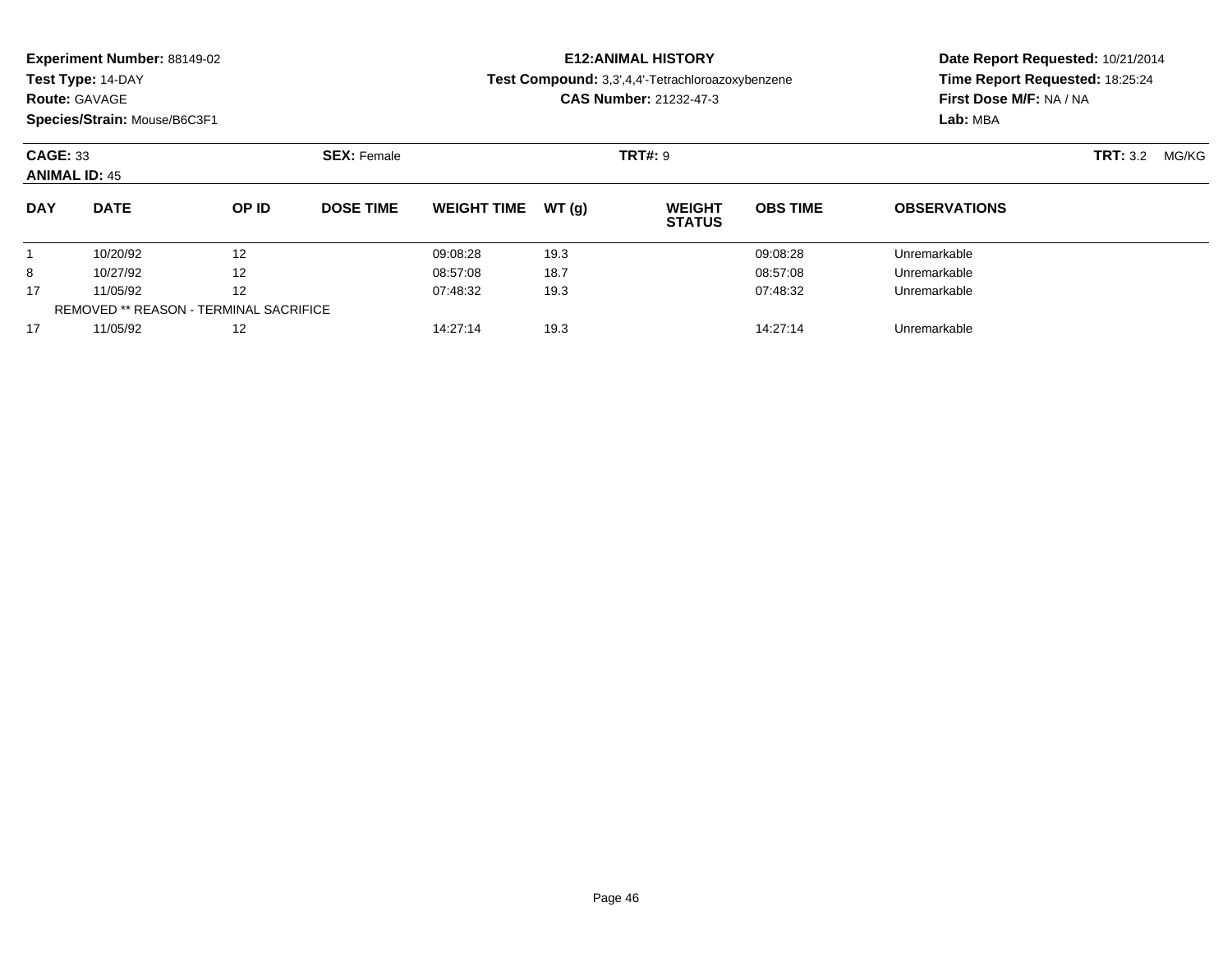|  |  | Experiment Number: 88149-02 |  |
|--|--|-----------------------------|--|
|--|--|-----------------------------|--|

**Route:** GAVAGE

**Species/Strain:** Mouse/B6C3F1

# **E12:ANIMAL HISTORY**

**Test Compound:** 3,3',4,4'-Tetrachloroazoxybenzene

**CAS Number:** 21232-47-3

| <b>CAGE: 34</b><br><b>ANIMAL ID: 46</b> |                                               |       | <b>SEX: Female</b> |                    |        | <b>TRT#:</b> 10                |                 |                     | <b>TRT: 10 MG/KG</b> |
|-----------------------------------------|-----------------------------------------------|-------|--------------------|--------------------|--------|--------------------------------|-----------------|---------------------|----------------------|
| <b>DAY</b>                              | <b>DATE</b>                                   | OP ID | <b>DOSE TIME</b>   | <b>WEIGHT TIME</b> | WT (a) | <b>WEIGHT</b><br><b>STATUS</b> | <b>OBS TIME</b> | <b>OBSERVATIONS</b> |                      |
|                                         | 10/20/92                                      | 12    |                    | 09:10:26           | 18.2   |                                | 09:10:26        | Unremarkable        |                      |
| 8                                       | 10/27/92                                      | 12    |                    | 09:01:36           | 18.3   |                                | 09:01:36        | Unremarkable        |                      |
| 17                                      | 11/05/92                                      | 12    |                    | 07:50:02           | 19.5   |                                | 07:50:02        | Unremarkable        |                      |
|                                         | <b>REMOVED ** REASON - TERMINAL SACRIFICE</b> |       |                    |                    |        |                                |                 |                     |                      |
| 17                                      | 11/05/92                                      | 12    |                    | 14:27:16           | 19.5   |                                | 14:27:16        | Unremarkable        |                      |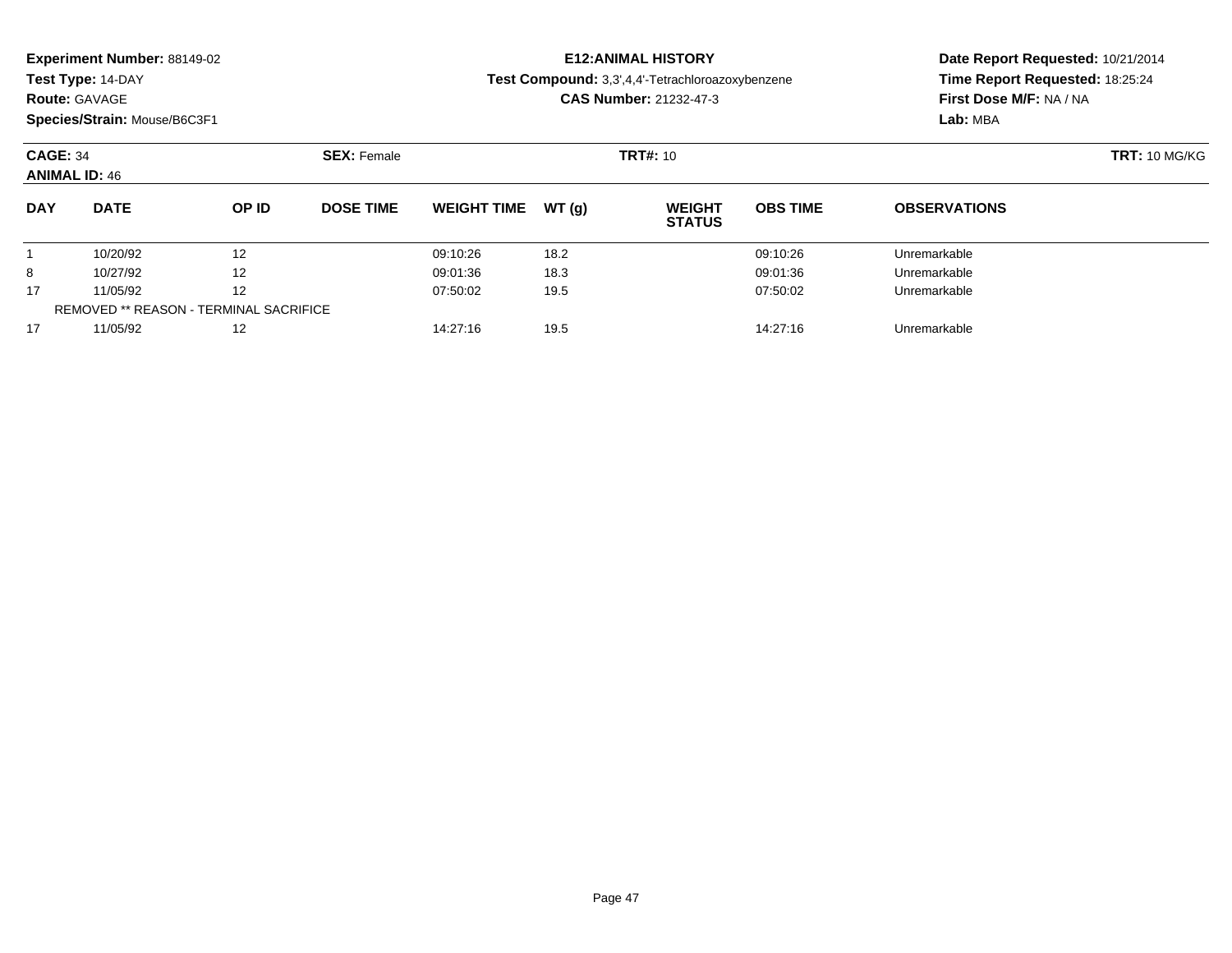|  |  | Experiment Number: 88149-02 |  |
|--|--|-----------------------------|--|
|--|--|-----------------------------|--|

### **Route:** GAVAGE

**Species/Strain:** Mouse/B6C3F1

# **E12:ANIMAL HISTORY**

**Test Compound:** 3,3',4,4'-Tetrachloroazoxybenzene

**CAS Number:** 21232-47-3

| <b>CAGE: 34</b><br><b>ANIMAL ID: 47</b> |                                               |              | <b>SEX: Female</b> |                    |       | <b>TRT#: 10</b>                |                 |                     | <b>TRT: 10 MG/KG</b> |
|-----------------------------------------|-----------------------------------------------|--------------|--------------------|--------------------|-------|--------------------------------|-----------------|---------------------|----------------------|
| <b>DAY</b>                              | <b>DATE</b>                                   | <b>OP ID</b> | <b>DOSE TIME</b>   | <b>WEIGHT TIME</b> | WT(q) | <b>WEIGHT</b><br><b>STATUS</b> | <b>OBS TIME</b> | <b>OBSERVATIONS</b> |                      |
|                                         | 10/20/92                                      | 12           |                    | 09:10:26           | 18.7  |                                | 09:10:26        | Unremarkable        |                      |
| 8                                       | 10/27/92                                      | 12           |                    | 09:01:36           | 18.6  |                                | 09:01:36        | Unremarkable        |                      |
| 17                                      | 11/05/92                                      | 12           |                    | 07:50:02           | 19.9  |                                | 07:50:02        | Unremarkable        |                      |
|                                         | <b>REMOVED ** REASON - TERMINAL SACRIFICE</b> |              |                    |                    |       |                                |                 |                     |                      |
| 17                                      | 11/05/92                                      | 12           |                    | 14:27:16           | 19.9  |                                | 14:27:16        | Unremarkable        |                      |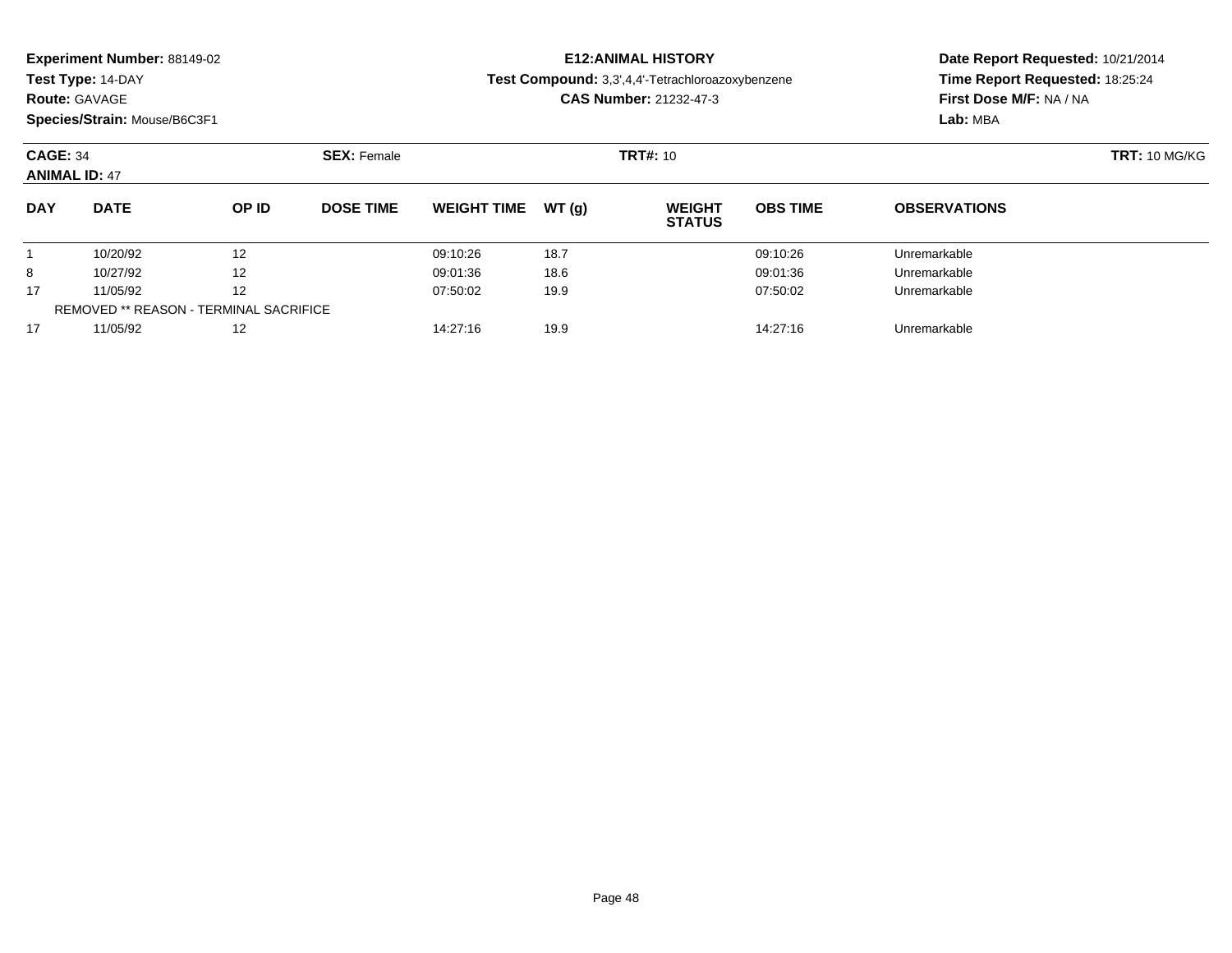|  |  | Experiment Number: 88149-02 |  |
|--|--|-----------------------------|--|
|--|--|-----------------------------|--|

#### **Route:** GAVAGE

**Species/Strain:** Mouse/B6C3F1

# **E12:ANIMAL HISTORY**

**Test Compound:** 3,3',4,4'-Tetrachloroazoxybenzene

**CAS Number:** 21232-47-3

| <b>CAGE: 34</b><br><b>ANIMAL ID: 48</b> |                                               |       | <b>SEX: Female</b> |                    |       | <b>TRT#: 10</b>                |                 |                     | <b>TRT: 10 MG/KG</b> |
|-----------------------------------------|-----------------------------------------------|-------|--------------------|--------------------|-------|--------------------------------|-----------------|---------------------|----------------------|
| <b>DAY</b>                              | <b>DATE</b>                                   | OP ID | <b>DOSE TIME</b>   | <b>WEIGHT TIME</b> | WT(a) | <b>WEIGHT</b><br><b>STATUS</b> | <b>OBS TIME</b> | <b>OBSERVATIONS</b> |                      |
|                                         | 10/20/92                                      | 12    |                    | 09:10:26           | 18.8  |                                | 09:10:26        | Unremarkable        |                      |
| 8                                       | 10/27/92                                      | 12    |                    | 09:01:36           | 18.6  |                                | 09:01:36        | Unremarkable        |                      |
| 17                                      | 11/05/92                                      | 12    |                    | 07:50:02           | 20.4  |                                | 07:50:02        | Unremarkable        |                      |
|                                         | <b>REMOVED ** REASON - TERMINAL SACRIFICE</b> |       |                    |                    |       |                                |                 |                     |                      |
| 17                                      | 11/05/92                                      | 12    |                    | 14:27:16           | 20.4  |                                | 14:27:16        | Unremarkable        |                      |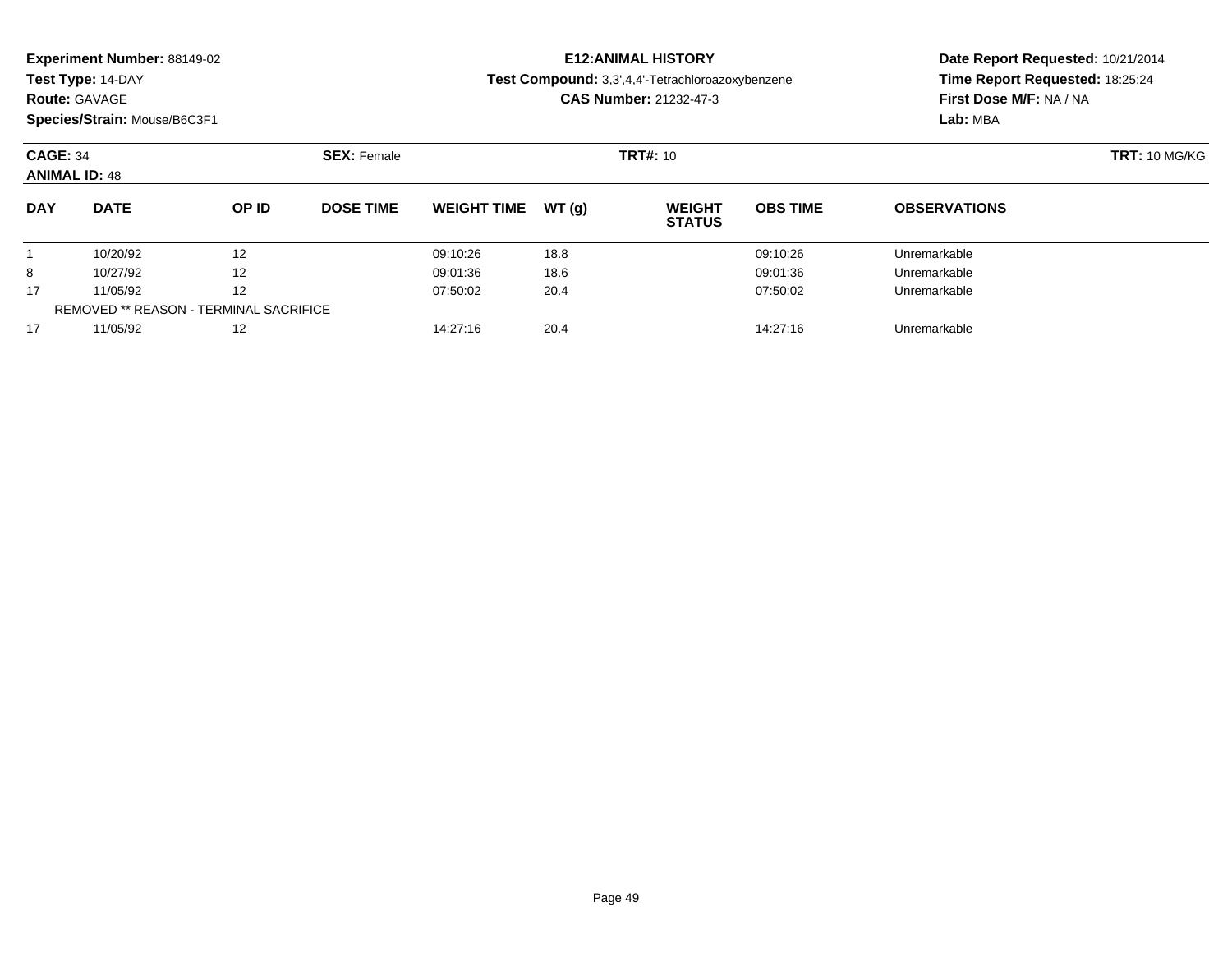| <b>Experiment Number: 88149-02</b> |  |  |
|------------------------------------|--|--|
|------------------------------------|--|--|

**Route:** GAVAGE

**Species/Strain:** Mouse/B6C3F1

# **E12:ANIMAL HISTORY**

**Test Compound:** 3,3',4,4'-Tetrachloroazoxybenzene

**CAS Number:** 21232-47-3

| <b>CAGE: 34</b><br><b>ANIMAL ID: 49</b> |                                               |       | <b>SEX: Female</b> |                    |        | <b>TRT#:</b> 10                |                 |                     | <b>TRT: 10 MG/KG</b> |
|-----------------------------------------|-----------------------------------------------|-------|--------------------|--------------------|--------|--------------------------------|-----------------|---------------------|----------------------|
| <b>DAY</b>                              | <b>DATE</b>                                   | OP ID | <b>DOSE TIME</b>   | <b>WEIGHT TIME</b> | WT (a) | <b>WEIGHT</b><br><b>STATUS</b> | <b>OBS TIME</b> | <b>OBSERVATIONS</b> |                      |
|                                         | 10/20/92                                      | 12    |                    | 09:10:26           | 19.3   |                                | 09:10:26        | Unremarkable        |                      |
| 8                                       | 10/27/92                                      | 12    |                    | 09:01:36           | 20.2   |                                | 09:01:36        | Unremarkable        |                      |
| 17                                      | 11/05/92                                      | 12    |                    | 07:50:02           | 21.9   |                                | 07:50:02        | Unremarkable        |                      |
|                                         | <b>REMOVED ** REASON - TERMINAL SACRIFICE</b> |       |                    |                    |        |                                |                 |                     |                      |
| 17                                      | 11/05/92                                      | 12    |                    | 14:27:16           | 21.9   |                                | 14:27:16        | Unremarkable        |                      |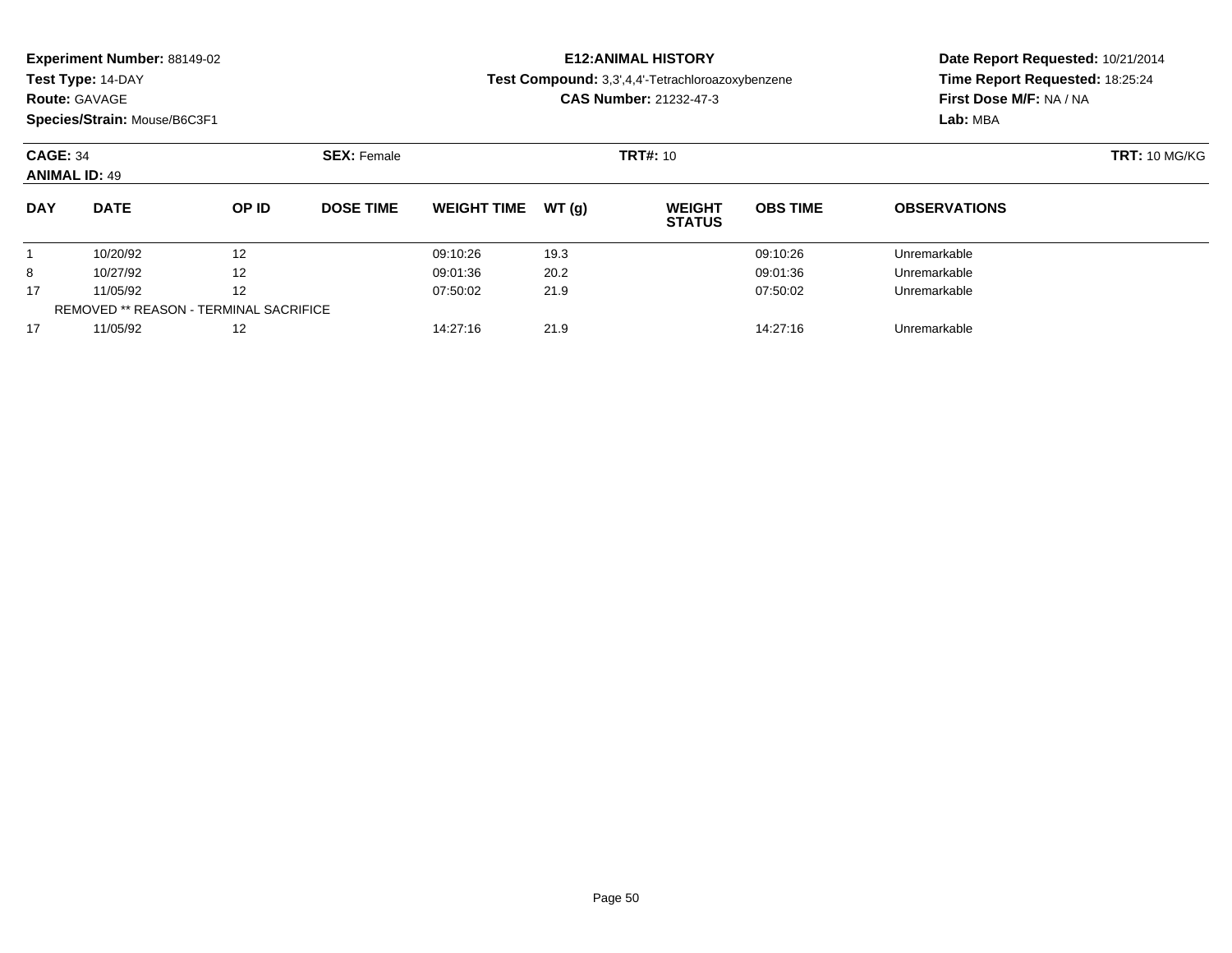| Experiment Number: 88149-02 |  |  |
|-----------------------------|--|--|
|-----------------------------|--|--|

## **Route:** GAVAGE

**Species/Strain:** Mouse/B6C3F1

# **E12:ANIMAL HISTORY**

**Test Compound:** 3,3',4,4'-Tetrachloroazoxybenzene

**CAS Number:** 21232-47-3

| <b>CAGE: 34</b><br><b>ANIMAL ID: 50</b> |                                               |       | <b>SEX: Female</b> |                    |       | <b>TRT#: 10</b>                |                 |                     | <b>TRT: 10 MG/KG</b> |
|-----------------------------------------|-----------------------------------------------|-------|--------------------|--------------------|-------|--------------------------------|-----------------|---------------------|----------------------|
| <b>DAY</b>                              | <b>DATE</b>                                   | OP ID | <b>DOSE TIME</b>   | <b>WEIGHT TIME</b> | WT(a) | <b>WEIGHT</b><br><b>STATUS</b> | <b>OBS TIME</b> | <b>OBSERVATIONS</b> |                      |
|                                         | 10/20/92                                      | 12    |                    | 09:10:26           | 18.7  |                                | 09:10:26        | Unremarkable        |                      |
| 8                                       | 10/27/92                                      | 12    |                    | 09:01:36           | 18.3  |                                | 09:01:36        | Unremarkable        |                      |
| 17                                      | 11/05/92                                      | 12    |                    | 07:50:02           | 20.7  |                                | 07:50:02        | Unremarkable        |                      |
|                                         | <b>REMOVED ** REASON - TERMINAL SACRIFICE</b> |       |                    |                    |       |                                |                 |                     |                      |
| 17                                      | 11/05/92                                      | 12    |                    | 14:27:16           | 20.7  |                                | 14:27:16        | Unremarkable        |                      |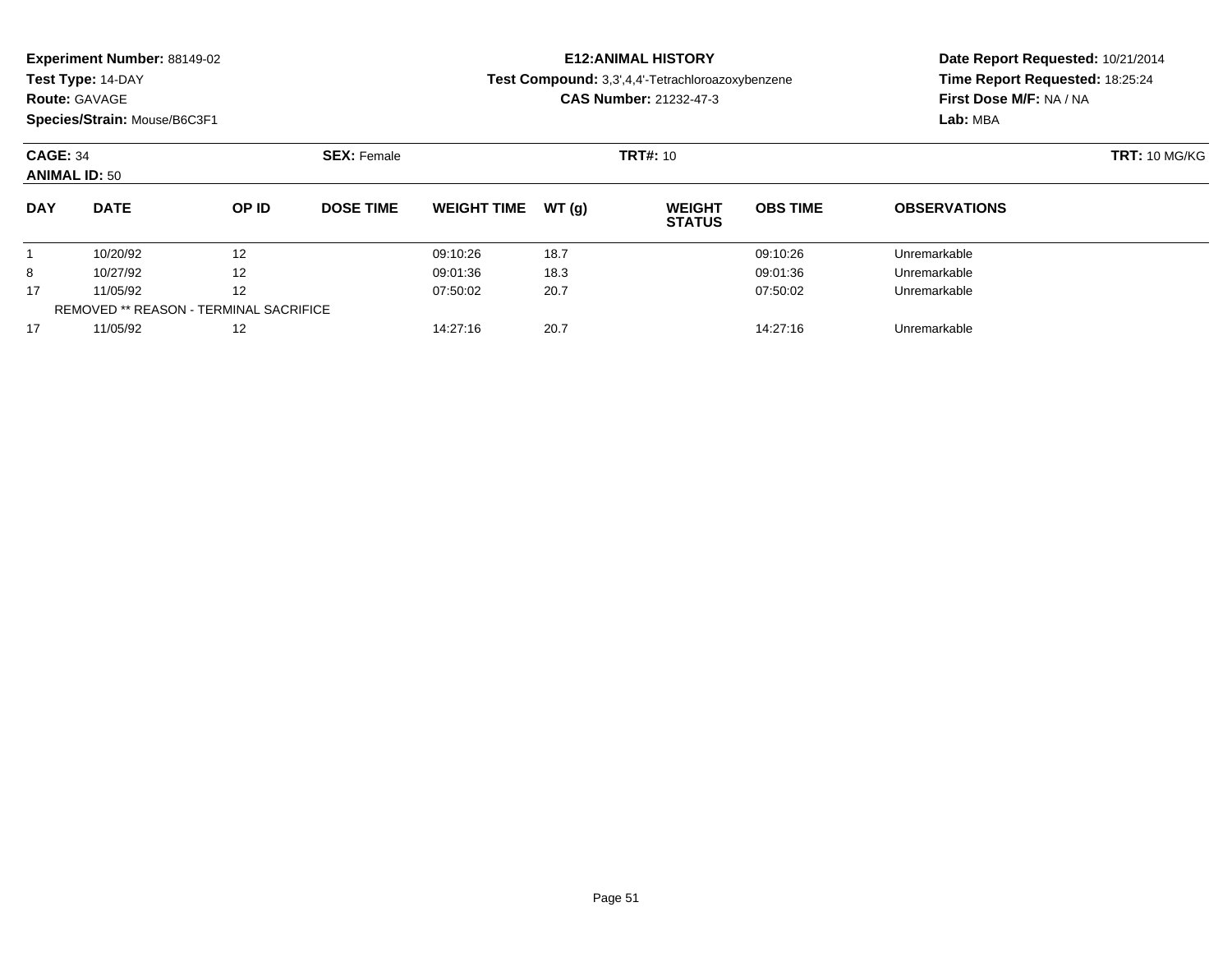| Experiment Number: 88149-02 |  |  |
|-----------------------------|--|--|
|-----------------------------|--|--|

# **Route:** GAVAGE

**Species/Strain:** Mouse/B6C3F1

# **E12:ANIMAL HISTORY**

**Test Compound:** 3,3',4,4'-Tetrachloroazoxybenzene

**CAS Number:** 21232-47-3

| <b>CAGE: 35</b><br><b>ANIMAL ID: 51</b> |                                               |                   | <b>SEX: Female</b> |                    |       | <b>TRT#: 11</b>                |                 |                     | <b>TRT: 32 MG/KG</b> |
|-----------------------------------------|-----------------------------------------------|-------------------|--------------------|--------------------|-------|--------------------------------|-----------------|---------------------|----------------------|
| <b>DAY</b>                              | <b>DATE</b>                                   | OP ID             | <b>DOSE TIME</b>   | <b>WEIGHT TIME</b> | WT(q) | <b>WEIGHT</b><br><b>STATUS</b> | <b>OBS TIME</b> | <b>OBSERVATIONS</b> |                      |
|                                         | 10/20/92                                      | 12                |                    | 09:14:10           | 19.0  |                                | 09:14:10        | Unremarkable        |                      |
| 8                                       | 10/27/92                                      | $12 \overline{ }$ |                    | 09:24:24           | 18.4  |                                | 09:24:24        | Unremarkable        |                      |
| 17                                      | 11/05/92                                      | $12 \overline{ }$ |                    | 07:52:38           | 20.5  |                                | 07:52:38        | Unremarkable        |                      |
|                                         | <b>REMOVED ** REASON - TERMINAL SACRIFICE</b> |                   |                    |                    |       |                                |                 |                     |                      |
| 17                                      | 11/05/92                                      | $12 \overline{ }$ |                    | 14:27:18           | 20.5  |                                | 14:27:18        | Unremarkable        |                      |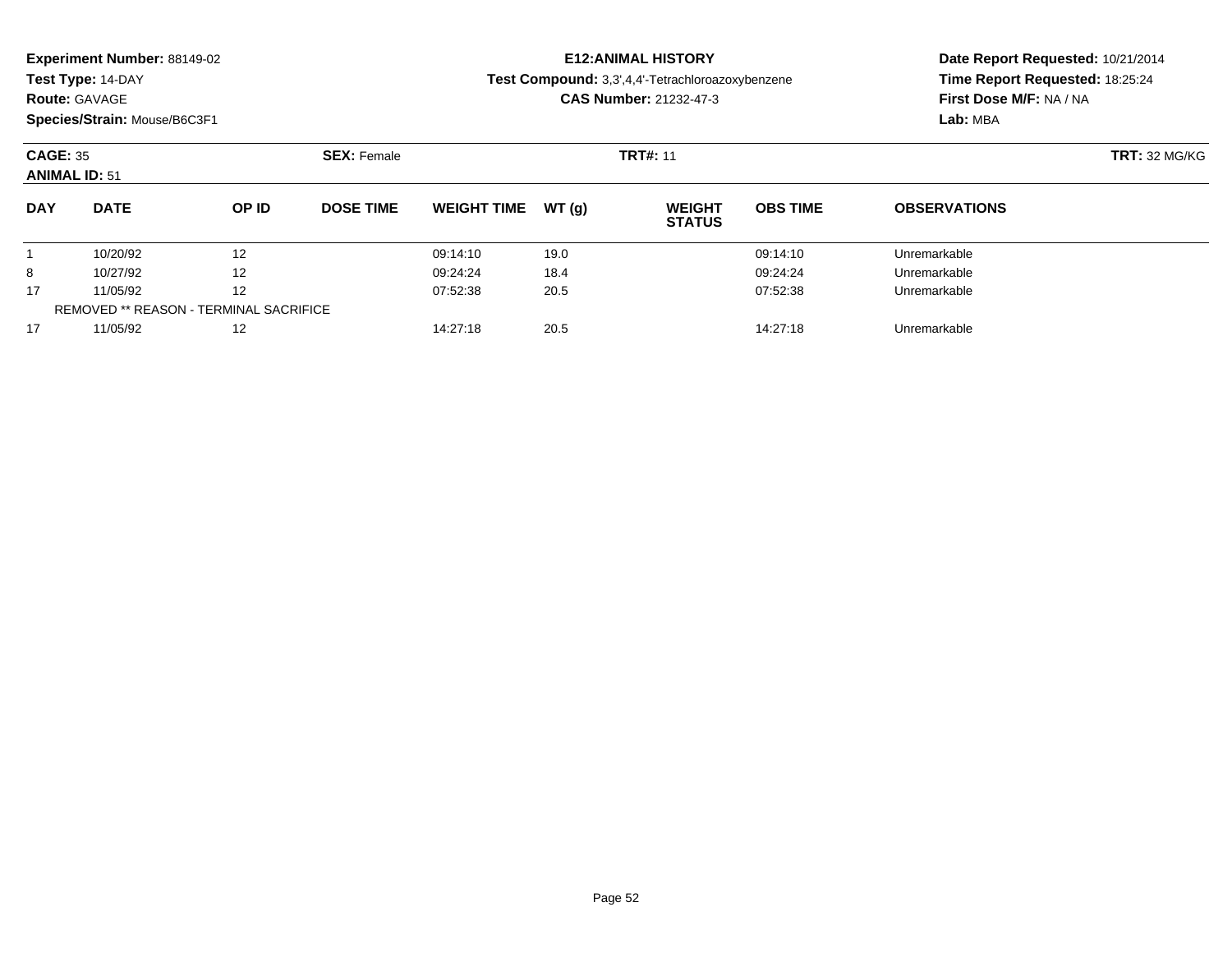|  |  | Experiment Number: 88149-02 |  |
|--|--|-----------------------------|--|
|--|--|-----------------------------|--|

**Route:** GAVAGE

**Species/Strain:** Mouse/B6C3F1

# **E12:ANIMAL HISTORY**

**Test Compound:** 3,3',4,4'-Tetrachloroazoxybenzene

**CAS Number:** 21232-47-3

| <b>CAGE: 35</b><br><b>ANIMAL ID: 52</b> |                                               | <b>SEX: Female</b> |                  |                    | <b>TRT#: 11</b> | <b>TRT: 32 MG/KG</b>           |                 |                     |  |
|-----------------------------------------|-----------------------------------------------|--------------------|------------------|--------------------|-----------------|--------------------------------|-----------------|---------------------|--|
| <b>DAY</b>                              | <b>DATE</b>                                   | OP ID              | <b>DOSE TIME</b> | <b>WEIGHT TIME</b> | WT (a)          | <b>WEIGHT</b><br><b>STATUS</b> | <b>OBS TIME</b> | <b>OBSERVATIONS</b> |  |
|                                         | 10/20/92                                      | 12                 |                  | 09:14:10           | 18.9            |                                | 09:14:10        | Unremarkable        |  |
| 8                                       | 10/27/92                                      | 12                 |                  | 09:24:24           | 18.0            |                                | 09:24:24        | Unremarkable        |  |
| 17                                      | 11/05/92                                      | 12                 |                  | 07:52:38           | 19.7            |                                | 07:52:38        | Unremarkable        |  |
|                                         | <b>REMOVED ** REASON - TERMINAL SACRIFICE</b> |                    |                  |                    |                 |                                |                 |                     |  |
| 17                                      | 11/05/92                                      | 12                 |                  | 14:27:18           | 19.7            |                                | 14:27:18        | Unremarkable        |  |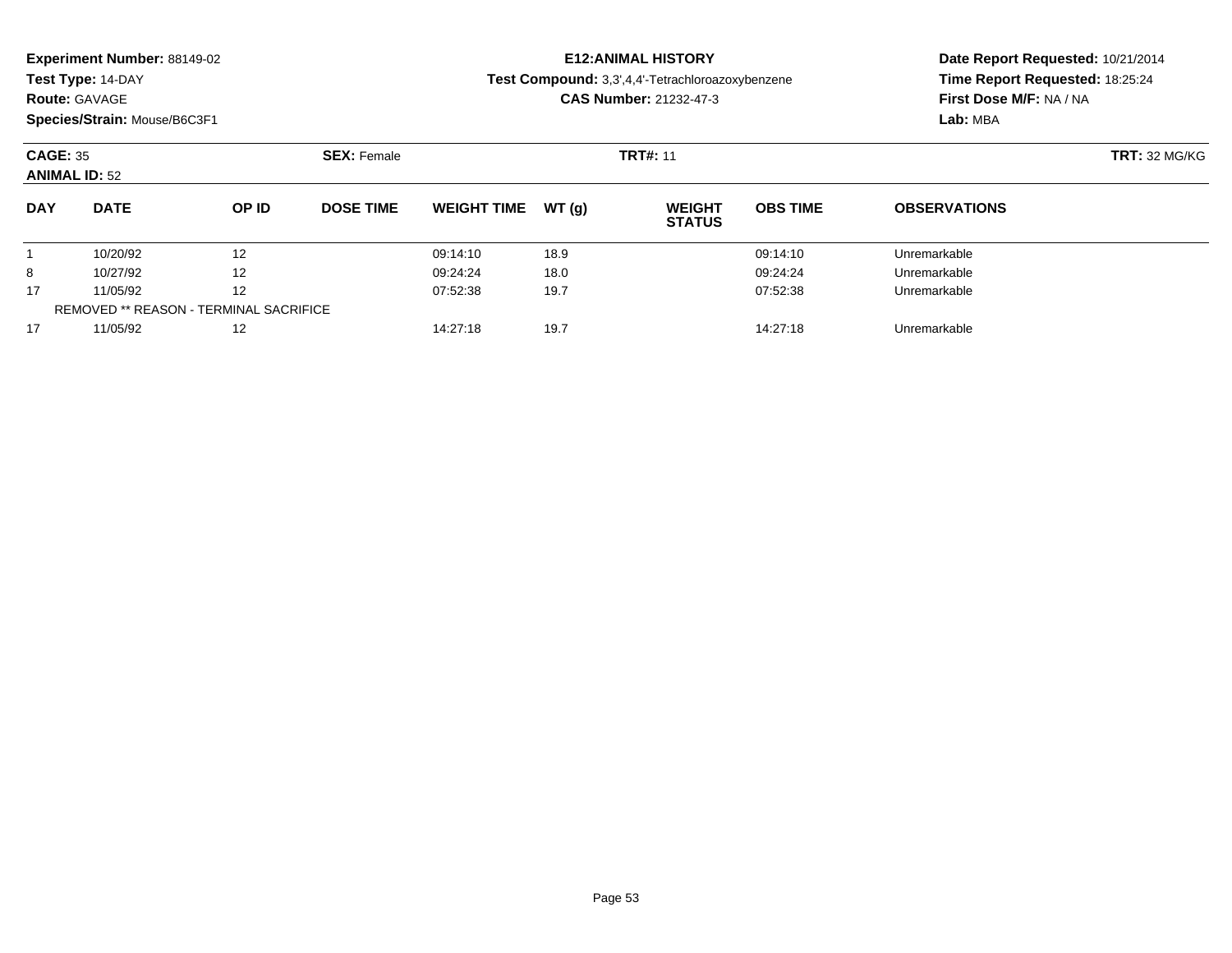| <b>Experiment Number: 88149-02</b> |  |  |
|------------------------------------|--|--|
|------------------------------------|--|--|

**Route:** GAVAGE

**Species/Strain:** Mouse/B6C3F1

# **E12:ANIMAL HISTORY**

**Test Compound:** 3,3',4,4'-Tetrachloroazoxybenzene

**CAS Number:** 21232-47-3

| <b>CAGE: 35</b><br><b>ANIMAL ID: 53</b> |                                               | <b>SEX: Female</b> |                  |                    | <b>TRT#: 11</b> | <b>TRT: 32 MG/KG</b>           |                 |                     |  |
|-----------------------------------------|-----------------------------------------------|--------------------|------------------|--------------------|-----------------|--------------------------------|-----------------|---------------------|--|
| <b>DAY</b>                              | <b>DATE</b>                                   | OP ID              | <b>DOSE TIME</b> | <b>WEIGHT TIME</b> | WT (a)          | <b>WEIGHT</b><br><b>STATUS</b> | <b>OBS TIME</b> | <b>OBSERVATIONS</b> |  |
|                                         | 10/20/92                                      | 12                 |                  | 09:14:10           | 17.4            |                                | 09:14:10        | Unremarkable        |  |
| 8                                       | 10/27/92                                      | 12                 |                  | 09:24:24           | 17.2            |                                | 09:24:24        | Unremarkable        |  |
| 17                                      | 11/05/92                                      | 12                 |                  | 07:52:38           | 18.3            |                                | 07:52:38        | Unremarkable        |  |
|                                         | <b>REMOVED ** REASON - TERMINAL SACRIFICE</b> |                    |                  |                    |                 |                                |                 |                     |  |
| 17                                      | 11/05/92                                      | 12                 |                  | 14:27:18           | 18.3            |                                | 14:27:18        | Unremarkable        |  |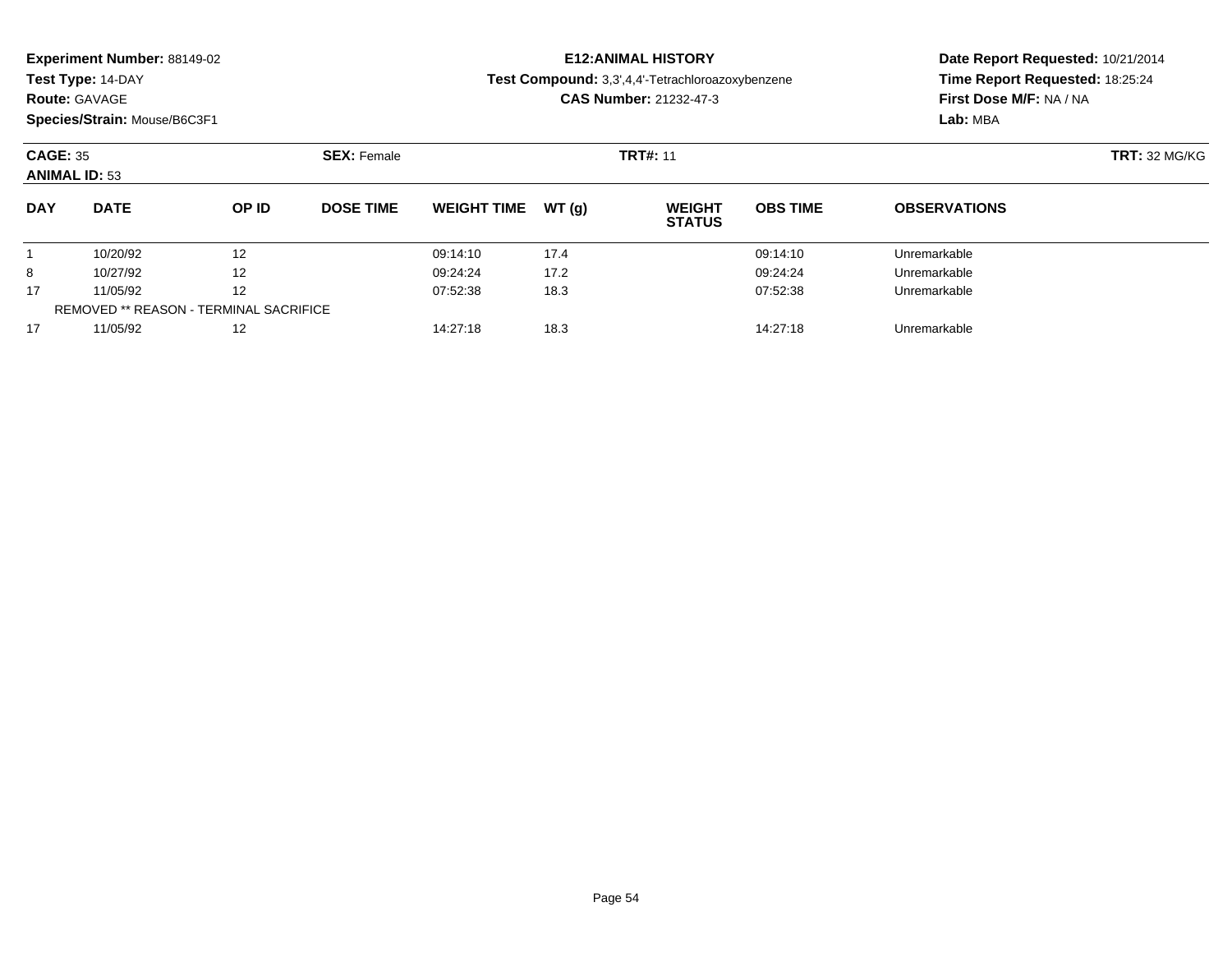| <b>Experiment Number: 88149-02</b> |  |  |
|------------------------------------|--|--|
|------------------------------------|--|--|

**Route:** GAVAGE

**Species/Strain:** Mouse/B6C3F1

# **E12:ANIMAL HISTORY**

**Test Compound:** 3,3',4,4'-Tetrachloroazoxybenzene

**CAS Number:** 21232-47-3

| <b>CAGE: 35</b><br><b>ANIMAL ID: 54</b> |                                               | <b>SEX: Female</b> |                  |                    | <b>TRT#: 11</b> | <b>TRT: 32 MG/KG</b>           |                 |                     |  |
|-----------------------------------------|-----------------------------------------------|--------------------|------------------|--------------------|-----------------|--------------------------------|-----------------|---------------------|--|
| <b>DAY</b>                              | <b>DATE</b>                                   | OP ID              | <b>DOSE TIME</b> | <b>WEIGHT TIME</b> | WT (a)          | <b>WEIGHT</b><br><b>STATUS</b> | <b>OBS TIME</b> | <b>OBSERVATIONS</b> |  |
|                                         | 10/20/92                                      | 12                 |                  | 09:14:10           | 19.7            |                                | 09:14:10        | Unremarkable        |  |
| 8                                       | 10/27/92                                      | 12                 |                  | 09:24:24           | 19.8            |                                | 09:24:24        | Unremarkable        |  |
| 17                                      | 11/05/92                                      | 12                 |                  | 07:52:38           | 21.1            |                                | 07:52:38        | Unremarkable        |  |
|                                         | <b>REMOVED ** REASON - TERMINAL SACRIFICE</b> |                    |                  |                    |                 |                                |                 |                     |  |
| 17                                      | 11/05/92                                      | 12                 |                  | 14:27:18           | 21.1            |                                | 14:27:18        | Unremarkable        |  |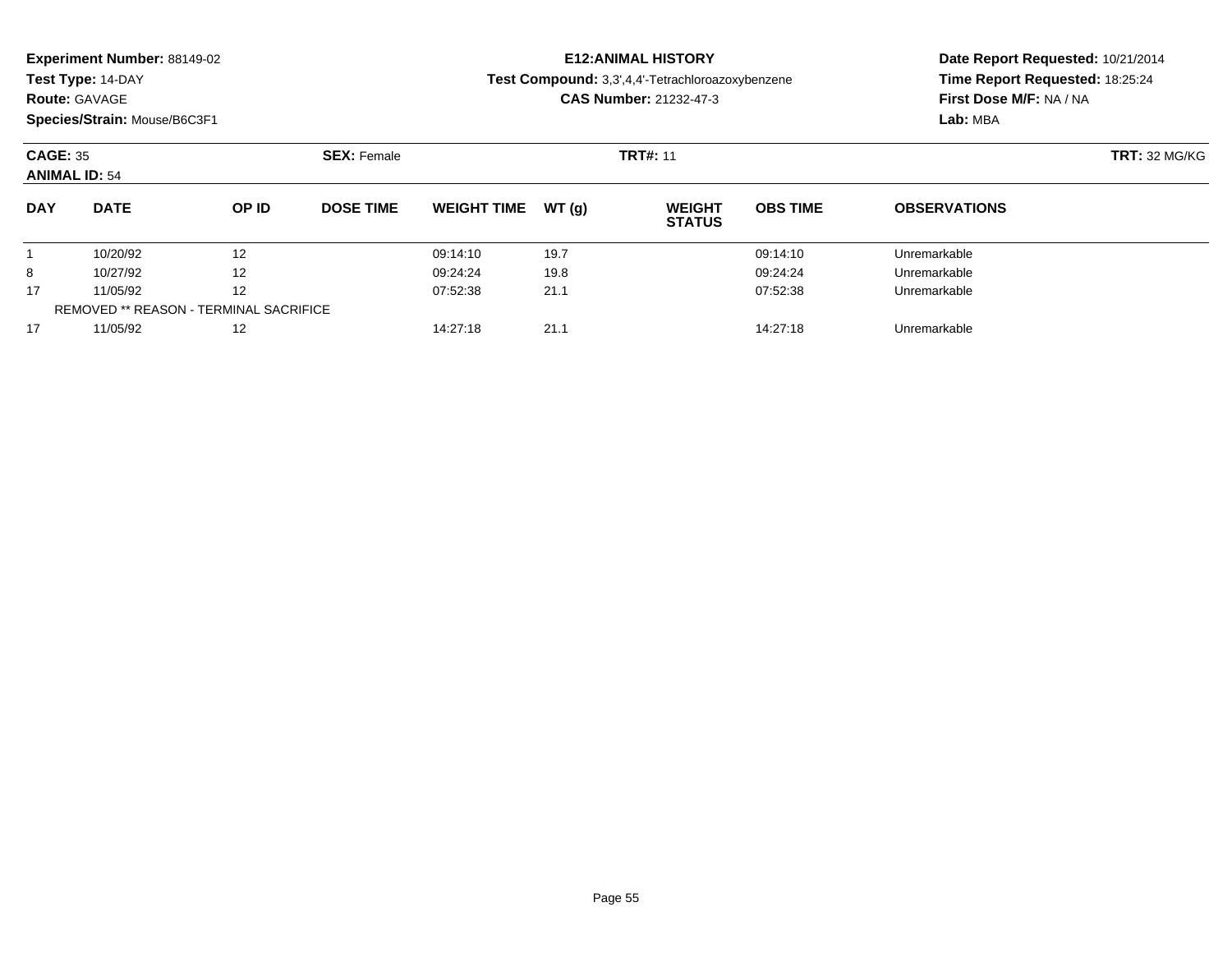| <b>Experiment Number: 88149-02</b> |  |  |
|------------------------------------|--|--|
|------------------------------------|--|--|

**Route:** GAVAGE

**Species/Strain:** Mouse/B6C3F1

# **E12:ANIMAL HISTORY**

**Test Compound:** 3,3',4,4'-Tetrachloroazoxybenzene

**CAS Number:** 21232-47-3

| <b>CAGE: 35</b><br><b>ANIMAL ID: 55</b> |                                               | <b>SEX: Female</b> |                  |                    | <b>TRT#: 11</b> | <b>TRT: 32 MG/KG</b>           |                 |                     |  |
|-----------------------------------------|-----------------------------------------------|--------------------|------------------|--------------------|-----------------|--------------------------------|-----------------|---------------------|--|
| <b>DAY</b>                              | <b>DATE</b>                                   | OP ID              | <b>DOSE TIME</b> | <b>WEIGHT TIME</b> | WT (q)          | <b>WEIGHT</b><br><b>STATUS</b> | <b>OBS TIME</b> | <b>OBSERVATIONS</b> |  |
|                                         | 10/20/92                                      | 12                 |                  | 09:14:10           | 21.4            |                                | 09:14:10        | Unremarkable        |  |
| 8                                       | 10/27/92                                      | 12                 |                  | 09:24:24           | 20.2            |                                | 09:24:24        | Unremarkable        |  |
| 17                                      | 11/05/92                                      | 12                 |                  | 07:52:38           | 22.3            |                                | 07:52:38        | Unremarkable        |  |
|                                         | <b>REMOVED ** REASON - TERMINAL SACRIFICE</b> |                    |                  |                    |                 |                                |                 |                     |  |
| 17                                      | 11/05/92                                      | 12                 |                  | 14:27:18           | 22.3            |                                | 14:27:18        | Unremarkable        |  |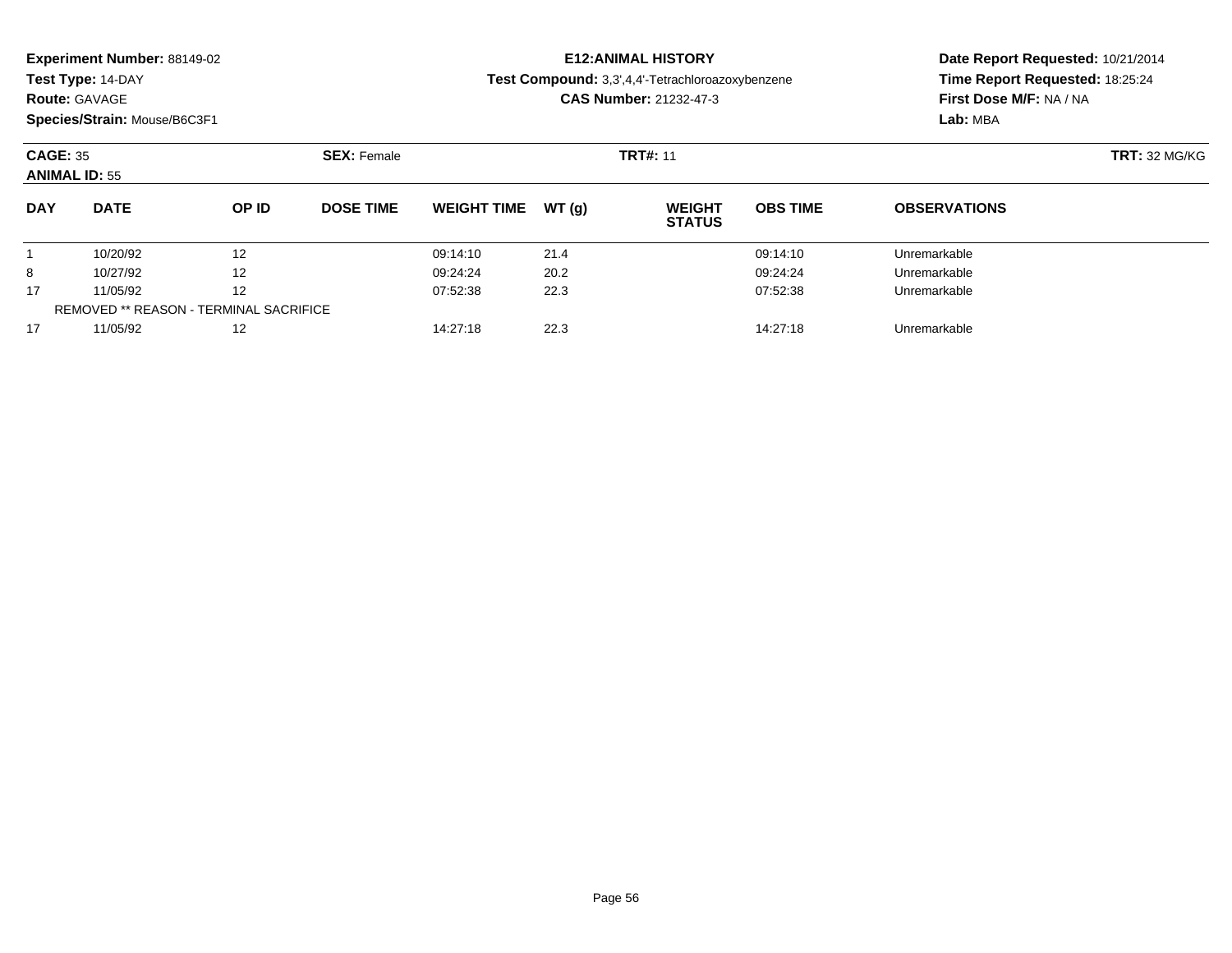|  |  | Experiment Number: 88149-02 |  |
|--|--|-----------------------------|--|
|--|--|-----------------------------|--|

**Route:** GAVAGE

**Species/Strain:** Mouse/B6C3F1

# **E12:ANIMAL HISTORY**

**Test Compound:** 3,3',4,4'-Tetrachloroazoxybenzene

**CAS Number:** 21232-47-3

| <b>CAGE: 36</b><br><b>ANIMAL ID: 56</b> |                                               |              | <b>SEX: Female</b> |                    |        | <b>TRT#: 12</b>                |                 |                     | <b>TRT: 100</b> | MG/KG |
|-----------------------------------------|-----------------------------------------------|--------------|--------------------|--------------------|--------|--------------------------------|-----------------|---------------------|-----------------|-------|
| <b>DAY</b>                              | <b>DATE</b>                                   | <b>OP ID</b> | <b>DOSE TIME</b>   | <b>WEIGHT TIME</b> | WT (a) | <b>WEIGHT</b><br><b>STATUS</b> | <b>OBS TIME</b> | <b>OBSERVATIONS</b> |                 |       |
|                                         | 10/20/92                                      | 12           |                    | 09:15:42           | 18.3   |                                | 09:15:42        | Unremarkable        |                 |       |
| 8                                       | 10/27/92                                      | 12           |                    | 09:26:36           | 19.9   |                                | 09:26:36        | Unremarkable        |                 |       |
| 17                                      | 11/05/92                                      | 12           |                    | 07:54:12           | 21.0   |                                | 07:54:12        | Unremarkable        |                 |       |
|                                         | <b>REMOVED ** REASON - TERMINAL SACRIFICE</b> |              |                    |                    |        |                                |                 |                     |                 |       |
| 17                                      | 11/05/92                                      | 12           |                    | 14:27:20           | 21.0   |                                | 14:27:20        | Unremarkable        |                 |       |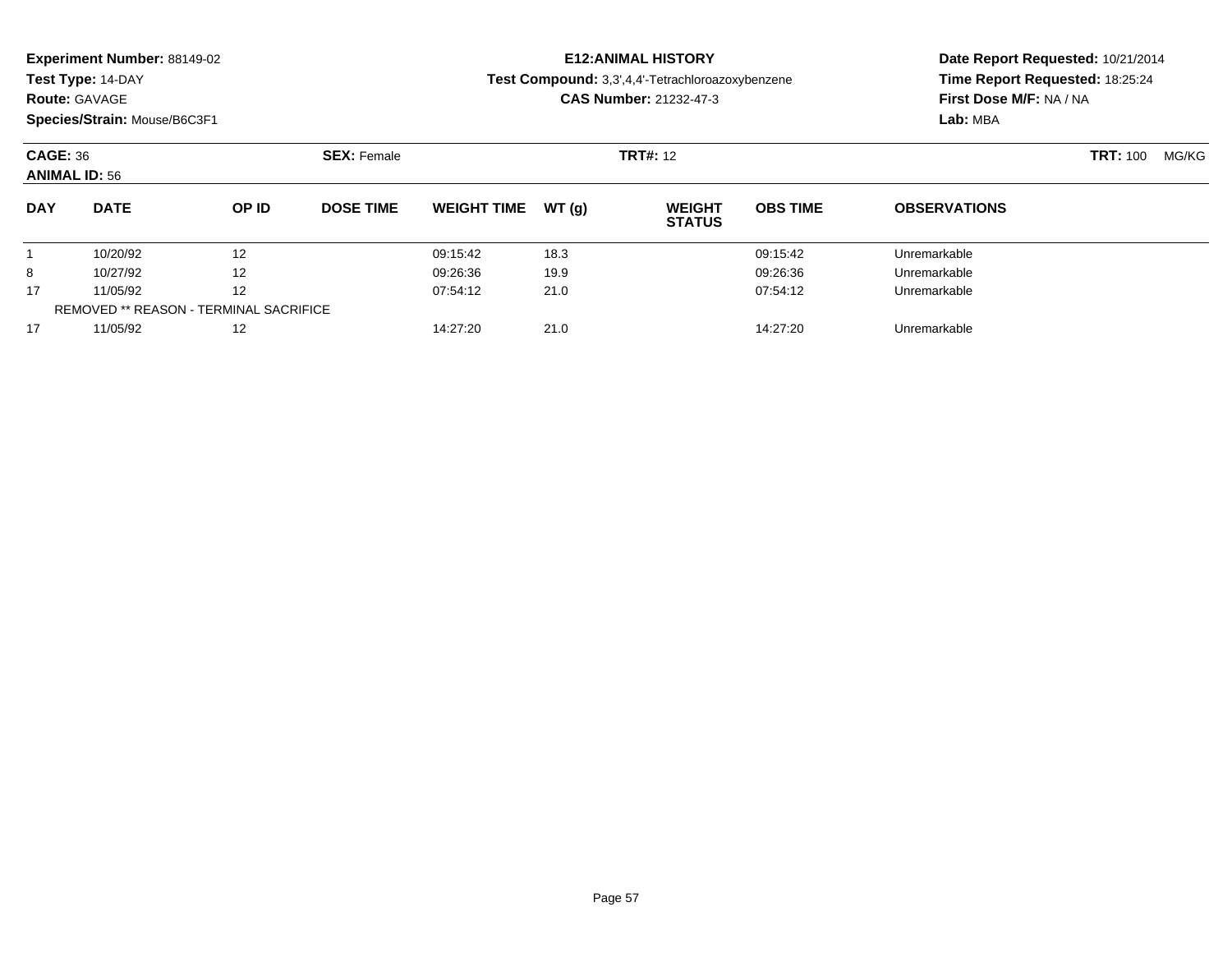|  | Experiment Number: 88149-02 |  |
|--|-----------------------------|--|
|--|-----------------------------|--|

#### **Route:** GAVAGE

**Species/Strain:** Mouse/B6C3F1

# **E12:ANIMAL HISTORY**

**Test Compound:** 3,3',4,4'-Tetrachloroazoxybenzene

**CAS Number:** 21232-47-3

| <b>CAGE: 36</b><br><b>ANIMAL ID: 57</b> |                                               |              | <b>SEX: Female</b> |                    |        | <b>TRT#: 12</b>                |                 |                     | <b>TRT: 100</b> | MG/KG |
|-----------------------------------------|-----------------------------------------------|--------------|--------------------|--------------------|--------|--------------------------------|-----------------|---------------------|-----------------|-------|
| <b>DAY</b>                              | <b>DATE</b>                                   | <b>OP ID</b> | <b>DOSE TIME</b>   | <b>WEIGHT TIME</b> | WT (a) | <b>WEIGHT</b><br><b>STATUS</b> | <b>OBS TIME</b> | <b>OBSERVATIONS</b> |                 |       |
|                                         | 10/20/92                                      | 12           |                    | 09:15:42           | 17.1   |                                | 09:15:42        | Unremarkable        |                 |       |
| 8                                       | 10/27/92                                      | 12           |                    | 09:26:36           | 18.2   |                                | 09:26:36        | Unremarkable        |                 |       |
| 17                                      | 11/05/92                                      | 12           |                    | 07:54:12           | 18.7   |                                | 07:54:12        | Unremarkable        |                 |       |
|                                         | <b>REMOVED ** REASON - TERMINAL SACRIFICE</b> |              |                    |                    |        |                                |                 |                     |                 |       |
| 17                                      | 11/05/92                                      | 12           |                    | 14:27:20           | 18.7   |                                | 14:27:20        | Unremarkable        |                 |       |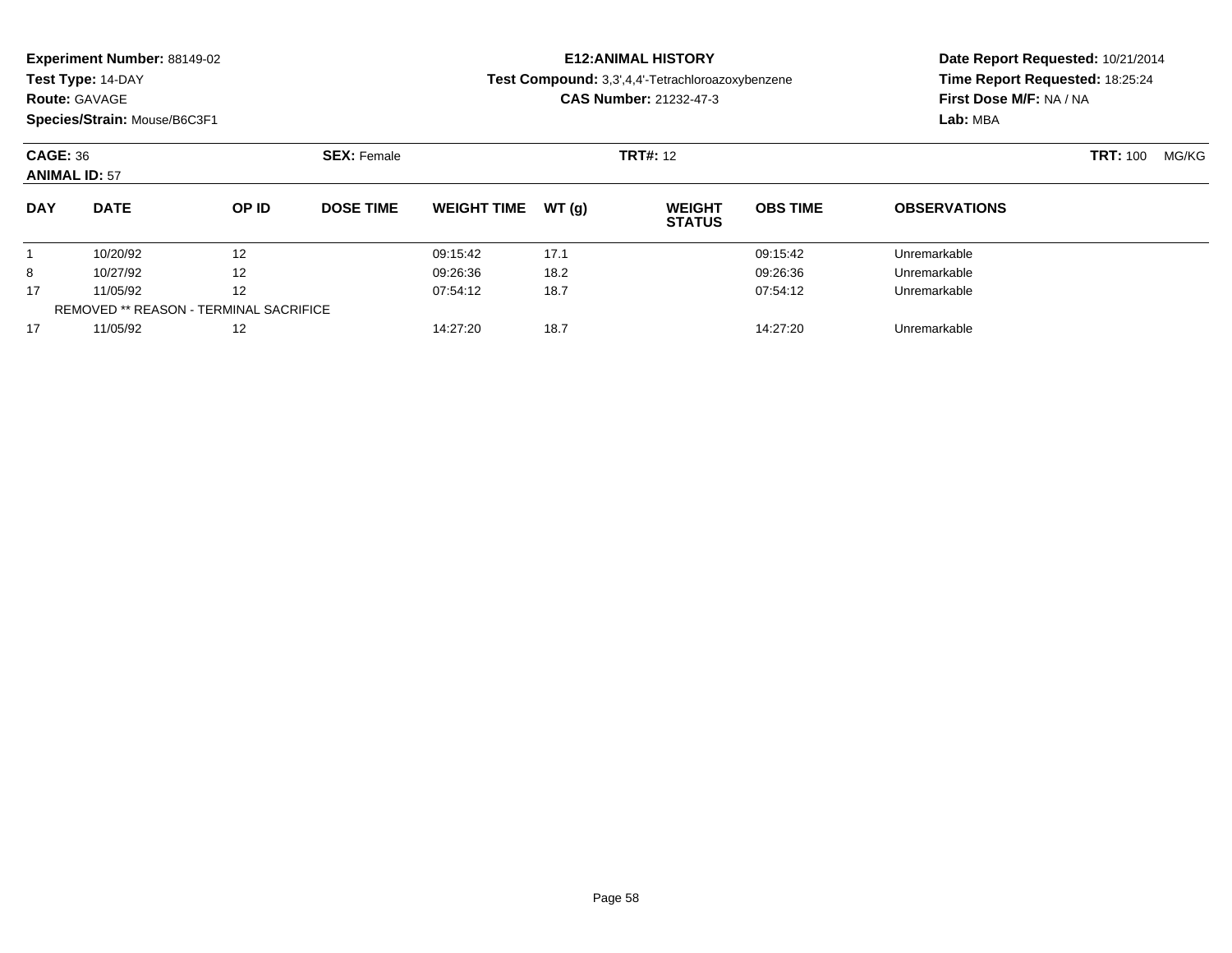|  | Experiment Number: 88149-02 |  |
|--|-----------------------------|--|
|--|-----------------------------|--|

#### **Route:** GAVAGE

**Species/Strain:** Mouse/B6C3F1

# **E12:ANIMAL HISTORY**

**Test Compound:** 3,3',4,4'-Tetrachloroazoxybenzene

**CAS Number:** 21232-47-3

| <b>CAGE: 36</b><br><b>ANIMAL ID: 58</b>       |             | <b>SEX: Female</b> |                  |                    | <b>TRT#: 12</b> |                                |                 | <b>TRT: 100</b>     | MG/KG |  |
|-----------------------------------------------|-------------|--------------------|------------------|--------------------|-----------------|--------------------------------|-----------------|---------------------|-------|--|
| <b>DAY</b>                                    | <b>DATE</b> | <b>OP ID</b>       | <b>DOSE TIME</b> | <b>WEIGHT TIME</b> | WT (a)          | <b>WEIGHT</b><br><b>STATUS</b> | <b>OBS TIME</b> | <b>OBSERVATIONS</b> |       |  |
|                                               | 10/20/92    | 12                 |                  | 09:15:42           | 18.9            |                                | 09:15:42        | Unremarkable        |       |  |
| 8                                             | 10/27/92    | 12                 |                  | 09:26:36           | 19.1            |                                | 09:26:36        | Unremarkable        |       |  |
| 17                                            | 11/05/92    | 12                 |                  | 07:54:12           | 20.4            |                                | 07:54:12        | Unremarkable        |       |  |
| <b>REMOVED ** REASON - TERMINAL SACRIFICE</b> |             |                    |                  |                    |                 |                                |                 |                     |       |  |
| 17                                            | 11/05/92    | 12                 |                  | 14:27:20           | 20.4            |                                | 14:27:20        | Unremarkable        |       |  |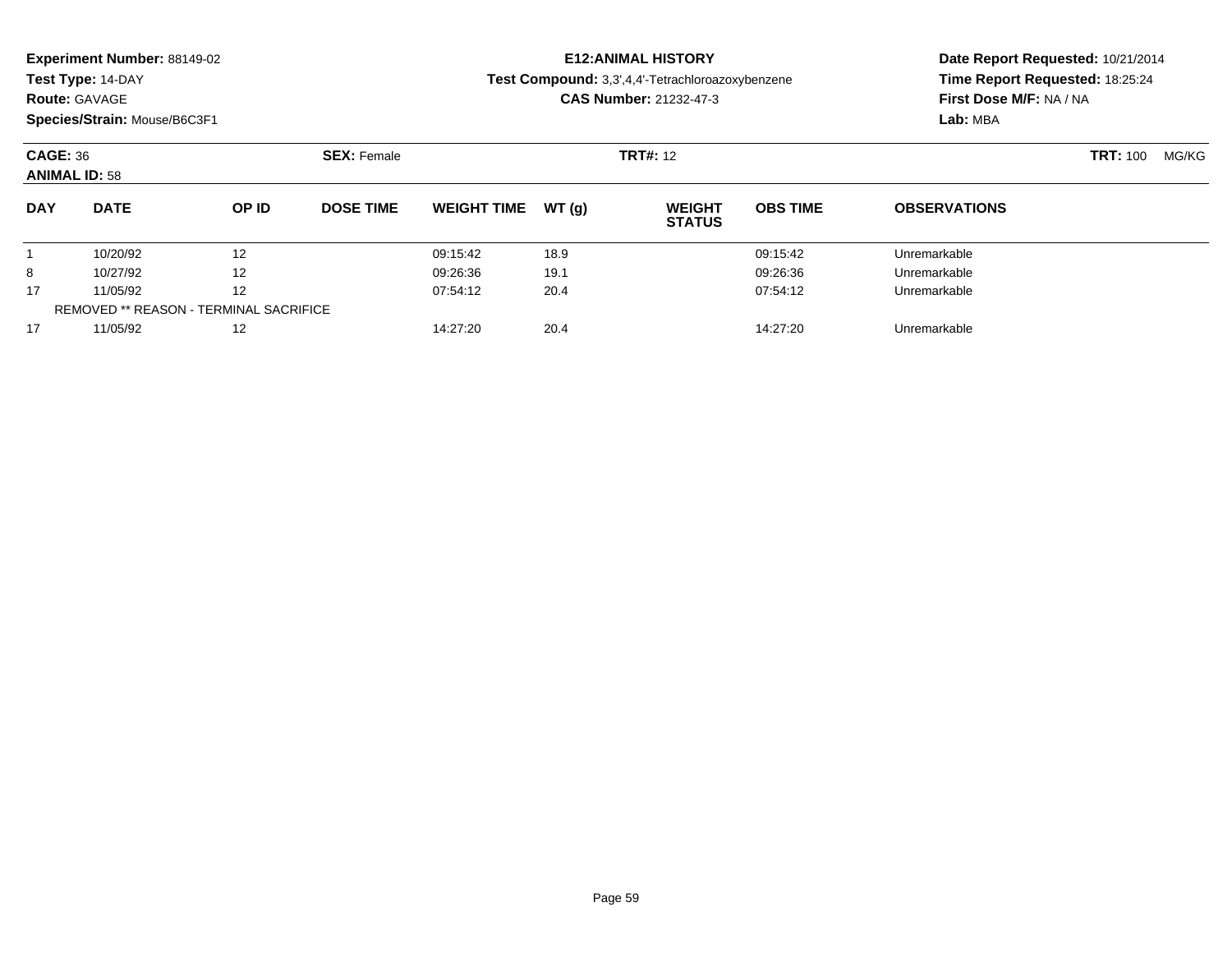|  |  | Experiment Number: 88149-02 |  |
|--|--|-----------------------------|--|
|--|--|-----------------------------|--|

**Route:** GAVAGE

**Species/Strain:** Mouse/B6C3F1

# **E12:ANIMAL HISTORY**

**Test Compound:** 3,3',4,4'-Tetrachloroazoxybenzene

**CAS Number:** 21232-47-3

| <b>CAGE: 36</b><br><b>ANIMAL ID: 59</b> |                                               | <b>SEX: Female</b> |                  |                    | <b>TRT#:</b> 12 | <b>TRT: 100</b>                | MG/KG           |                     |  |  |
|-----------------------------------------|-----------------------------------------------|--------------------|------------------|--------------------|-----------------|--------------------------------|-----------------|---------------------|--|--|
| <b>DAY</b>                              | <b>DATE</b>                                   | OP ID              | <b>DOSE TIME</b> | <b>WEIGHT TIME</b> | WT(g)           | <b>WEIGHT</b><br><b>STATUS</b> | <b>OBS TIME</b> | <b>OBSERVATIONS</b> |  |  |
|                                         | 10/20/92                                      | 12                 |                  | 09:15:42           | 18.4            |                                | 09:15:42        | Unremarkable        |  |  |
| 8                                       | 10/27/92                                      | 12                 |                  | 09:26:36           | 18.0            |                                | 09:26:36        | Unremarkable        |  |  |
| 17                                      | 11/05/92                                      | 12                 |                  | 07:54:12           | 19.1            |                                | 07:54:12        | Unremarkable        |  |  |
|                                         | <b>REMOVED ** REASON - TERMINAL SACRIFICE</b> |                    |                  |                    |                 |                                |                 |                     |  |  |
| 17                                      | 11/05/92                                      | 12                 |                  | 14:27:20           | 19.1            |                                | 14:27:20        | Unremarkable        |  |  |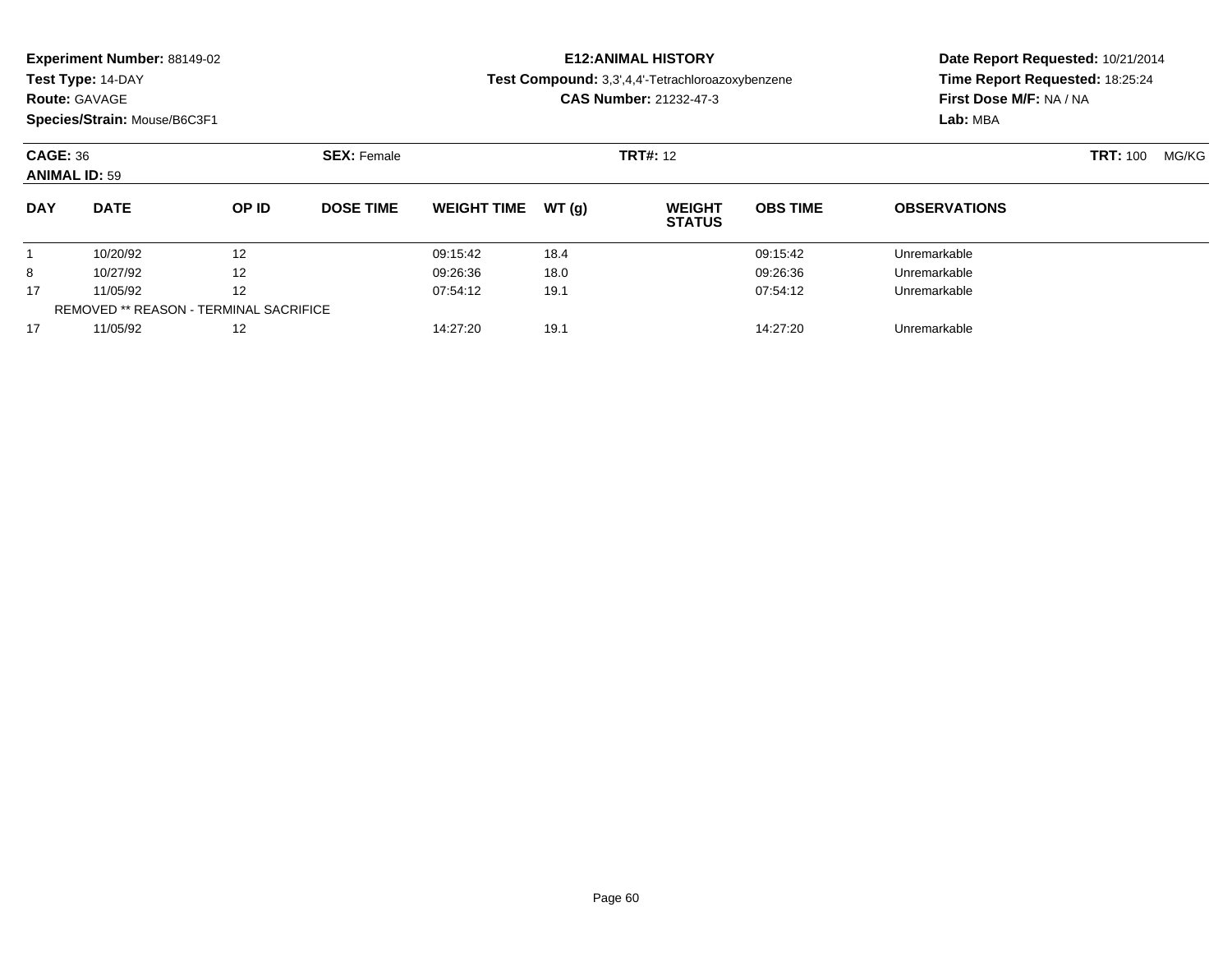|  | Experiment Number: 88149-02 |
|--|-----------------------------|
|--|-----------------------------|

# **Route:** GAVAGE

**Species/Strain:** Mouse/B6C3F1

# **E12:ANIMAL HISTORY**

**Test Compound:** 3,3',4,4'-Tetrachloroazoxybenzene

**CAS Number:** 21232-47-3

| <b>CAGE: 36</b><br><b>ANIMAL ID: 60</b> |             | <b>SEX: Female</b> |                  |                    | <b>TRT#:</b> 12 |                                |                 | <b>TRT: 100</b>     | MG/KG |  |
|-----------------------------------------|-------------|--------------------|------------------|--------------------|-----------------|--------------------------------|-----------------|---------------------|-------|--|
| <b>DAY</b>                              | <b>DATE</b> | OP ID              | <b>DOSE TIME</b> | <b>WEIGHT TIME</b> | WT(g)           | <b>WEIGHT</b><br><b>STATUS</b> | <b>OBS TIME</b> | <b>OBSERVATIONS</b> |       |  |
|                                         | 10/20/92    | 12                 |                  | 09:15:42           | 19.6            |                                | 09:15:42        | Unremarkable        |       |  |
| 8                                       | 10/27/92    | 12                 |                  | 09:26:36           | 20.7            |                                | 09:26:36        | Unremarkable        |       |  |
| 17                                      | 11/05/92    | 12                 |                  | 07:54:12           | 21.8            |                                | 07:54:12        | Unremarkable        |       |  |
| REMOVED ** REASON - TERMINAL SACRIFICE  |             |                    |                  |                    |                 |                                |                 |                     |       |  |
| 17                                      | 11/05/92    | 12                 |                  | 14:27:20           | 21.8            |                                | 14:27:20        | Unremarkable        |       |  |